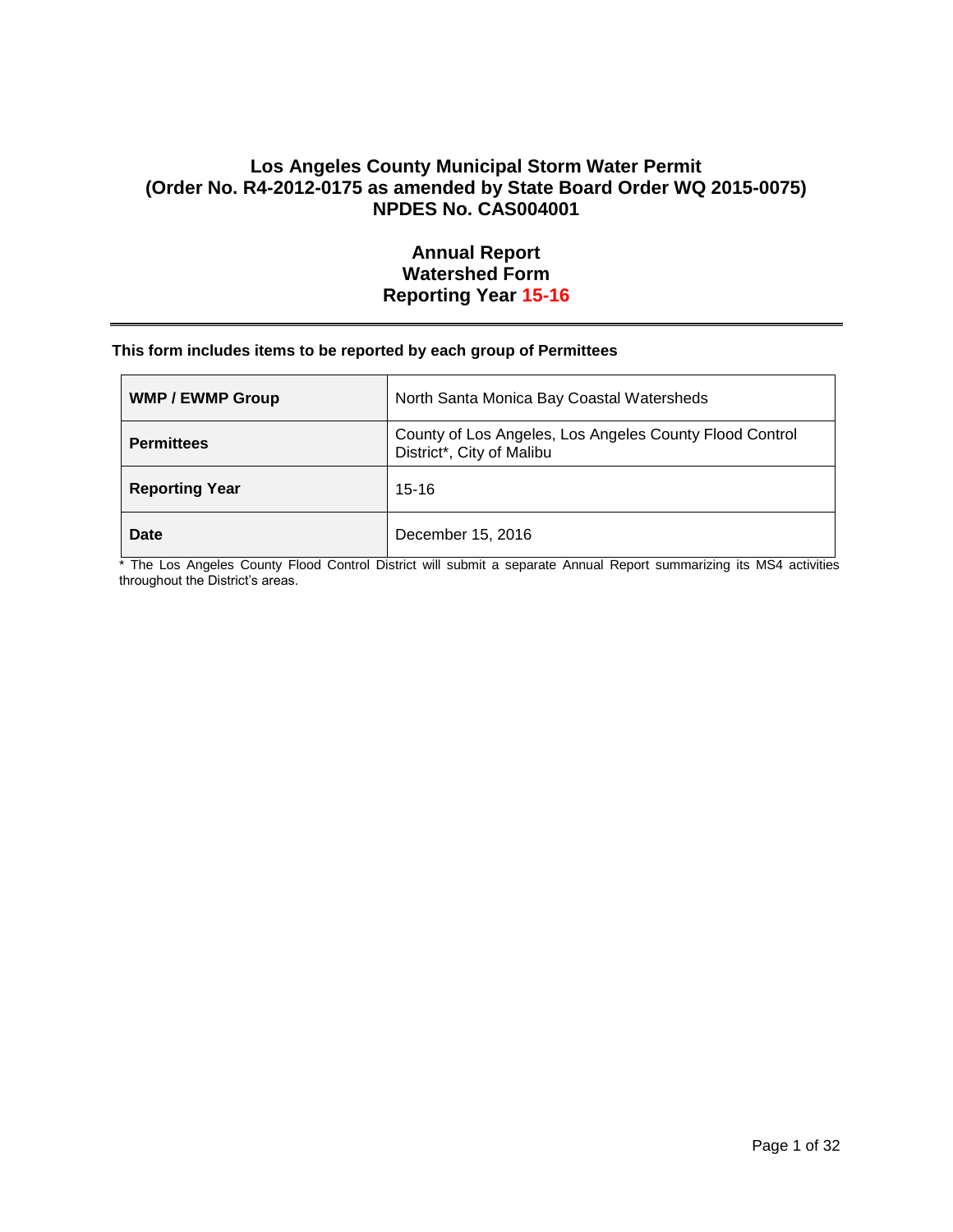## **1. WMP/EWMP CHANGES AND WATERSHED UPDATES**

1.1 **WMP and EWMP Modifications Requiring Approval**: Clearly state any proposed WMP or EWMP modifications that require Regional Water Board or Regional Water Board Executive Officer approval:

### Not Applicable (NA)

 $\overline{a}$ 

1.2 **Watershed Summary Information Updates**: Provide and/or include an attachment with the information below (or any updates to the information below if the information was previously provided) in the odd year Annual Report (e.g., Year  $1, 3, 5$ <sup>1</sup>.

**Groups participating in a Watershed Management Program (WMP) or Enhanced Watershed Management Program (EWMP) that have provided this information through the development and submission of these programs do not have to provide this information again if there have been no changes**.

- (a) Watershed Management Area: Provide the following information related to the Watershed Management Area.
	- Description of effective TMDLs, applicable WQBELs, receiving water limitations, implementation and reporting requirements, and compliance dates.
	- CWA Section 303(d) listings not addressed by TMDLs.
	- Results of regional bioassessment monitoring.
	- Description of known hydromodification effects to receiving waters.
	- Description and location of natural drainage systems.
	- Description of groundwater recharge areas, including number and acres.
	- Maps and/or aerial photographs identifying ESAs, ASBS, natural drainage systems, and groundwater recharge areas.
- (b) Subwatershed (HUC-12) Descriptions: Provide the following information related to the Subwatershed (HUC-12).
	- Description including HUC-12 number, name and a list of all tributaries named in the Basin Plan.
	- Jurisdiction map of the HUC-12 subwatershed, and corresponding table with acreages for each jurisdiction.
	- Land Use map of the HUC-12 subwatershed, and corresponding table with acreages.
	- 85th percentile, 24-hour rainfall isohyetal map for the HUC-12 subwatershed, with identification of 85<sup>th</sup> percentile, 24-hour volume for the HUC-12 subwatershed.
	- One-year, one-hour storm intensity isohyetal map for the HUC-12 subwatershed, with identification of the oneyear, one-hour storm intensity for the HUC-12 subwatershed.
	- MS4 map for the subwatershed, including major MS4 outfalls (as defined in Attachment A of the permit) and all low flow diversions, and corresponding table with identification numbers, geographic coordinates, jurisdiction, size of outfall, outfall catchment area (as available), and size and operational period/conditions of corresponding low-flow diversions.
- (c) Description of the Permittee(s) Drainage Area within the HUC-12 Subwatershed:
	- Provide the estimated baseline percent of effective impervious area (EIA) within the Permittee(s) jurisdictional area(s) as existed at the time that this Order became effective. (If EIA not available, provide % impervious area and a process for quantifying EIA).

This subsection of the Annual Report Watershed Form is applicable to odd year annual reports (e.g., Year 1, 3, 5). As this Annual Report (Year 2015-16) is an even year report, the information requested is not required.

In compliance with Part XVII.B of the Monitoring and Reporting Program, all of the above information was provided in detail as part of the development of the Enhanced Watershed Management Program (EWMP) for the North Santa Monica Bay (NSMBCW). No changes or updates to the EWMP have been made to date because the required summary information has remained the same.

<sup>1</sup> Year 1 = 2012-13 Annual Report; Year 2 = 13-14; Year 3 = 14-15; Year 4 = 15-16; Year 5 = 16-17;…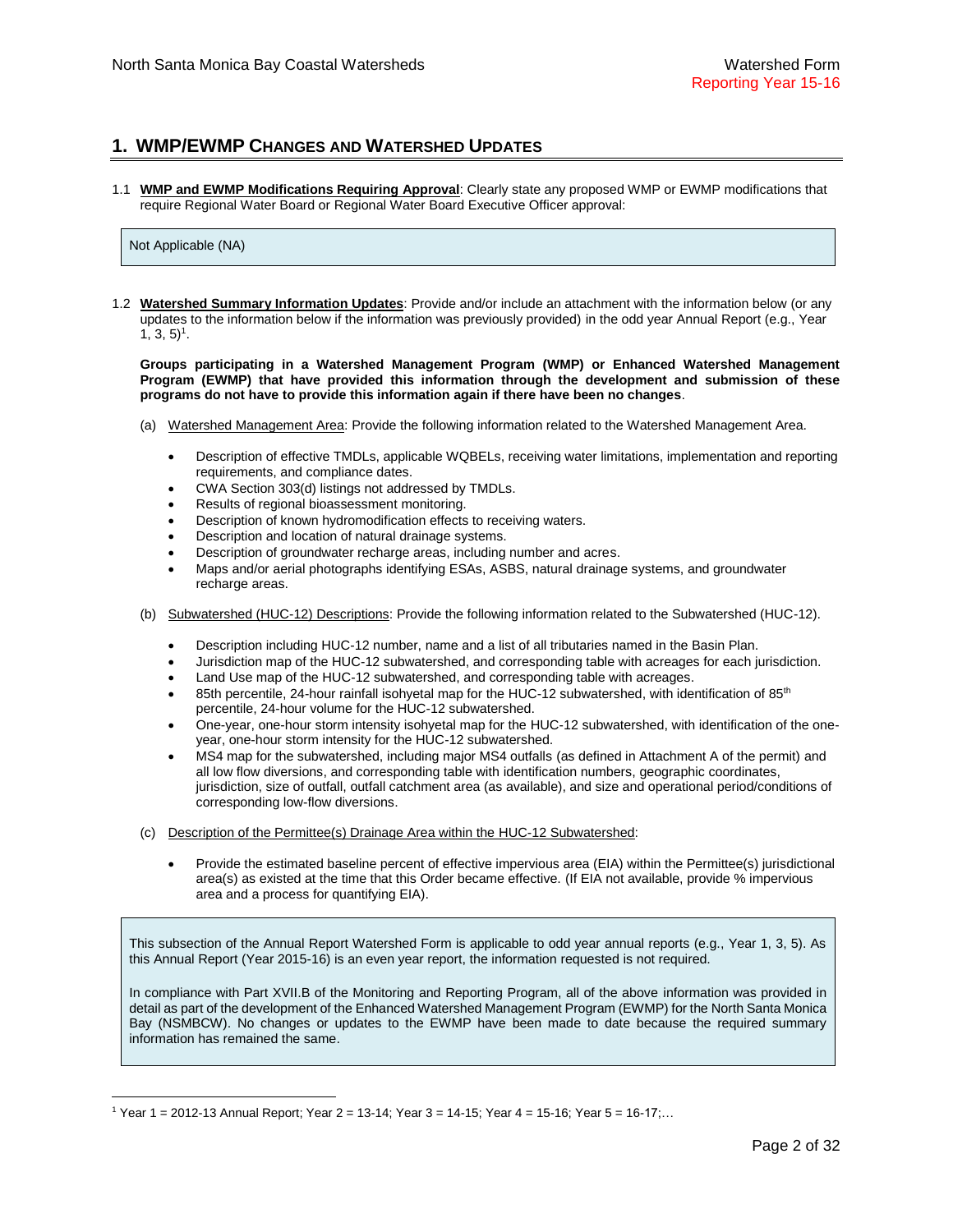See also response to Section 2.1.

# **2. Storm Water Control Measures**

**Include the following information on Storm Water Control Measures as required in Section XVIII.A.1 of the Monitoring and Reporting Program. If any of the requested information is contained in other sections of the Annual Report, provide the reference.**

**The tables within this section outline minimum information for reporting. The Permittee may reformat the sections regarding projects completed in the reporting year to include additional project descriptions and information (e.g. pictures, maps, funding information, etc.).**

**If any of the requested information cannot be obtained, please note in Subsection 2.10 below.**

### **2.1 Effective Impervious Area (EIA)**

 $\overline{a}$ 

Summarize the estimated cumulative change in percent EIA since the effective date of the Permit for the entire area covered by the WMP/EWMP and, if possible, the estimated change in the stormwater runoff volume during the 85th percentile, 24-hour storm event for the entire area covered by the WMP/EWMP.

| Table 2a: Summary of Effective Impervious Area <sup>2</sup> within Group Area |         |                                                                                                      |                           |  |  |  |
|-------------------------------------------------------------------------------|---------|------------------------------------------------------------------------------------------------------|---------------------------|--|--|--|
| <b>Receiving Water</b>                                                        | Date    | <b>Estimated Stormwater Runoff Volume</b><br>During 85th Percentile, 24-hour Storm<br>(if available) |                           |  |  |  |
| Dec. 28, 2012<br>(baseline)<br>Santa Monica                                   |         | Information not available                                                                            | Information not available |  |  |  |
| Bay - All                                                                     | Current | Information not available                                                                            | Information not available |  |  |  |

Reporting of Effective Impervious Area (EIA) requires information that is not currently available and is difficult to accurately derive. Therefore, the information for the County of Los Angeles and the City of Malibu is not reportable at this time. Nonetheless, pursuant to Part XVIII.A.1.i of the Monitoring and Reporting Program, the Agencies participating in the NSMBCW EWMP Group provide the following discussion (along with the discussion in Section 2.10 below) of the factors limiting the acquisition of the requested EIA information.

The Agencies participating in the NSMBCW EWMP Group have jurisdictions that encompass over 85 square miles of various types of developments and land use. The information required to derive the baseline EIA from the inception of the 2012 Permit will require numerous assumptions about land use categories with respect to their impervious area ratio and numbers of parcels with hydrologically disconnected impervious areas. Additionally, field work would be required to verify assumptions when possible.

To evaluate the change in EIA, the NSMBCW EWMP Group is working to track project features for completed new development and redevelopment projects, including area addressed by best management practices (BMPs) that intercept runoff. To improve the NSMBCW EWMP Group's ability to estimate the baseline EIA and cumulative change in percent EIA, the NSMBCW EWMP Group request the Los Angeles Regional Water Quality Control Board (Regional Board) provide guidance regarding the calculation of EIA in the future, for consistent application among all Permittees.

#### **2.2 Summary of Projects that Retain Runoff (including New and Redevelopment Projects)** Complete the summary tables below.

 $2$  Effective Impervious Area (EIA) is the portion of the surface area that is hydrologically connected to a drainage system via a hardened conveyance or impervious surface without any intervening median to mitigate the flow volume.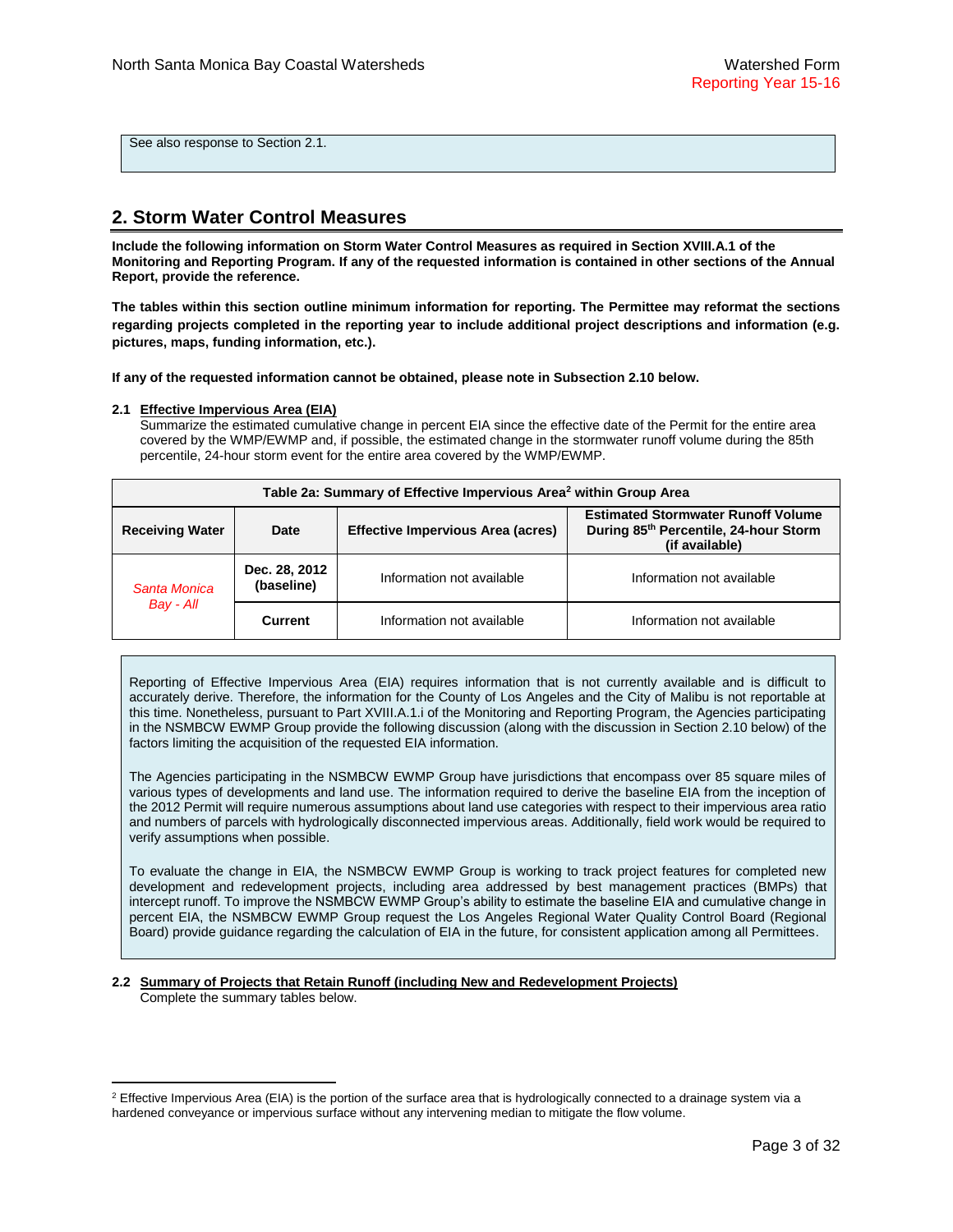| Table 2b: Summary of Projects that Retain Runoff Completed in the Reporting Year |                                                                                                                           |                                                                                                                           |                                                 |                                                                                        |  |  |  |
|----------------------------------------------------------------------------------|---------------------------------------------------------------------------------------------------------------------------|---------------------------------------------------------------------------------------------------------------------------|-------------------------------------------------|----------------------------------------------------------------------------------------|--|--|--|
| <b>Receiving Water</b>                                                           | <b>Number of New</b><br>Development/Re-<br>development<br><b>Projects</b><br><b>Completed in</b><br><b>Reporting Year</b> | <b>Number of Other</b><br><b>Projects Designed</b><br>to Intercept Runoff<br><b>Completed in</b><br><b>Reporting Year</b> | Area Addressed by<br><b>Projects</b><br>(acres) | <b>Total BMP</b><br><b>Retention</b><br>Capacity of<br><b>Projects</b><br>$(ac-fit)^*$ |  |  |  |
| Santa Monica<br>Bay - All                                                        |                                                                                                                           |                                                                                                                           | 0.321                                           | 0.002                                                                                  |  |  |  |

Onsite retention of the SWQDv, as stated in Section VI.D.6.c.i.2 of the Permit, is very challenging for most projects in Malibu due to high groundwater, geotechnical hazards and geologic instability, or where there are adjacent onsite wastewater treatment systems. As discussed in Section 5.2.4.4 of the Regional Board approved-NSMBCW EWMP, offsite infiltration or bioretention is also usually infeasible for similar reasons, while onsite biofiltration is one feasible option for most projects in the City.

| Table 2c: Cumulative Summary of Projects that Retain Runoff Completed since the Permit Effective Date |                                                                                                                     |                                                                                                                     |                                                                                           |                                                                                                                                                |                                                                                                                        |  |  |  |
|-------------------------------------------------------------------------------------------------------|---------------------------------------------------------------------------------------------------------------------|---------------------------------------------------------------------------------------------------------------------|-------------------------------------------------------------------------------------------|------------------------------------------------------------------------------------------------------------------------------------------------|------------------------------------------------------------------------------------------------------------------------|--|--|--|
| <b>Receiving Water</b>                                                                                | Number of New<br>Development/Re-<br>development<br><b>Projects</b><br><b>Completed Since</b><br><b>Permit Start</b> | Number of Other<br><b>Projects Designed</b><br>to Intercept Runoff<br><b>Completed Since</b><br><b>Permit Start</b> | Area Addressed<br>by Projects<br><b>Completed Since</b><br><b>Permit Start</b><br>(acres) | <b>Total BMP</b><br><b>Retention</b><br><b>Capacity of</b><br><b>Projects</b><br><b>Completed</b><br>Since<br><b>Permit Start</b><br>$(ac-ft)$ | Est. Total<br><b>Runoff</b><br>Volume<br><b>Retained</b><br><b>Onsite for</b><br>the<br>Reporting<br>Year<br>$(ac-ft)$ |  |  |  |
| Las Flores Canyon                                                                                     | 1                                                                                                                   |                                                                                                                     | 0.42                                                                                      | 0.005                                                                                                                                          | 0.03                                                                                                                   |  |  |  |
| <b>Marie Canyon</b>                                                                                   | 2                                                                                                                   |                                                                                                                     | 7.28                                                                                      | 0.197                                                                                                                                          | 0.591                                                                                                                  |  |  |  |
| Santa Monica Bay<br>Offshore/Nearshore                                                                | 5                                                                                                                   |                                                                                                                     | 15.55                                                                                     | 0.63                                                                                                                                           | 3.785                                                                                                                  |  |  |  |
| <b>Topanga Canyon</b><br>Creek                                                                        | 5                                                                                                                   |                                                                                                                     | 1.54                                                                                      | 0.003                                                                                                                                          | 0.018                                                                                                                  |  |  |  |
| <b>Trancas Canyon</b>                                                                                 | 1                                                                                                                   |                                                                                                                     | 0.74                                                                                      | 0.008                                                                                                                                          | 0.048                                                                                                                  |  |  |  |

## **2.3 New and Redevelopment Projects**: Complete the summary tables below.

| Table 2d: Summary of New and Redevelopment Projects Completed in the Reporting Year |                                                                  |                                                                                                         |                                                 |                                                                                                                      |  |  |  |  |
|-------------------------------------------------------------------------------------|------------------------------------------------------------------|---------------------------------------------------------------------------------------------------------|-------------------------------------------------|----------------------------------------------------------------------------------------------------------------------|--|--|--|--|
| Type of<br><b>Projects</b>                                                          | <b>Number of Projects</b><br>Completed <sup>3</sup>              | <b>Number of Projects</b><br><b>Addressed by</b><br><b>Alternative</b><br>Compliance<br><b>Measures</b> | Area Addressed by<br><b>Projects</b><br>(acres) | <b>Est. Total Volume (Sc)</b><br><b>Retained Onsite</b><br>(Not Including Alternative<br><b>Compliance Projects)</b> |  |  |  |  |
| <b>New</b>                                                                          | City of Malibu: 1                                                | City of Malibu: 1                                                                                       | City of Malibu: 1.54                            | City of Malibu: 0*                                                                                                   |  |  |  |  |
| <b>Development</b><br><b>Projects</b>                                               | County of Los Angeles: 0                                         | County of Los<br>Angeles: 0                                                                             | County of Los Angeles:<br>NA.                   | County of Los Angeles: NA                                                                                            |  |  |  |  |
| Redevelopment<br><b>Projects</b>                                                    | 2                                                                | 0                                                                                                       | 0.32                                            | 0.002                                                                                                                |  |  |  |  |
| <b>TOTAL</b>                                                                        | 3                                                                |                                                                                                         | 1.86                                            | 0.002                                                                                                                |  |  |  |  |
|                                                                                     | Alternative compliance project reported here used biofiltration. |                                                                                                         |                                                 |                                                                                                                      |  |  |  |  |

 3 "Number of Projects Completed" should only include projects that are completed and signed off by the Permittee during the reporting year. In progress projects that have been issued a permit but are not completed should not be included.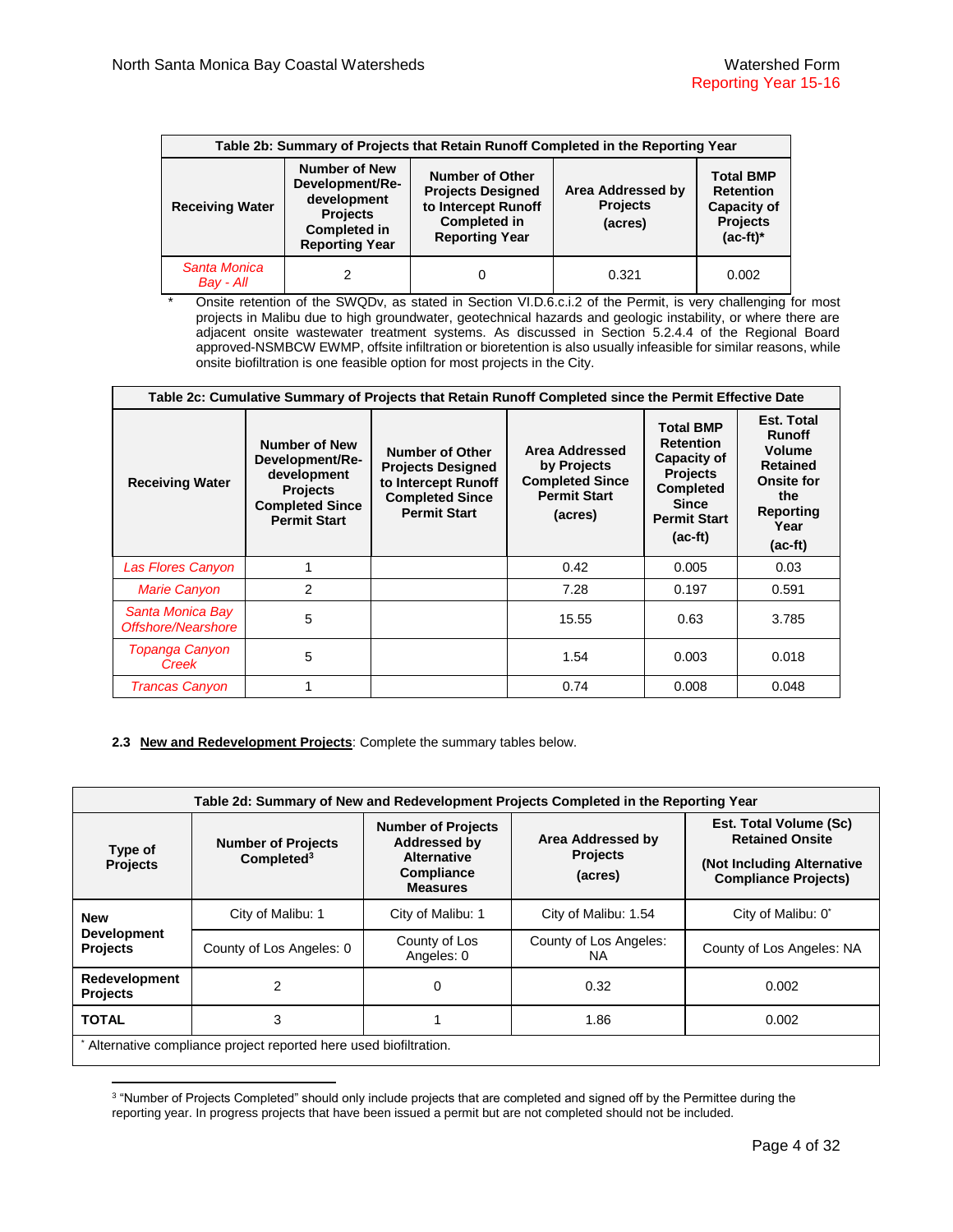| Table 2e: Summary of Alternative Compliance Measures for Development/Redevelopment Projects<br>(where onsite retention of the SWQDv is infeasible) |                                                    |                                          |                                |                                                      |                                                                                                                                        |  |  |  |
|----------------------------------------------------------------------------------------------------------------------------------------------------|----------------------------------------------------|------------------------------------------|--------------------------------|------------------------------------------------------|----------------------------------------------------------------------------------------------------------------------------------------|--|--|--|
| Category <sup>4</sup>                                                                                                                              | Number of<br><b>Projects</b><br><b>Constructed</b> | Area Addressed<br>by Projects<br>(acres) | Est. Volume<br><b>Retained</b> | Area Addressed by<br><b>Biofiltration</b><br>(acres) | <b>Volume Addressed by</b><br>Biofiltration <sup>5</sup>                                                                               |  |  |  |
| <b>Onsite</b>                                                                                                                                      | City of Malibu: 1                                  | City of Malibu: 1.54                     | City of Malibu:<br>none        | City of Malibu: 1.54                                 | City of Malibu:<br>unknown*                                                                                                            |  |  |  |
| <b>Biofiltration</b>                                                                                                                               | County of Los<br>Angeles: 0                        | County of Los<br>Angeles: NA             | County of Los<br>Angeles: NA   | County of Los<br>Angeles: NA                         | County of Los Angeles:<br>NA.                                                                                                          |  |  |  |
| <b>Offsite</b><br><b>Infiltration</b>                                                                                                              | 0                                                  | 0                                        | <b>NA</b>                      | NA.                                                  | <b>NA</b>                                                                                                                              |  |  |  |
| <b>Ground Water</b><br>Replenishment<br><b>Projects</b>                                                                                            | 0                                                  | 0                                        | <b>NA</b>                      | <b>NA</b>                                            | <b>NA</b>                                                                                                                              |  |  |  |
| Offsite Project -<br><b>Retrofit Existing</b><br><b>Development</b>                                                                                | 0                                                  | 0                                        | <b>NA</b>                      | <b>NA</b>                                            | <b>NA</b>                                                                                                                              |  |  |  |
| Regional Storm<br>Water Mitigation<br>Program                                                                                                      | 0                                                  | 0                                        | <b>NA</b>                      | <b>NA</b>                                            | <b>NA</b>                                                                                                                              |  |  |  |
| <b>TOTAL</b>                                                                                                                                       | 1                                                  | 1.54                                     | none                           | 1.54                                                 | unknown                                                                                                                                |  |  |  |
| to be designed using SWQDv.                                                                                                                        |                                                    |                                          |                                |                                                      | Please note that plans for the reported project were approved in 2008, before City LID ordinance required redevelopment projects' BMPs |  |  |  |

## **2.4 Regional Project Implementation**

Complete the table below for any regional projects completed in the reporting year.

| Table 2f: Regional Projects Completed in the Reporting Year |                                                     |           |                        |                                                            |                                                                                                      |  |  |
|-------------------------------------------------------------|-----------------------------------------------------|-----------|------------------------|------------------------------------------------------------|------------------------------------------------------------------------------------------------------|--|--|
| Receiving<br>Water                                          | <b>Completion</b><br><b>Name of Project</b><br>Date |           | <b>Capacity of BMP</b> | Drainage Area<br>Addressed by<br><b>Project</b><br>(acres) | Est. Total<br><b>Runoff Volume</b><br><b>Retained for</b><br>the Reporting<br>Year (if<br>available) |  |  |
| Santa Monica<br>Bay - All                                   | NA                                                  | <b>NA</b> | NA                     | NA                                                         | NA                                                                                                   |  |  |

## **2.5 Green Street Project Implementation**

 $\overline{a}$ 

Complete the table below for any green streets projects completed in the reporting year.

<sup>4</sup> Alternative Compliance Measures refer only to the alternative measures used to comply with Planning and Land Development Program requirements as described in Part VI.D.7.c.iii.(1)-(7)

<sup>&</sup>lt;sup>5</sup> Volume Addressed by Biofiltration should represent the biofiltration volume (Bv), not the Storm Water Quality Design Volume (SWQDv).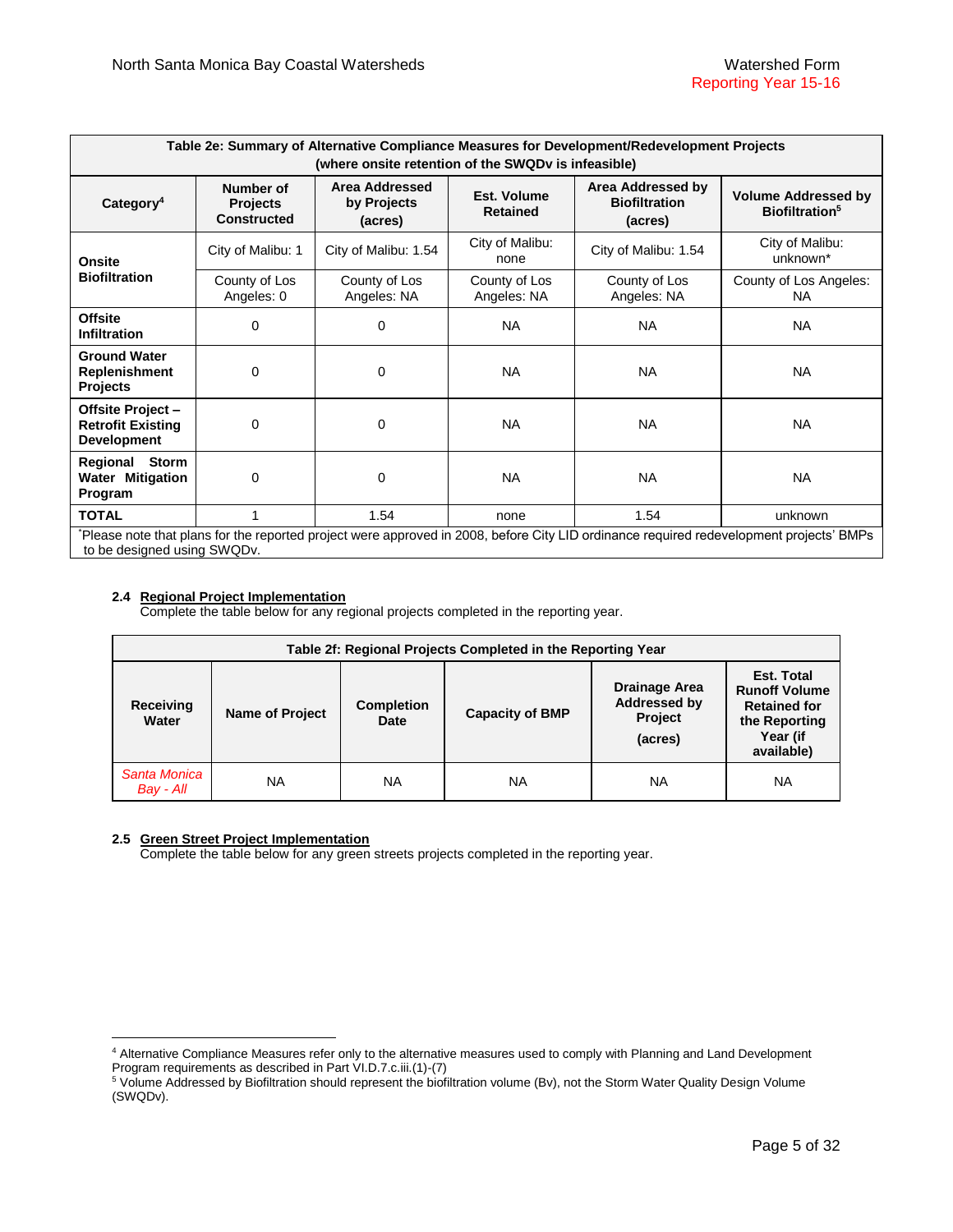|                                 | Table 2g: Green Streets Projects Completed in the Reporting Year |                                  |                                                                    |                                           |                                                                  |                                                                                                          |  |  |  |
|---------------------------------|------------------------------------------------------------------|----------------------------------|--------------------------------------------------------------------|-------------------------------------------|------------------------------------------------------------------|----------------------------------------------------------------------------------------------------------|--|--|--|
| <b>Receiving</b><br>Water       | <b>Name of Project</b>                                           | <b>Completion</b><br><b>Date</b> | Miles of<br><b>Street</b><br><b>Addressed by</b><br><b>Project</b> | <b>Capacity of</b><br><b>BMP</b><br>(cfs) | <b>Drainage</b><br>Area<br>Addressed<br>by Project<br>(in acres) | Est. Total<br><b>Runoff Volume</b><br><b>Retained for the</b><br><b>Reporting Year</b><br>(if available) |  |  |  |
| <b>Santa Monica</b><br>Bay- All | Broad Beach Rd.<br><b>Biofiltration</b>                          | 7/1/2015                         | 1.5                                                                | 0.0373                                    | 12.3                                                             | <b>NA</b>                                                                                                |  |  |  |
| Santa Monica<br>Bay- All        | Wildlife Rd. Storm<br>Drain<br><b>Improvements</b>               | 7/1/2015                         | <b>NA</b>                                                          | 1.62                                      | 16.8                                                             | <b>NA</b>                                                                                                |  |  |  |
| Santa Monica<br>Bay- All        | Malibu Rd.<br><b>Biofiltration</b>                               | 7/1/2015                         | <b>NA</b>                                                          | 0.0386                                    | 1.85                                                             | <b>NA</b>                                                                                                |  |  |  |
| <b>Santa Monica</b><br>Bay- All | Las Flores Cyn.<br>Rd. Biofiltration                             | 7/1/2015                         | .65                                                                | 0.055                                     | 4.2                                                              | <b>NA</b>                                                                                                |  |  |  |

## **2.6 Riparian Buffer/Wetland Restoration Projects**

 $\overline{a}$ 

Complete the table below for any riparian buffer or wetland restoration projects completed in the reporting year.

| Table 2h: Riparian Buffer/Wetland Restoration Projects Completed          |    |    |                                     |  |  |
|---------------------------------------------------------------------------|----|----|-------------------------------------|--|--|
| <b>Completion</b><br>Receiving<br><b>Name of Project</b><br>Water<br>Date |    |    | Description of Project <sup>6</sup> |  |  |
| RW 1                                                                      | ΝA | NA | NA                                  |  |  |

## **2.7 Additional Projects Completed During the Reporting Year**

Complete the table below for other projects (not included above) that were completed in the reporting year.

| Table 2i: Additional Projects (e.g. Biofiltration) Completed in the Reporting Year |                                                               |                    |                           |                                                                         |                                                                                                                 |                                                                   |  |
|------------------------------------------------------------------------------------|---------------------------------------------------------------|--------------------|---------------------------|-------------------------------------------------------------------------|-----------------------------------------------------------------------------------------------------------------|-------------------------------------------------------------------|--|
| Receiving<br>Water                                                                 | <b>Name of Project</b>                                        | Type of<br>Project | <b>Completion</b><br>Date | <b>Drainage</b><br>Area<br><b>Addressed</b><br>by Project<br>(in acres) | <b>Est. Total</b><br><b>Runoff Volume</b><br><b>Retained for the</b><br><b>Reporting Year</b><br>(if available) | <b>BMP Capacity and</b><br><b>Additional Notes</b>                |  |
| <b>Malibu Creek</b><br>and Lagoon                                                  | Optimization of<br><b>Collection Pumps</b><br>for Legacy Park | Retention          | 7/1/2015                  | 310                                                                     | not available                                                                                                   | Collection system<br>optimized to increase<br>stormwater capture. |  |
| (Add rows as<br>needed)                                                            | (Add rows as<br>needed)                                       |                    |                           |                                                                         |                                                                                                                 |                                                                   |  |

**2.8 Summary of Minimum Control Measures**: Provide a summary of other Minimum Control Measures implemented during the reporting year, including, at a minimum, all commitments related to MCM implementation specifically identified in a WMP/EWMP with deadlines within the reporting year. Individual Forms submitted by individual Group members may be referenced in the response.

Refer to Section 5 of respective Individual Forms for responses from the City of Malibu and the County of Los Angeles.

**2.9 Status of Multi-Year Efforts**: Provide the status of multi-year efforts, including TMDL implementation (not including trash TMDLs), that were not completed in the current year and will continue into subsequent year(s).

For multi-year efforts, report on progress towards future milestones related to multi-year projects. Include the status of the project, which includes the status with regard to standard project implementation steps. These steps include, but are

<sup>&</sup>lt;sup>6</sup> For riparian buffer projects include width, length and vegetation type; for wetland restoration projects include acres restored, enhanced or created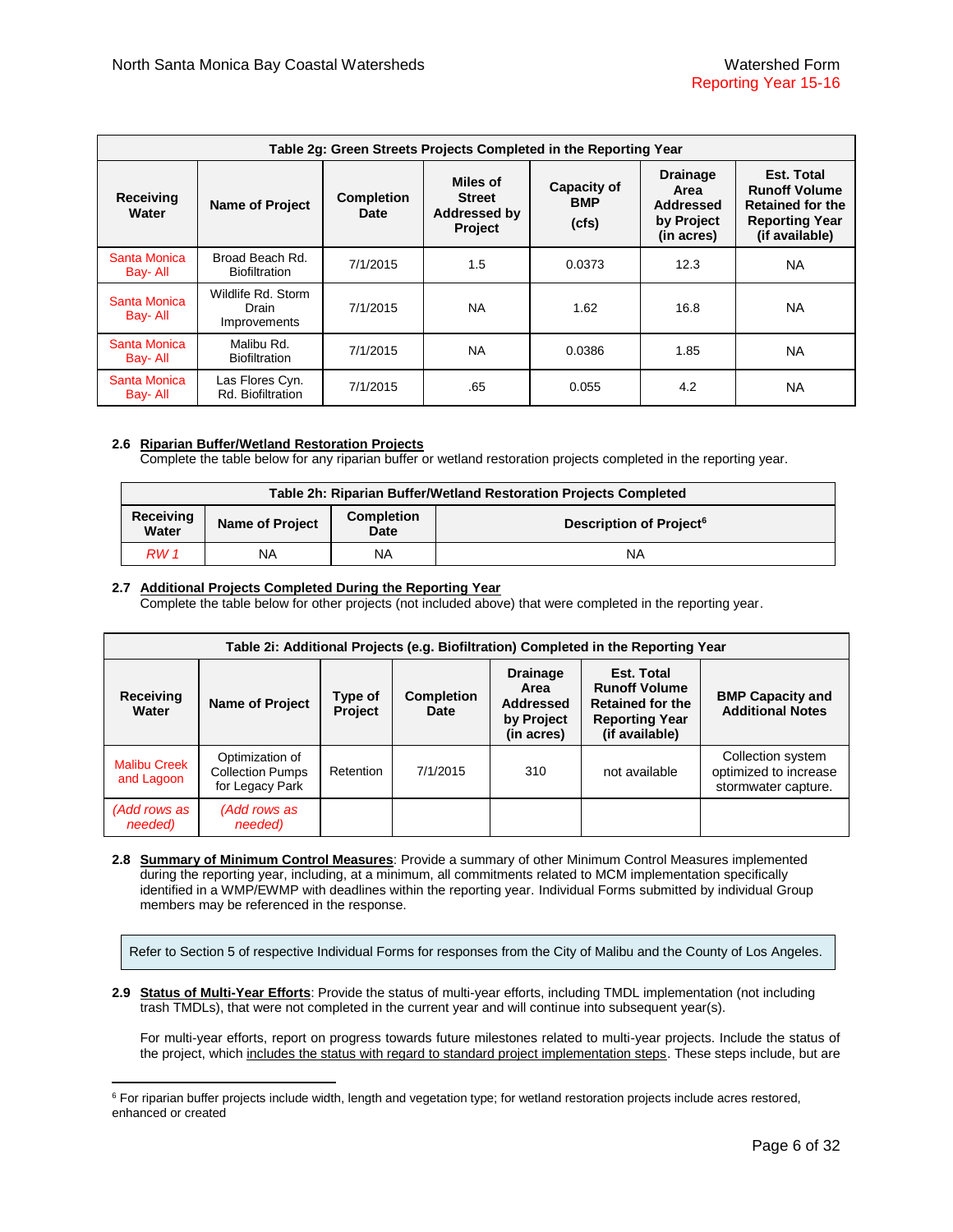not limited to, adopted or potential future changes to municipal ordinances to implement the project, site selection, environmental review and permitting, project design, acquisition of grant or loan funding and/or municipal approval of project funding, contractor selection, construction schedule, start-up, and effectiveness evaluation (once operational), where applicable.

If applicable, for green streets implementation, Permittees shall report on progress toward a structured approach identifying a sufficient number of green streets projects to meet compliance milestones (e.g., a green streets master plan).

Also, include the following information:

- Name
- Subwatershed
- Project Type
- Location / Latitude and Longitude
- Permittee(s) Involved
- Status
- Expected Completion Date

The NSMBCW EWMP establishes multi-year implementation milestones for structural distributed BMPs, trash capture devices, and downspout retrofit incentives. The implementation status of each of these projects provided below demonstrates compliance with the proposed implementation schedule presented in the NSMBCW EWMP approved by the Regional Board.

| Project                                          | Funding Status <sup>1</sup>                                                                                          | Anticipated Planning<br>Design Schedule <sup>2</sup> | Anticipated Construction/<br>Implementation Schedule <sup>3</sup> |
|--------------------------------------------------|----------------------------------------------------------------------------------------------------------------------|------------------------------------------------------|-------------------------------------------------------------------|
| <b>Trash Capture Systems</b>                     | Funding for storm drain<br>trash screens allocated<br>in FY 16-17 CIP budget                                         | Dec. 2016 – Dec. 2018                                | Apr. 2017 – Mar. 2020                                             |
| Downspout Retrofit Program                       | Part of regular staff<br>budget                                                                                      | Dec. 2016 – Mar. 2018                                | Apr. 2018 - Jun. 2021                                             |
| Ramirez Cyn. Green Street                        | Pending                                                                                                              | Jul 2017. - Dec. 2019                                | Jan. 2020 – Jun. 2021                                             |
| Latigo Cyn. Green Street                         | Pending                                                                                                              | Jul 2017. - Dec. 2019                                | Jan. 2020 – Jun. 2021                                             |
| Corral Cyn. Green Street                         | Pending                                                                                                              | Jul 2018. - Dec. 2019                                | Jan. 2020 – Jun. 2021                                             |
| Marie Cyn. Green Street                          | Funding for initial BMP<br>project allocated in FY<br>16-17 CIP budget                                               | Dec. 2016 – Dec. 2019                                | Jan. 2020 - Jun. 2021                                             |
| Winter Cyn. Green Street                         | Funding for initial BMP<br>project allocated in FY<br>16-17 CIP budget (part<br>of Civic Center Way<br>improvements) | Dec. 2016 - Dec. 2019                                | Jan. 2020 - Jun. 2021                                             |
| Sweetwater Cyn. Green Street                     | Pending                                                                                                              | Jul 2018. - Dec. 2019                                | Jan. 2020 - Jun. 2021                                             |
| Las Flores Cyn. (W1-14)                          | Pending                                                                                                              | Jul 2018. - Dec. 2019                                | Jan. 2020 - Jun. 2021                                             |
| Las Flores Cyn. (S1-14)                          |                                                                                                                      | Jul 2018. - Dec. 2019                                | Jan. 2020 - Jun. 2021                                             |
| Viewridge Super Green Street<br>(Topanga Canyon) | Funding allocated FY 17-<br>18                                                                                       | Jan 2017 - Dec 2018                                  | Jan 2019 – May 2019                                               |

<sup>1</sup> Includes acquisition of grant or loan funding and/or municipal approval of project funding.

<sup>2</sup> Includes adopted or potential future changes to municipal ordinances to implement the project, site selection, environmental review and permitting, and project design.

<sup>3</sup> Includes contractor selection, construction schedule, start-up, and effectiveness evaluation.

**2.10 Data Limitations**: If any of the requested information cannot be obtained, provide a discussion of the factor(s) limiting its acquisition and steps that will be taken to improve future data collection efforts.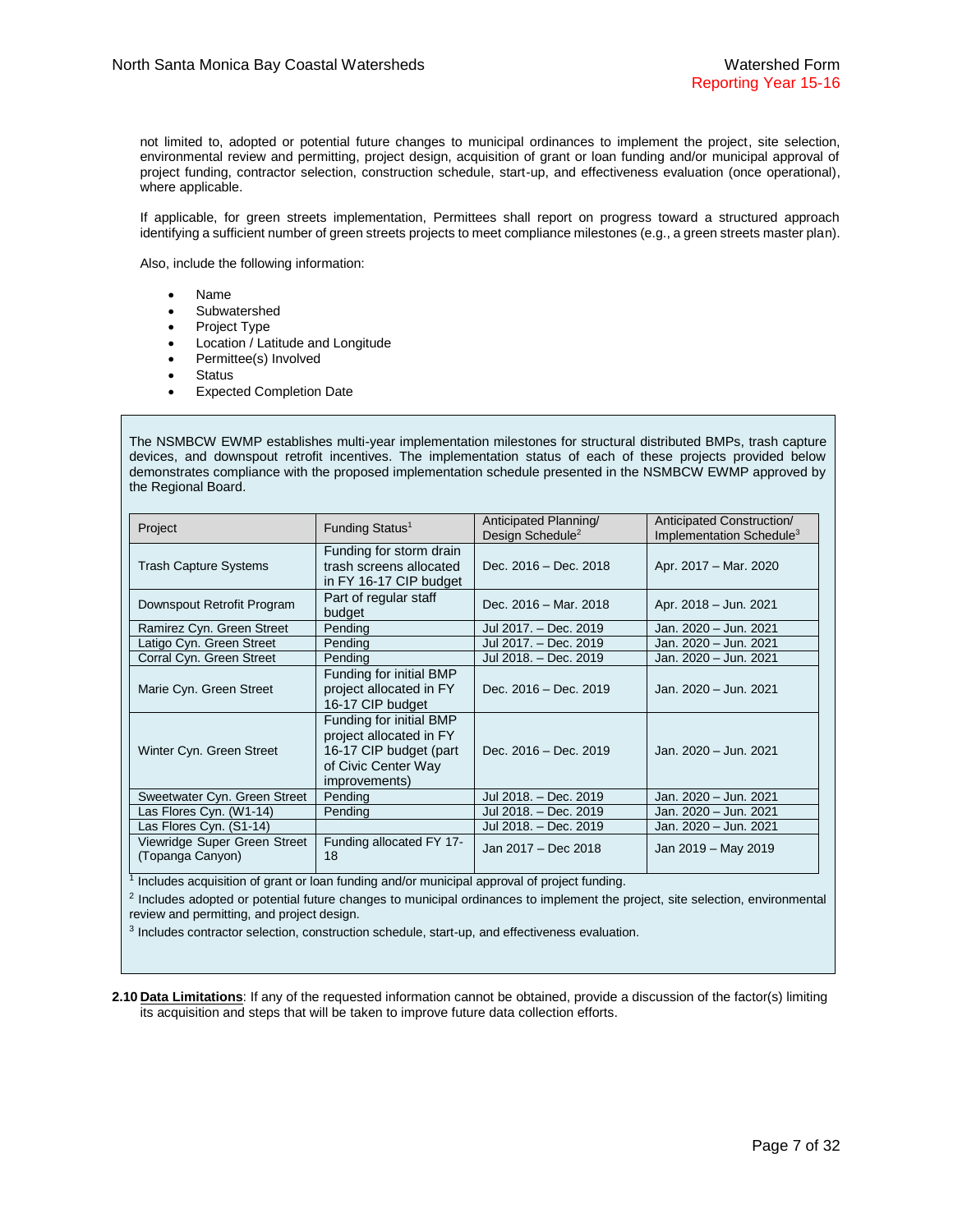The NSMBCW EWMP Group seeks Regional Board guidance on: (a) the methodology that should be used to determine a City-wide baseline EIA value; (b) procedures that should be used to track the change in stormwater runoff volume (from the 85<sup>th</sup> percentile storm event) attributable to BMPs, development projects, and redevelopment projects; (c) methods for calculating runoff volumes retained by BMPs for particular years and cumulatively for the permit term.

Table 2a, "Summary of Effective Impervious Area within Group Area", is asking for information that is not available and is difficult to accurately derive. The Agencies participating in the NSMBCW EWMP Group have jurisdictions that encompass thousands of square miles of various types of developments and land use. To derive the baseline EIA from 2012 will require numerous assumptions about land use categories with respect to their impervious area ratio.

This might be an appropriate use of the EWMP Technical Advisory Committee (TAC) to collectively determine a consistent set of methodology options, similarly to how the Reasonable Assurance Analysis (RAA) committee of the TAC functioned. Please see Section 2.1 of the Watershed Form and Section 6.10 of the Individual Forms for data limitations related to EIA.

**2.11 (optional) GIS Files**: If available, the Permittee(s) may submit GIS project files that map all implementation of on-theground projects (e.g. riparian buffer/wetland restoration; distributed/green streets; regional projects; new development and redevelopment on-site; and new development and redevelopment off-site).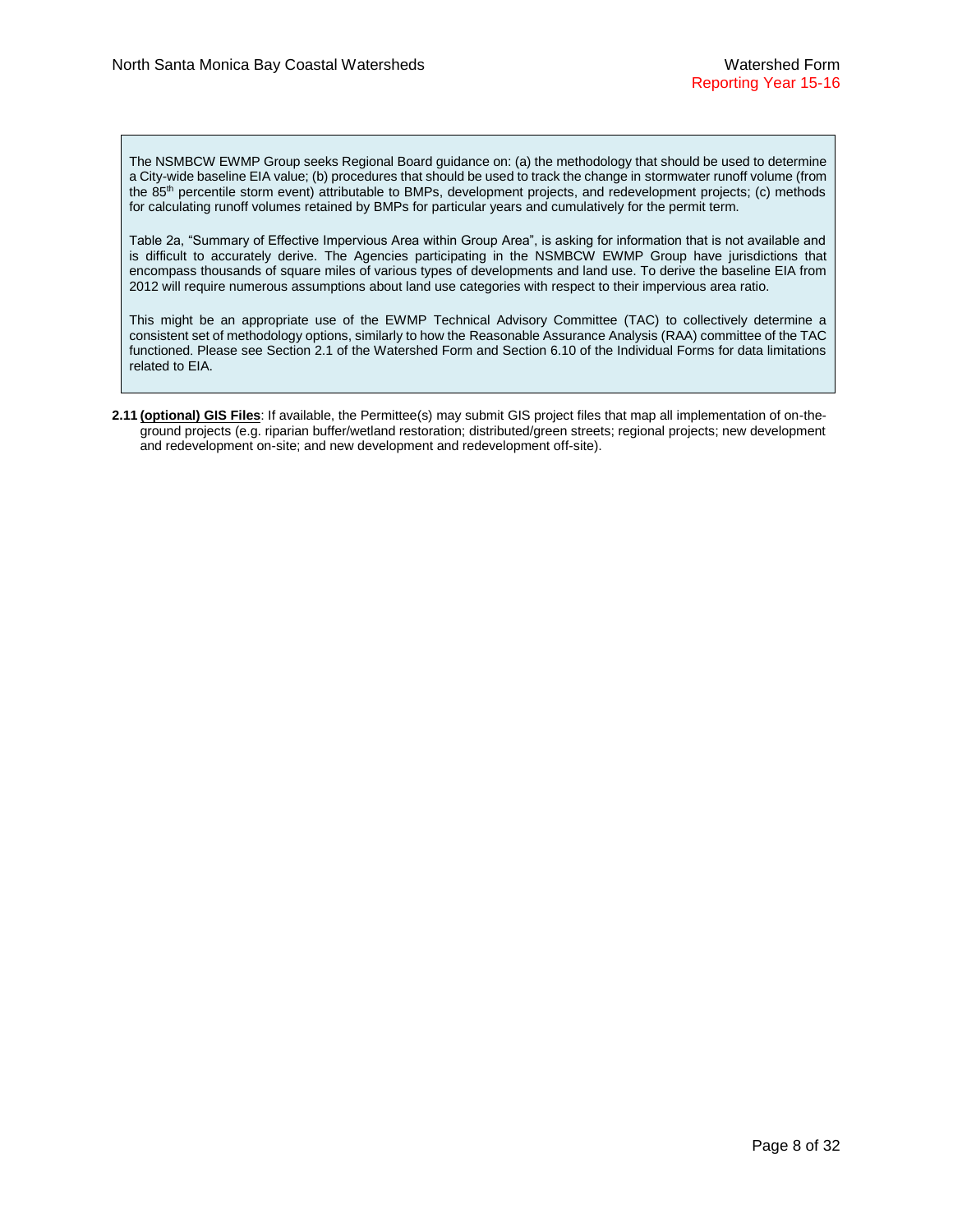# **3. Effectiveness Assessment of Storm Water Control Measures**

**Include the following information on Effectiveness Assessment of Storm Water Control Measures as required in Section XVIII.A.2 of the MRP. This information should include:**

- **Estimated pollutant load reductions by receiving water (and if applicable by Permittee)**
- **Additional information on the status multi-year efforts not provided in the previous sections of this report.**
- **Any additional information on storm water control measure effectiveness that the Permittee(s) would like to highlight.**

**Optionally, the following information may be included if deemed relevant:**

- **In areas where control measures were designed to reduce impervious cover or storm water peak flow and flow duration, provide hydrographs or flow data of pre- and post-control activity for the 85th percentile, 24 hour rain event, if available.**
- **For natural drainage systems, develop a reference watershed flow duration curve and compare it to a flow duration curve for the subwatershed under current conditions.**

**(The following MRP requirements are addressed in Section 6 of this reporting template and do not need to be included in this section: Sections XVIII.A.2.a, XVIII.A.2.b, XVIII.A.2.e, and XVIII.A.2.f)**

Implementation of the stormwater outfall monitoring as identified by the Coordinated Integrated Monitoring Program (CIMP) began in July 2016. Data needed to perform this assessment is not available for the current Annual Report, but will be addressed in the next Annual Report covering July 2016 through June 2017. Therefore, it is too early to evaluate the effectiveness of control measures implemented.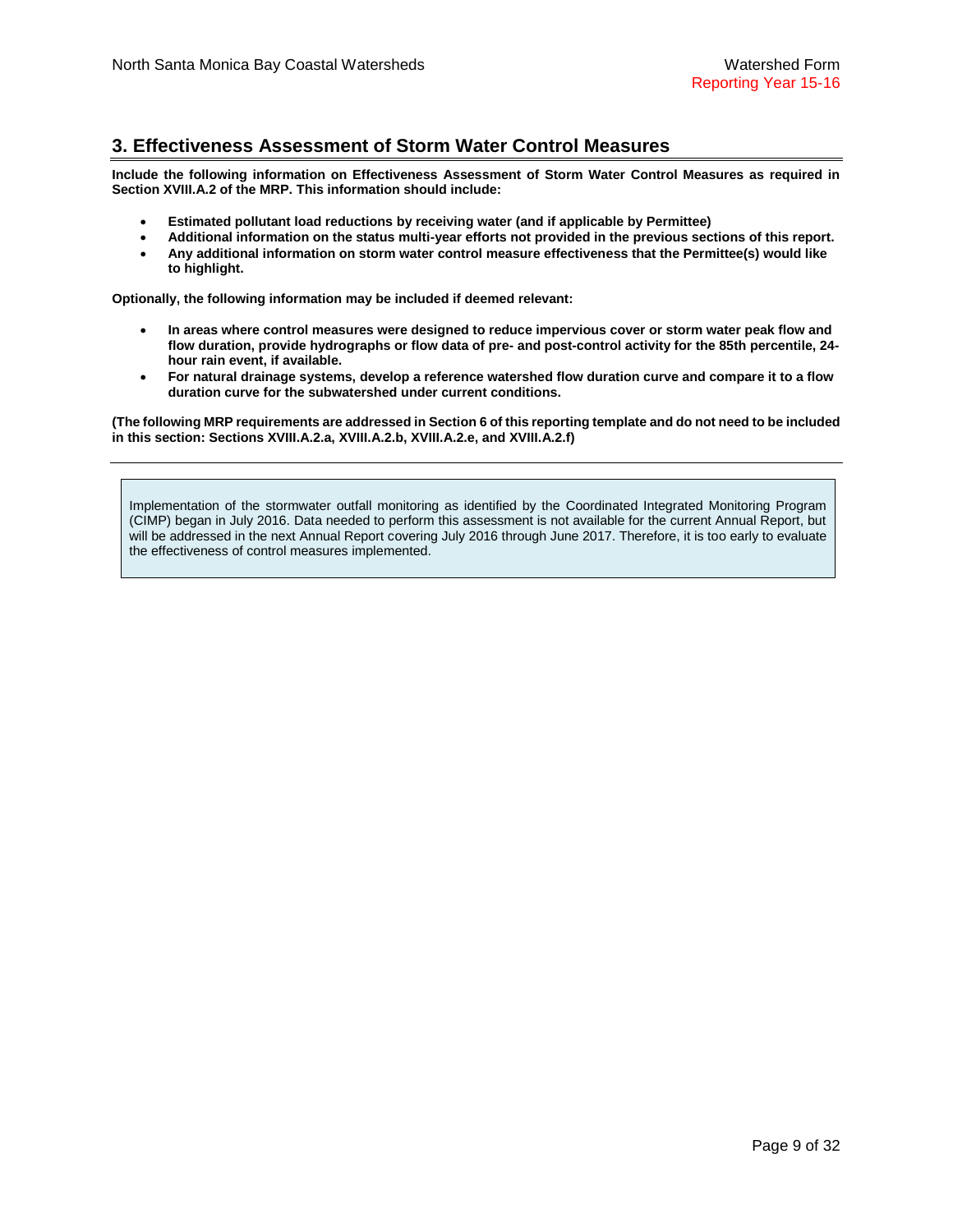# **4. Non-Storm Water Control Measures**

## **Include the following information on Non-Storm Water Control Measures as required in Section XVIII.A.3 of the MRP.**

4.1 Non-Storm Water Based Screening and Monitoring: Complete the following tables regarding the Non-Storm Water Outfall Based Screening and Monitoring Program [*Attachment E – XVIII.A.3.a-g*]:

| Table 4a: Summary of Non-Storm Water Based Screening and Monitoring Program |                                    |                                              |                                                                                       |                                                    |                 |                                                                 |                                               |
|-----------------------------------------------------------------------------|------------------------------------|----------------------------------------------|---------------------------------------------------------------------------------------|----------------------------------------------------|-----------------|-----------------------------------------------------------------|-----------------------------------------------|
|                                                                             |                                    |                                              | <b>Total No.</b><br>of Outfalls<br><b>Screened</b><br><b>Since</b><br>Dec 28,<br>2012 | Significant Non-Stormwater Discharges <sup>7</sup> |                 |                                                                 |                                               |
| <b>Receiving Water</b>                                                      | No. of<br>Major<br><b>Outfalls</b> | No. of<br><b>Outfalls</b><br><b>Screened</b> |                                                                                       | Total<br>Confirmed                                 | Total<br>Abated | Total<br><b>Attributed</b><br>tο<br>Allowable<br><b>Sources</b> | Total No.<br><b>Being</b><br><b>Monitored</b> |
| <b>Santa Monica Bay</b>                                                     | 10                                 | 3 (this<br>reporting<br>year)                | 10                                                                                    | 0                                                  | <b>NA</b>       | NA.                                                             | 0                                             |
| <b>Total</b>                                                                | 10                                 | 3                                            | 10                                                                                    | 0                                                  | <b>NA</b>       | <b>NA</b>                                                       | 0                                             |

| Table 4b: Summary of Non-Stormwater Discharges Abated |           |  |  |
|-------------------------------------------------------|-----------|--|--|
| <b>Abatement Method</b>                               | Total No. |  |  |
| Low Flow Diversion                                    |           |  |  |
| <b>IC/ID Eliminated</b>                               |           |  |  |
| Permitted                                             | 0         |  |  |
| Retention                                             | 0         |  |  |
| Treatment                                             |           |  |  |
| Other (describe below)                                |           |  |  |

4.2 Summary of Non-Storm Water Control Measures: Summarize actions and projects related to addressing nonstormwater discharges. Include the specific non-stormwater actions completed within the WMG's jurisdictional area during the reporting year and, if applicable, the estimated total runoff volume retained on site by the implemented projects.

Provide a description of efforts that were taken to mitigate and/or eliminate all non-stormwater discharges that exceeded one or more applicable WQBELs, non-stormwater action levels, or caused or contributed to aquatic toxicity. Additionally, include any multi-year efforts, including TMDL implementation, that were not completed in the reporting year and will continue into subsequent year(s).

The non-stormwater outfall screening and monitoring program as described in the approved CIMPs is in progress. The first round of non-stormwater outfall monitoring yielded no significant discharges. Non-stormwater based screening was conducted in August 2014, October 2014, and November 2015. As part of the required identification process in Part IX.C of the Monitoring and Reporting Program and as outlined in Section 4 of the CIMP, the NSMBCW EWMP Group has determined that no significant non-stormwater flows were observed at the major outfalls; therefore, pursuant to Parts II.E.3 and IX.D.1 of the Monitoring and Reporting Program, no further assessment or monitoring was required or conducted. It is expected that future Annual Reports will include a detailed description of actions and projects to address non-stormwater discharges as more data is collected and analyzed. Any results found to not meet the applicable water

 $\overline{a}$ 

<sup>7</sup> "Significant Non-Storm Water Discharges" as identified by the Permittee per Part IX.C.1 of the MRP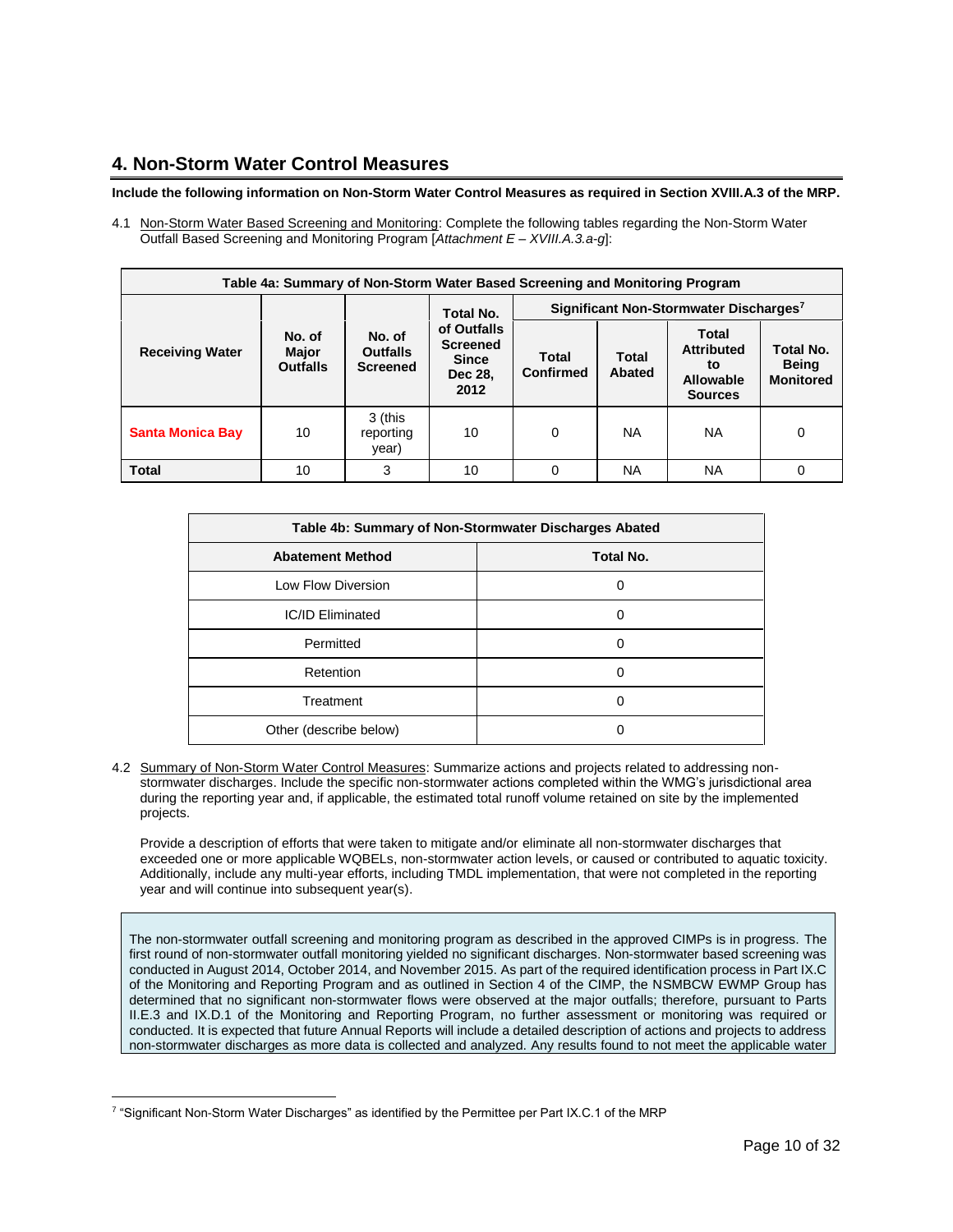quality objective (WQO), and are attributed to non-stormwater discharges, will be addressed through the EWMP's adaptive management process or the Illicit Connections/Illicit Discharges (IC/ID) Program.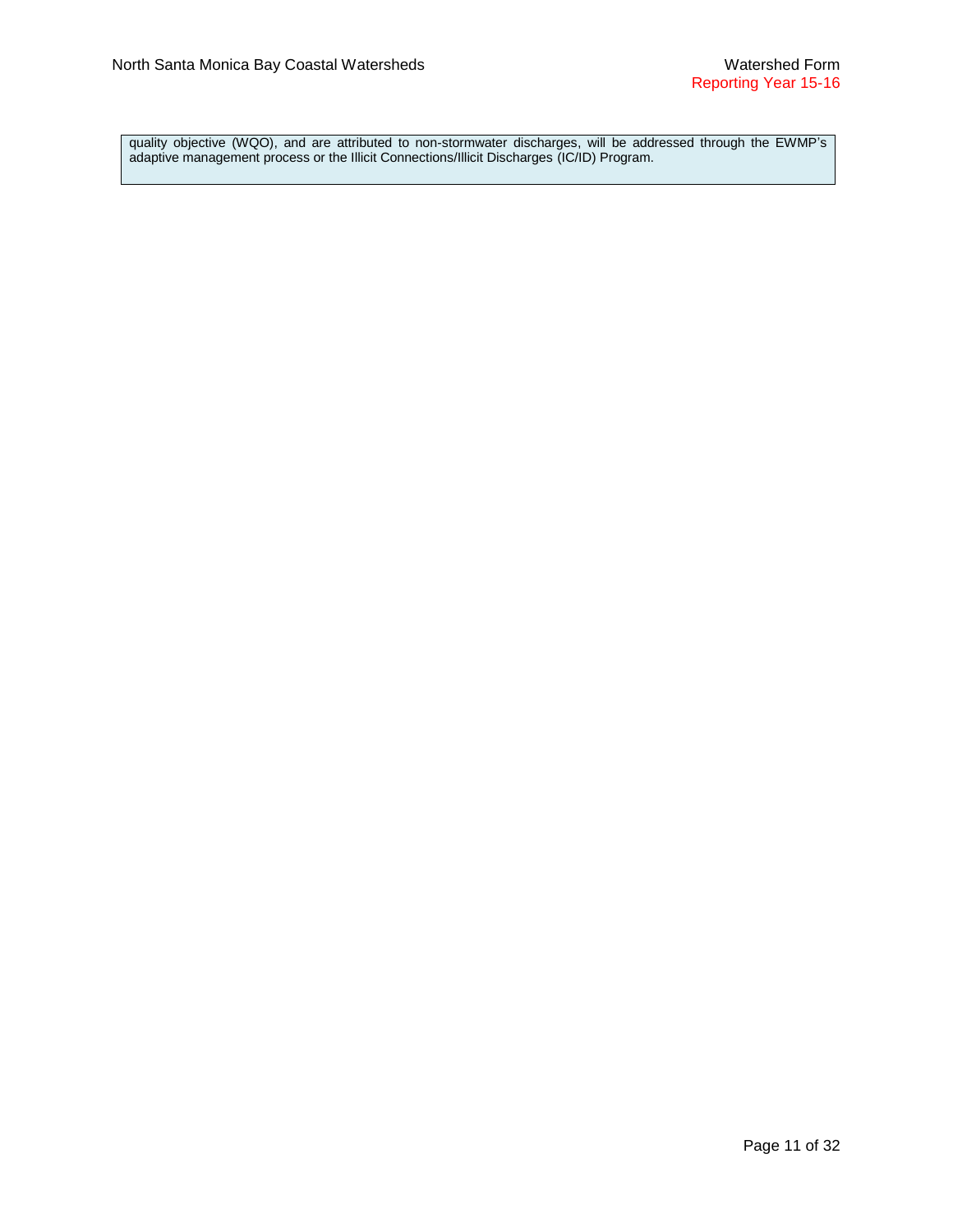# **5. Effectiveness Assessment of Non-Storm Water Control Measures**

**Include the following information on Effectiveness Assessment of Non-Storm Water Control Measures as required in Section XVIII.A.4 of the MRP.**

**Provide an assessment as to whether receiving water quality within the jurisdiction of the Permittee(s) is impaired, improving, staying the same or declining during dry-weather conditions. Each Permittee may compare water quality data from the reporting year to previous years with similar dry-weather flows, conduct trends analysis, draw from regional bioassessment studies, or use other means to develop and support its conclusions.**

**Additionally, include information quantifying the effectiveness of Storm Water Control Measures (Section 3 of this form) in addressing non-storm water discharges. This information should include the estimated amount of non-storm water flows captured by the storm water control measures implemented throughout the watershed and a description of the methodology and assumptions used to quantify effectiveness.** 

Since the source investigations from the Non-Stormwater Outfall Screening and Monitoring Program has not demonstrated the need to monitor outfalls during dry weather, it is too early to evaluate the effectiveness of implemented control measures.

In Section 6.5, results from ongoing Total Maximum Daily Load (TMDL) compliance monitoring have been assessed as to whether receiving water quality within the watershed is improving, staying the same, or declining during dry weather conditions. The implementation of non-stormwater control measures as identified in the NSMBCW EWMP appears to correlate with an overall decrease in the number of sample days with indicator bacteria results above WQOs at Santa Monica Bay Beaches during dry weather. Trends in dry weather bacteriological water quality at Malibu Creek and Lagoon were not similarly discernable (i.e., water quality appears to be generally staying the same).

Information regarding the estimated amount of non-storm water flows captured by the storm water control measures is not readily available. Please note this information is not requested in Section XVIII.A.4 of the Monitoring and Reporting Plan (MRP) (or other sections of the MRP). The Watershed Group seeks Regional Board guidance on appropriate methodologies for estimating the amount of non-storm water flows captured by storm water control measures.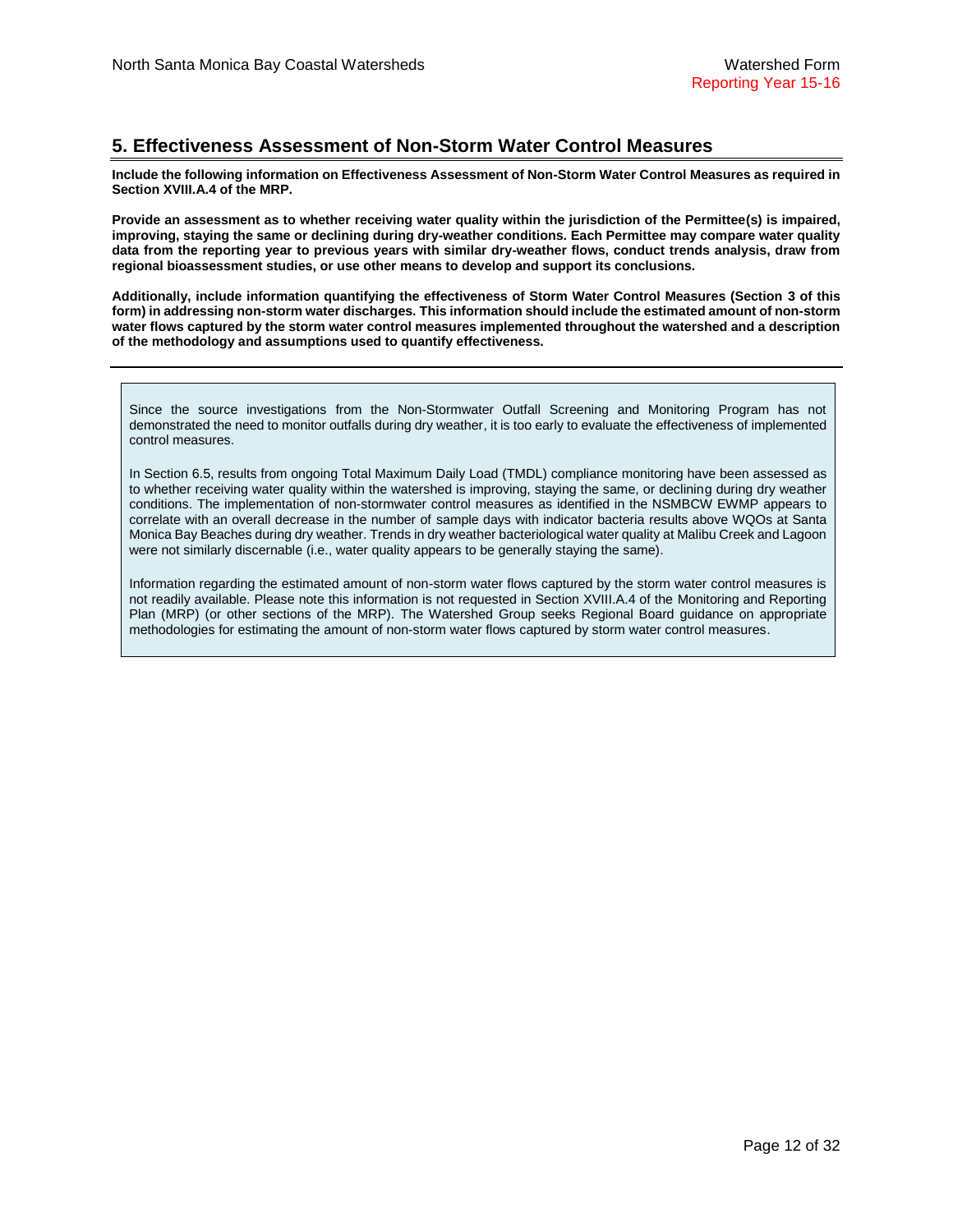## **6. Integrated Monitoring Compliance Report**

#### **Include the following information for an Integrated Monitoring Compliance Report as required in Section XVIII.A.5 of the MRP.**

### **6.1 Review of Reporting Year and Monitoring Events**

This section will be utilized to summarize information regarding data collection, including summarizing monitoring events conducted as part of the Coordinated Integrated Monitoring Program (CIMP) or Integrated Monitoring Program (IMP)<sup>8</sup>, data collected outside of the CIMP but used to meet monitoring specified within the CIMP, climatic and flow conditions, and regional and special studies.

- (a) **Conditions During Reporting Year**: Summarize the climatic and flow conditions observed during the Reporting Year and include:
	- Rainfall summary for the reporting year: Summarize the number of storm events, highest volume event (inches/24 hours), highest number of consecutive days with measureable rainfall, total rainfall during the reporting year compared to average annual rainfall for the subwatershed. Precipitation data may be obtained from Los Angeles County Department of Public Works rain gauge stations available at [http://www.ladpw.org/wrd/precip/.](http://www.ladpw.org/wrd/precip/)
	- Descriptive statistics of the measured flows at the nearest stream gauge and/or monitoring station during storm events and, where applicable, a comparison of these statistics to the corresponding statistics used in a Reasonable Assurance Analysis:
		- o Maximum daily flow
		- $\circ$  90<sup>th</sup> percentile daily flow
		- $\circ$  10<sup>th</sup> percentile daily flow
		- o Median daily flow
		- o Average daily flow

A rainfall summary for NSMBCW and the rain gages used to define weather conditions for event monitoring are found in Appendix A. For reporting year July 2015 – June 2016 at rain gauge Big Rock Mesa (LA320):

- 10 storm events occurred
- Highest volume event over 24 hours: 1/5/16 event with 1.26 in, of rainfall
- Highest number of consecutive days with measureable rainfall: 1/5/16 to 1/7/16 with total of 2.2 in.
- $\bullet$  Total rainfall during reporting year = 9.4 in. compared to average annual rainfall<sup>a</sup> for NSMBCW = 11.5 in.

RAA was completed as part of the EWMP submittal and was approved by the Regional Board in April 2016. An RAA is not included/discussed in this report because an updated RAA is not required by Part VI.C.8.b(i) of the Permit until June 30, 2021.

Note:

 $\overline{a}$ 

aAnnual average rainfall calculated using past 10 years of data (2006-2016) for Big Rock Mesa rain gauge.

(b) **Summary of Events Conducted During Reporting Year**: Summarize the required monitoring for the year and the monitoring events conducted during the year. Also include the following summary table describing rainfall during stormwater outfall and wet-weather receiving water monitoring events:

Additionally, discuss any problems with samples not being collected and their resolution.

Monitoring was conducted for the Malibu Creek Watershed Trash TMDL, Santa Monica Bay Beaches Bacteria TMDL, and Malibu Creek and Lagoon Bacteria TMDL during the reporting year; details on these monitoring efforts are provided in Section 6.5.

<sup>&</sup>lt;sup>8</sup> Use of the abbreviation "CIMP" will refer to both CIMPs and IMPs for the remainder of this form.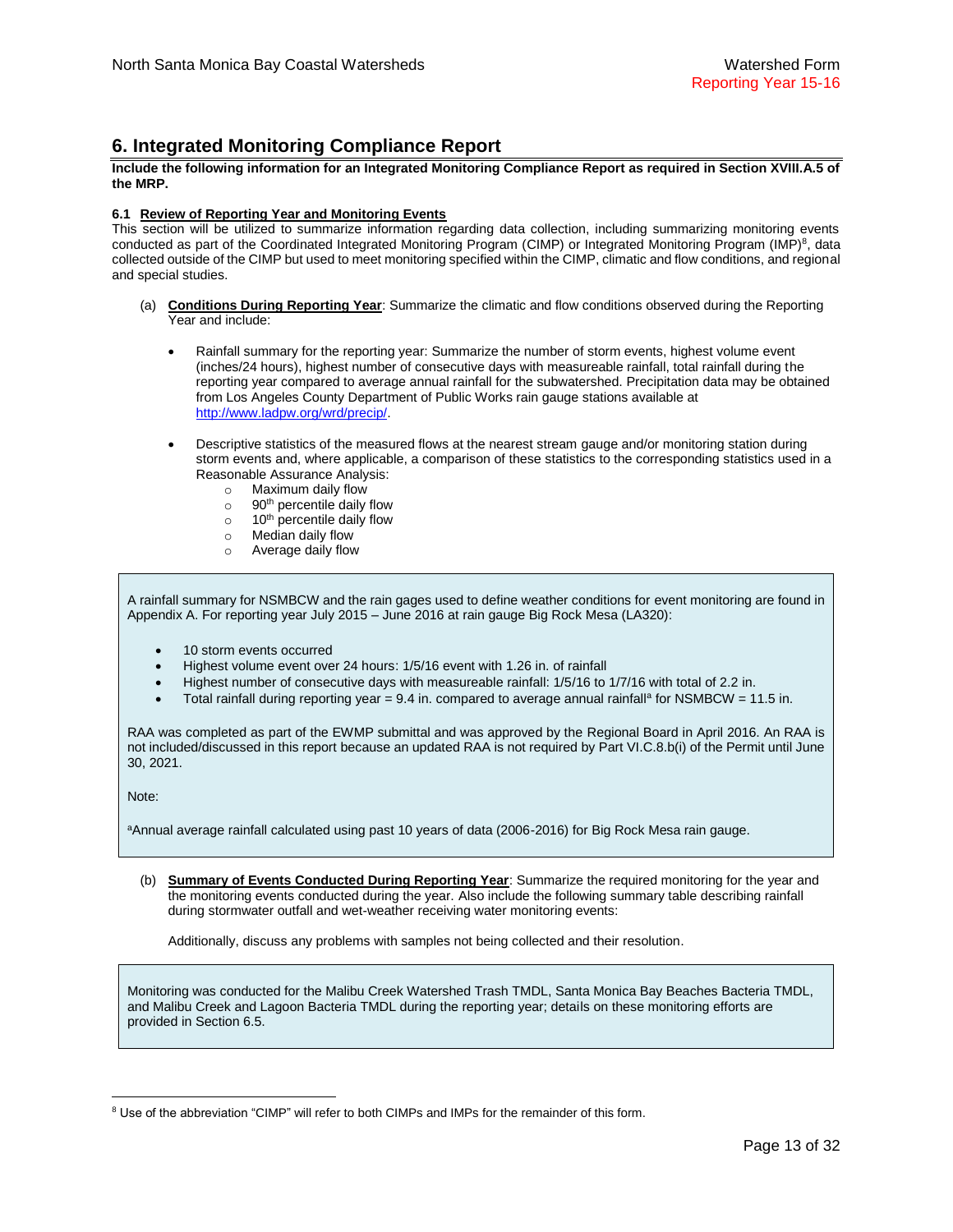(c) **Identification of Non-Direct Measurements Utilized**: Identify the measurements utilized within the report that were not directly taken as part of the CIMP (e.g., wet weather flow data, precipitation data, etc.). Additionally, discuss any problems with obtaining non-direct measurements and their resolution.

### NA

(d) **Regional and Special Studies**: Summarize any regional and/or special studies conducted as part of meeting the CIMP requirements. Include and/or attach to this report any data not previously submitted to the Regional Water Board.

The NSMBCW EWMP Group continues to participate in the regional bioassessment study for Southern California Stormwater Monitoring Coalition (SMC), the various studies conducted as part of the Southern California Bight 2013 (Bight '13) Regional Monitoring Program, and other relevant coastal studies overseen by the Southern California Coastal Water Research Project (SCCWRP). SCCWRP provides updates and presentations on all of their studies to their governing board, the SCCWRP Commission, of which the Los Angeles Regional Water Quality Control Board Executive Officer and State Water Resources Control Board staff are members. SCCWRP makes all of their research reports available on their website at the Documents link [http://www.sccwrp.org/Documents.aspx,](http://www.sccwrp.org/Documents.aspx) in particular Technical Reports and Bight Documents links. Additionally, because the State is also involved in many of the studies, SCCWRP also ensures all study data is formatted and submitted to California Environmental Data Exchange Network (CEDEN) [http://www.ceden.org/.](http://www.ceden.org/) Both the City of Malibu and County of Los Angeles have actively participated in Bight '13 studies for ASBS and Shoreline Microbiology. The reports associated with studying the ASBS (Technical Reports 816- Bioaccumulation, 817- Plumes, 818- Rocky Intertidal, 852- Regional Monitoring Year 2, and 853- Post Storm Reference) were finalized in 2014 and 2015. The Shoreline Microbiology Study aims to assess the reliability of the rapid real-time polymerase chain reaction (qPCR) test method and the percentage of beach discharges with significant human fecal pollution. The monitoring portion is complete; however the report is anticipated to be finalized in 2017. Additionally, the Regional Bioassessment Survey of the SMC is still being conducted. The workplan is available here [http://ftp.sccwrp.org/pub/download/DOCUMENTS/TechnicalReports/849\\_SMCWorkplan2015.pdf.](http://ftp.sccwrp.org/pub/download/DOCUMENTS/TechnicalReports/849_SMCWorkplan2015.pdf)

- 6.2 **Quality Assurance/Quality Control**: Summarize Quality Assurance/Quality Control (QA/QC) results and actions to address any QA/QC issues that arose during the year. Potential issues include:
	- Holding Time
	- Contamination
	- Precision
	- Summary of Qualified Data (if necessary)

There are no event monitoring data to report for this reporting period; therefore quality assurance/quality control (QA/QC) data and associated discussion will not be available until next year.

6.3 **Assessment of Monitoring Data**: Assess the results of receiving water and stormwater outfall data and summarize the implementation of the non-stormwater program and assess non-stormwater monitoring data. Include and/or attach to this report any data not previously submitted to the Regional Water Board.

All monitoring data and associated metadata must be summarized in an Excel spreadsheet and sorted by watershed, subwatershed, monitoring station/outfall identifier linked to a watershed map, and monitoring condition (wet weather receiving water, dry weather receiving water, storm water outfall, and non-stormwater outfall). The data summary must include the date, sample type, (flow-weighted composite, grab, field measurement), sample start and stop times, parameters, analytical method, value, and units.

**Special Protections Monitoring for Areas of Special Biological Significance (ASBS) 24**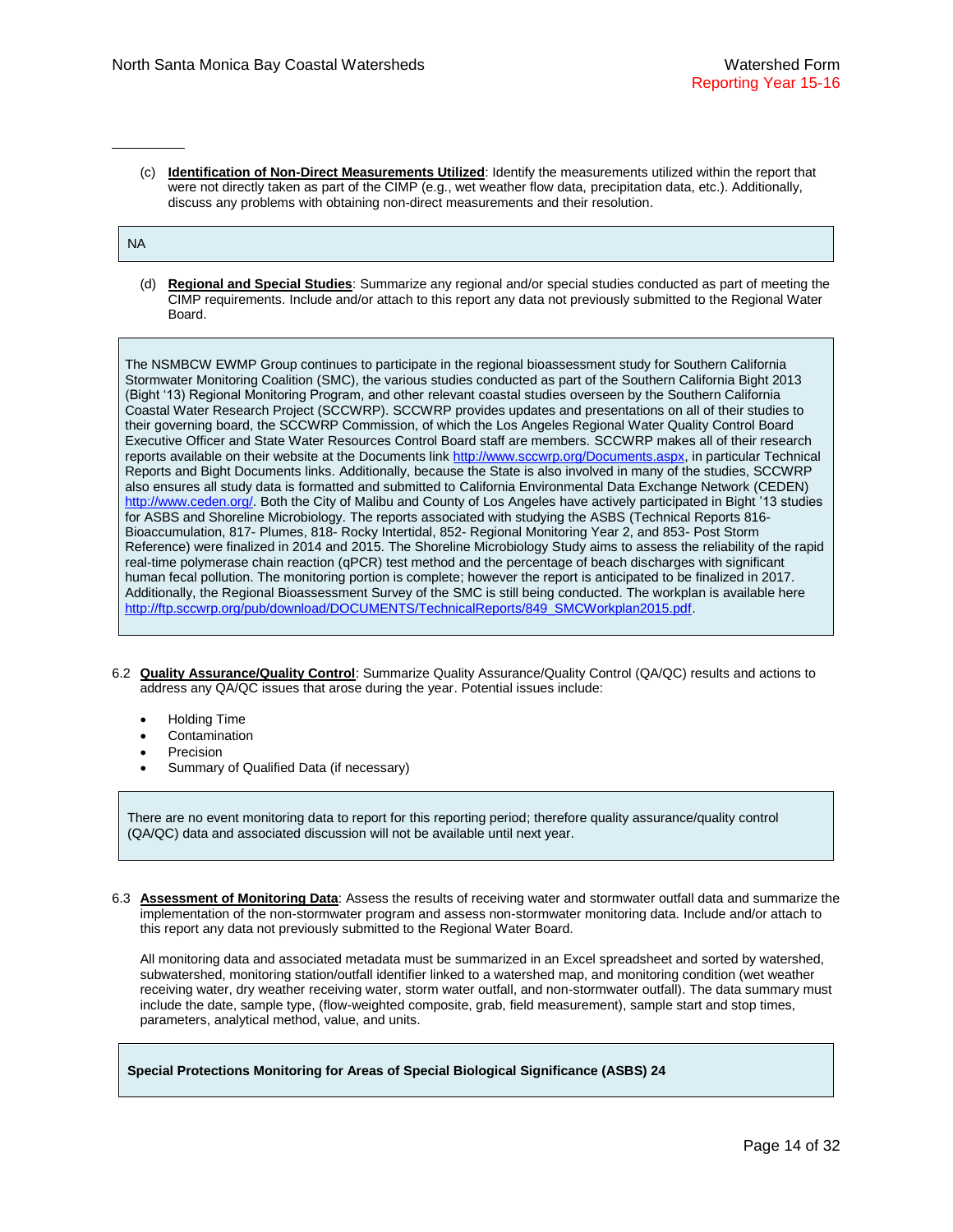For the 2015-2016 reporting period, the County of Los Angeles and the Los Angeles County Flood Control District performed Special Protections Monitoring for Areas of Special Biological Significance (ASBS) 24, which consisted of monitoring two outfalls (ASBS-016 and ASBS-028) and the corresponding ocean receiving water locations (ASBS-SO1 and ASBS-SO2, respectively).

An analysis of the monitoring data and the report is included with the County's Individual Form. The analysis indicated that alterations of natural water quality for selenium, polycyclic aromatic hydrocarbons (PAHs), and silver had occurred. Selenium and PAHs at similar concentrations had already been identified and addressed in the ASBS Compliance Plan, which is being fully implemented by the Permittees. The State Water Resources Control Board Resolution No. 2012- 0031 Section A.2.h.4, amending the General Exception to the California Ocean Plan for Selected Discharges into Areas of Special Biological Significance, states "As long as the discharger has complied with the procedures described above and is implementing the Storm Water Management Program (SWMP) or Storm Water Pollution Prevention Plan (SWPPP), the discharger does not have to repeat the same procedure for continuing or recurring exceedances of natural ocean water quality conditions due to the same constituent." Therefore, no actions beyond those identified in the ASBS Compliance Plans are necessary for selenium and PAHs. Although an alteration of natural water quality for silver was identified, the data shows that concentrations of silver in the stormwater discharges were lower than the corresponding concentrations in the ASBS, clearly indicating that the alteration was not due to stormwater discharges. The report and monitoring data were submitted to the Los Angeles Regional Water Quality Control Board on October 3<sup>rd</sup>, 2016.

The City of Malibu also conducted Special Protections Monitoring for ASBS 24 during the 2015-2016 reporting period. Two storm events were successfully monitored during 2016, which included the ocean receiving water location (24-BB-03R) and the corresponding outfall (24-BB-03Z), as well as one monitored event at an additional outfall (24-BB-02Z).

The monitoring results and analysis of compliance with the natural water quality is included with the City of Malibu's Individual Form. The analysis indicated that alterations of natural water quality for selenium occurred at receiving water location 24-BB-03R, which is consistent with Los Angeles County's receiving water sites. Selenium was already identified and addressed in the ASBS Compliance Plan. The concentrations of selenium in both the outfall and receiving water samples from the 2016 monitored events continued to be well below the Ocean Plan Table 1 Instantaneous Maximum limitations, so additional controls are not required to achieve pollutant load reductions, which is explained in detail in the ASBS Compliance Plan.

Monitoring was conducted for the Malibu Creek Watershed Trash TMDL, Santa Monica Bay Beaches Bacteria TMDL, and Malibu Creek and Lagoon Bacteria TMDL during the reporting year; details on these monitoring efforts are provided in Section 6.5. Any results above the WQOs will be addressed through the implementation of the EWMP or the adaptive management process.

(a) **Assessment of Receiving Water Monitoring Data**: Provide an assessment as to whether wet-weather receiving water quality within the watershed is improving, staying the same, or declining, when normalized for variations in rainfall patterns. The assessment may compare water quality data from the reporting year to previous years with similar rainfall patterns, trends analysis, draw from regional bioassessment studies, or use other means to develop and support conclusions. Also provide an assessment as to whether receiving water quality within the watershed management group is impaired, improving, staying the same, or declining during dry-weather conditions.

Data from all receiving water sites would be assessed in this section. Water quality improvements or degradation would be identified. If aquatic toxicity was confirmed and a TIE was conducted, the toxic chemicals as determined by the TIE, will be identified. All relevant data will be included in an appendix to allow the Regional Water Board to review the adequacy and findings of the TIE, including, but not be limited to, the sample(s) date, sample(s) start and end time, sample type(s) (flow-weighted composite, grab, or field measurement), sample location(s) as depicted on the map, the parameters, the analytical results, and the applicable limitation.

For WMPs/EWMPs, this assessment should focus on Category 1, 2, and 3 Water Body-Pollutant Combinations.

There are no event monitoring data to report for this reporting period. Monitoring was conducted for the Malibu Creek Watershed Trash TMDL, Santa Monica Bay Beaches Bacteria TMDL, and Malibu Creek and Lagoon Bacteria TMDL during the reporting year; details on these monitoring efforts are provided in Section 6.5. The NSMBCW EWMP Group is not aware of reliable methods for normalizing wet weather receiving water monitoring results for variations in rainfall patterns, but would welcome guidance from the Regional Board on how to address this issue in future annual reports.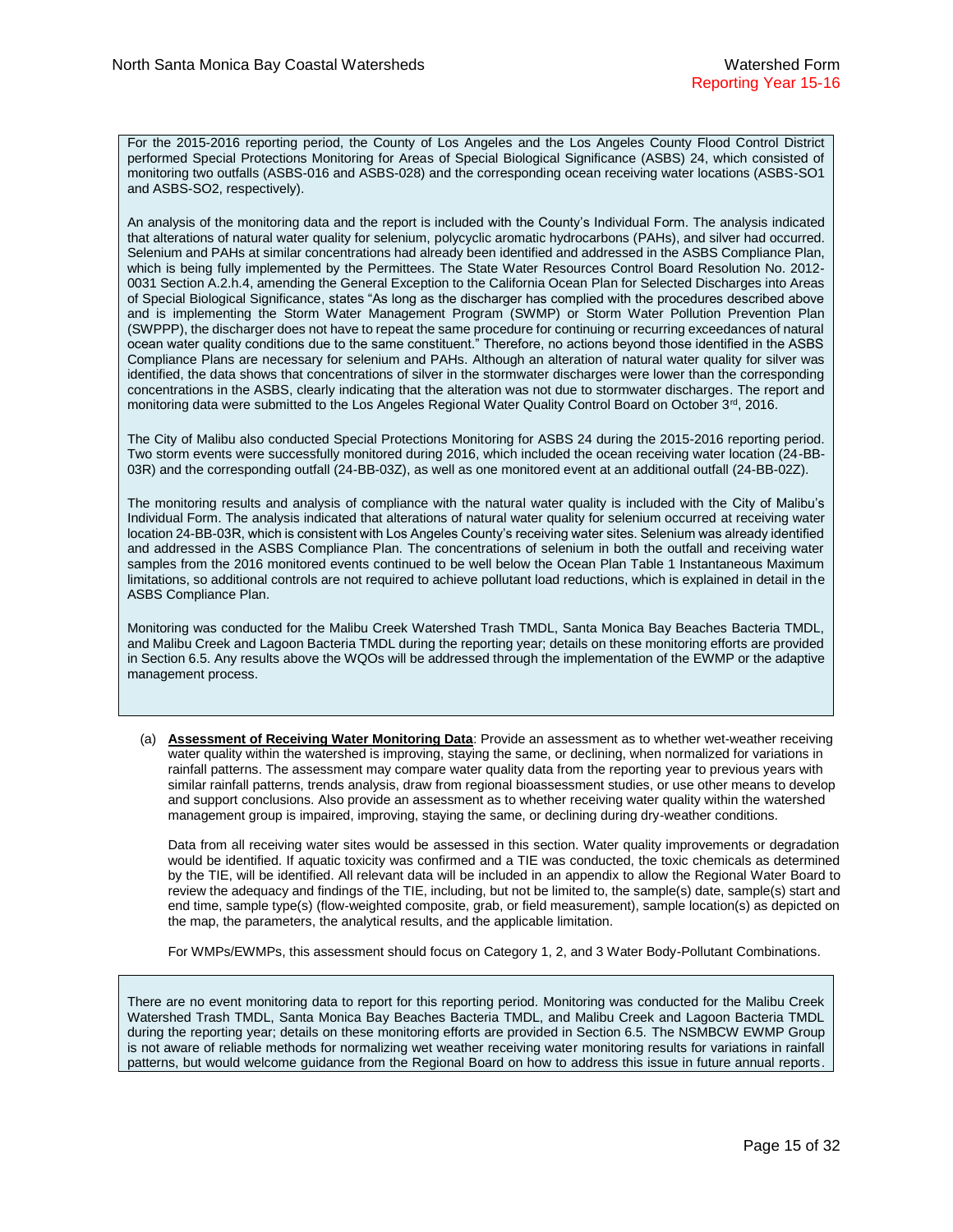Any results above the WQOs will be addressed through the implementation of the EWMP or the adaptive management process.

(b) **Assessment of Stormwater Outfall-based Monitoring Data**: Provide an assessment as to whether the quality of stormwater discharges as measured at designated outfalls is improving, staying the same, or declining. The assessment may compare water quality data from the reporting year to previous years with similar rainfall patterns, conduct trends analysis, or use other means to develop and support its conclusions (e.g., use of municipal action levels as provided in Attachment G of the Permit).

Data from all stormwater outfalls sites shall be assessed in this section. If aquatic toxicity was confirmed and a TIE was conducted, the toxic chemicals as determined by the TIE, will be identified. All relevant data will be included in an appendix to allow the Regional Water Board to review the adequacy and findings of the TIE, including, but not be limited to, the sample(s) date, sample(s) start and end time, sample type(s) (flow-weighted composite, grab, or field measurement), sample location(s) as depicted on the map, the parameters, the analytical results, and the applicable limitation.

For WMPs/EWMPs, this assessment should focus on Category 1, 2, and 3 Water Body-Pollutant Combinations.

Implementation of the stormwater outfall monitoring as identified by the CIMP began in July 2016. Data needed to perform this assessment is not available for this reporting period but will be addressed in the next Annual Report covering July 2016 through June 2017. Any results above the WQOs will be addressed through the implementation of the EWMP or the adaptive management process.

- (c) **Non-stormwater Outfall Screening and Monitoring Program Implementation and Assessment of Monitoring Data**: Summarize the implementation of the non-stormwater outfall screening and monitoring program and assess monitoring data collected as part of the program. The summary of program implementation shall include:
	- The number and percentage of source identifications completed and their outcome.
	- The number of outfalls where significant non-stormwater discharge was attributed to other NPDES permitted discharges; other authorized non-stormwater discharges; or conditionally exempt discharges pursuant to Part III.A of the Permit.
	- An assessment of the effectiveness of the Permittee(s) control measures in effectively prohibiting nonstormwater discharges through the MS4 to the receiving water.
	- The status of multi-year efforts related to the non-stormwater outfall screening and monitoring program that were not completed within the current year and will continue. Further details may be included in individual forms submitted by Permittees.

Data from all non-stormwater outfalls sites shall be assessed in this section. If aquatic toxicity was confirmed and a TIE was conducted, the toxic chemicals as determined by the TIE, will be identified. All relevant data will be included to allow the Regional Board to review the adequacy and findings of the TIE, including, but not be limited to, the sample(s) date, sample(s) start and end time, sample type(s) (flow-weighted composite, grab, or field measurement), sample location(s) as depicted on the map, the parameters, the analytical results, and the applicable limitation.

Refer to Table 4a. Ten major outfalls were screened, of which 3 were screened this reporting year. There were no significant non-stormwater discharges.

The non-stormwater outfall screening and monitoring program as described in the approved CIMPs is in progress. Pursuant to Parts II.E.3 and IX.D.1 of the Monitoring and Reporting Program and Section 4 of the CIMP, no further assessment or monitoring of the major outfalls was required because no significant non-stormwater flows were observed. As a result, there were no conditionally exempt non-stormwater discharges, as identified in Part III.A.2.b of the Permit, that were determined to cause or contribute to an exceedance of receiving water limitations or water quality based effluent limits (WQBELs). If significant non-stormwater discharges are found during outfall screening it is expected that future Annual Reports will include a detailed description of efforts made to eliminate discharges that do not meet applicable WQOs as more data are collected and analyzed.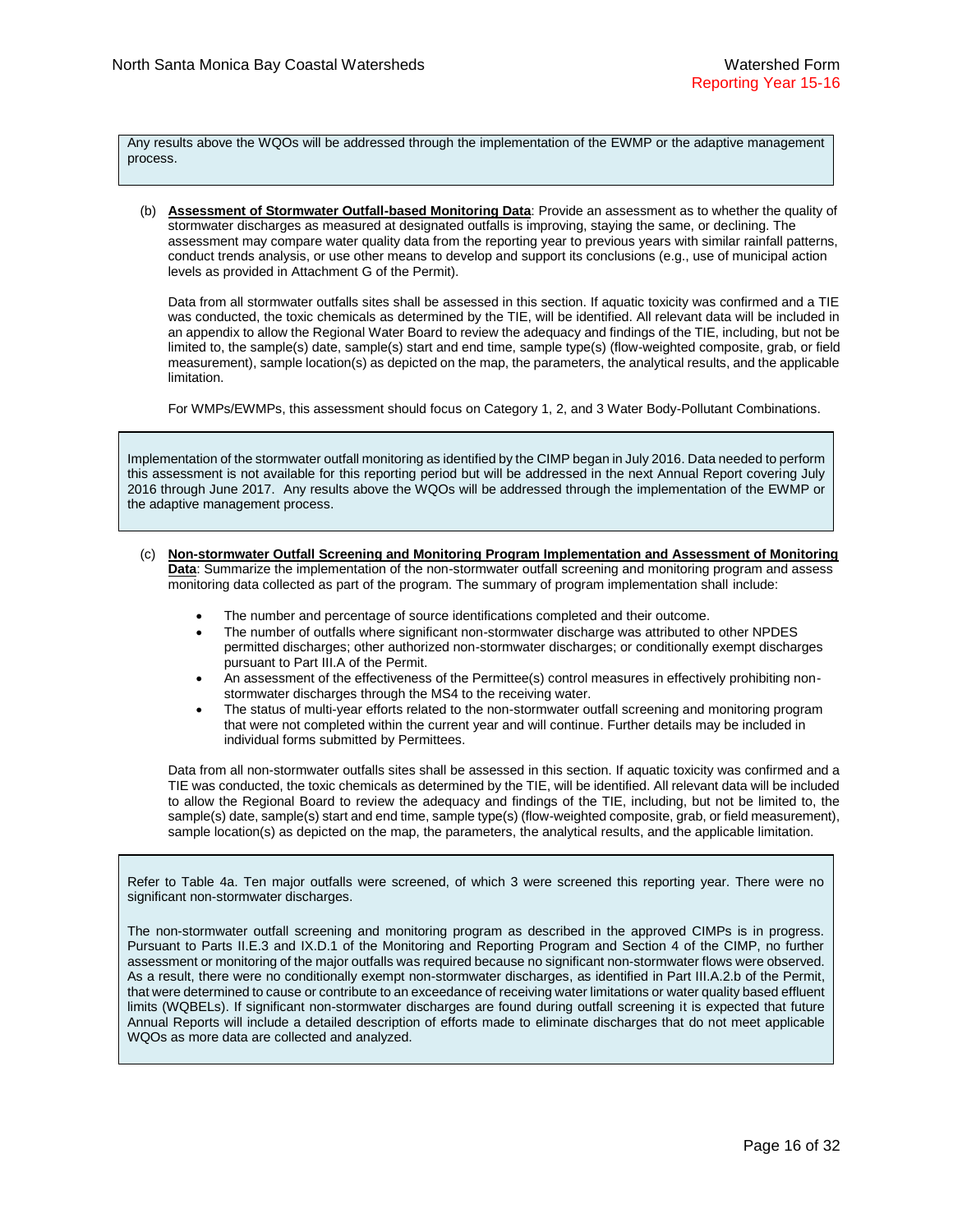6.4 **Identification of Exceedances**: Summarize all identified exceedances of (1) outfall-based stormwater monitoring data, (2) wet weather receiving water monitoring data, (3) dry weather receiving water data, and (4) non-stormwater outfall monitoring data against all applicable receiving water limitations, water quality-based effluent limitations, nonstormwater action levels, and aquatic toxicity thresholds (as defined in Sections XII.F and G of the MRP).

#### Cause or Contribute

Where Receiving Water Limitations were exceeded, a description of efforts that were taken to determine whether discharges from the MS4 caused or contributed to the exceedances shall be provided. The Group shall summarize all receiving water exceedances (as shown in Example Table 3); the Group shall also summarize monitoring results for all outfalls upstream of the receiving water monitoring site with an exceedance (Example Table 4). Any of the conditionally exempt non-stormwater discharges identified in Section 4.3 that are a source of pollutants that causes or contributes to an exceedance of applicable receiving water limitations and/or water quality-based effluent limitations shall be identified in this section.

### Outfall Data

Additionally, outfall-based stormwater monitoring data will be compared to municipal action levels (MALs), and those sub watersheds with a running average of twenty percent or greater of exceedances of the MALs listed in Attachment G of the Permit in discharges of stormwater from the MS4 will be identified. All sample results that exceeded one or more applicable thresholds shall be identified (e.g. all outfalls exceeding receiving water limitations shall be summarized whether or not there is a downstream receiving water exceedance, as shown in Example Table 5).

The NSMBCW EWMP Group understands this question to apply only to event monitoring data for paired outfall and receiving water sites identified in the CIMP. TMDL monitoring has been ongoing and is reported in Section 6.5. Implementation of the receiving water and outfall event monitoring as defined by the CIMP began in July 2016, after the reporting period. Data applicable to Section 6.4 is not available to summarize. Actions taken in response to TMDL coordinated monitoring observations are described in the response to Section 6.6 in the Watershed Form.

6.5 **TMDL Provisions and WMP/EWMP Milestones**: Report on progress towards achieving interim or final milestones, water quality-based effluent limitations, and receiving water limitations based on applicable compliance schedules in Attachments L-R of the LA County MS4 Permit and any additional milestones and corresponding deadlines in an approved WMP/EWMP.

TMDL reporting items required per the applicable schedules outlined in Attachment E, Section XIX.A through XIX.G of the Permit may be provided here or as an attachment to this report.

## **Malibu Creek Trash TMDL Reporting Requirements**

The Malibu Creek Trash Monitoring and Reporting Plan (TMRP) began as a collaborative effort between the Cities of Calabasas, Malibu, Westlake Village, Agoura Hills, and Hidden Hills, and the County of Los Angeles. With the implementation of the two CIMPs, monitoring is still being conducted similarly, but is now under separate agreements, and agencies will continue to communicate amongst each other regarding the program for consistency where possible. Please note that the following statements apply to all sites in the Malibu Creek Watershed, and not just NSMBCW, because the agencies were all cost sharing under a memorandum of understanding for implementation of this program through June 30, 2016, the end of this reporting year. Only narrative and data specific to the NSMBCW EWMP will be reported in the Annual Report in the future, unless otherwise noted.

The Malibu Creek Watershed Trash Total Maximum Daily Load (Trash TMDL) requires several items to be included in each annual report, which are to be submitted beginning one year after approval of the required TMRP. The responsible jurisdictions submitted their TMRP in April 2010 and it was approved in May 2014 by the Regional Board. The TMRP detailed the Minimum Frequency of Assessment and Collection/Best Management Practice (MFAC/BMP) Program the responsible jurisdictions planned on implementing. Implementation of the TMRP began as required by the Trash TMDL (*i.e.*, six months after approval of the program) with execution of a Memorandum of Understanding in November 2014 and the first monitoring events occurring in December 2014. The approved Malibu Creek TMRP stated that a monitoring report would be prepared one year from the start of the required monitoring (December 2015) and the Monitoring and Reporting Program of the Permit (Attach. E, Section XIX.B., p. E-47) states a due date of December 15, 2013, and annually thereafter. December 2013 was actually prior to the TMRP being approved by the Regional Board; therefore, the responsible jurisdictions provided a progress report in the annual report of December 2015 with the first full year of data. Additionally, the NSMBCW and Malibu Creek CIMPs and EWMPs were still in development during December 2015, so the following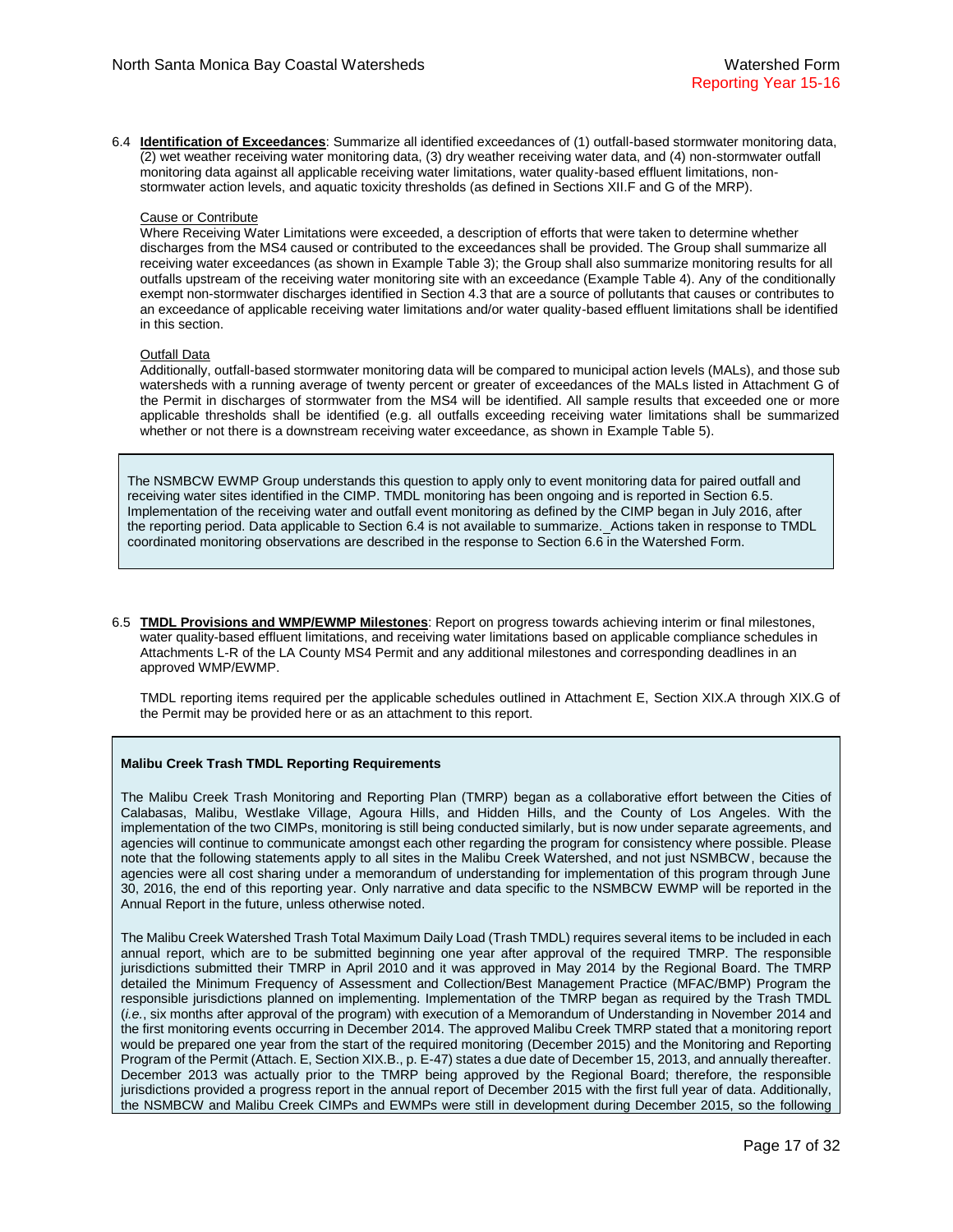information is now being provided to meet the reporting requirements of the Trash TMDL and the Permit. This current Annual Report also includes results of monitoring at sites in the NSMBCW EWMP only through June 30, 2016.

#### *Baseline WLA Establishment*

Per the Trash TMDL, the required TMRP shall include a plan to establish the trash baseline waste load allocations (WLAs) for non-Caltrans entities, or an alternative to the default trash baseline established for Caltrans to prioritize installation of full capture devices, as per the TMDL. The responsible jurisdictions submitted their TMRP with a plan to establish a baseline WLA. The TMRP stated that data from the first year of monitoring would be used to establish a baseline WLA and the baseline WLA would be provided in the first annual report. As the TMRP was not approved until May 2014, after the date indicated in the TMDL schedule, the responsible jurisdictions began installing full capture devices to meet the point source requirements of the Trash TMDL without establishing a baseline WLA. Full capture device installation was prioritized based on the known high trash generating areas within each jurisdiction or, in the case of City of Malibu, full capture devices were included in the construction of the Civic Center Stormwater Treatment Facility project which was completed prior to adoption of the TMDL. The responsible jurisdictions will continue to install full capture devices to meet the point source requirements of the Malibu Creek Trash TMDL and are not proposing to use a baseline WLA to prioritize installation. In addition, as the responsible jurisdictions are using full capture devices to address point sources, they do not need a baseline WLA value from which they would assess compliance (*e.g.*, showing a 100 percent reduction in trash from a baseline WLA value by July 2017).

#### *MFAC/BMP Program Effectiveness Assessment*

As required by the Trash TMDL and outlined in the TMRP, a further assessment of MFAC/BMP Program effectiveness was to be conducted after each year of monitoring. As the TMRP was not approved until 2014, the responsible jurisdictions did not submit annual monitoring reports between 2010 and 2014 and did not conduct a MFAC/BMP Program effectiveness assessment during this period. However, the responsible jurisdictions modified their BMP implementation to address trash in the Malibu Creek Watershed based on trash monitoring data as a form of adaptive management. The TMRP listed the following process for documenting the implementation of BMPs and identifying their effectiveness:

- 1. Identification of the BMP (*e.g.*, street sweeping, trash collection, trash cans, full or partial capture device) and general location(s) of the activity.
- 2. Documentation of the time frame for specific BMPs (*i.e.*, when the activity was initiated or when device was installed, frequency of activity if applicable).
- 3. Assessment of the number and types of BMPs occurring in the drainage area for each of the monitoring locations.
- 4. Comparison of monitoring results between monitoring locations (i.e., comparing types and numbers of BMPs and the volumes of trash accumulated across the drainage areas).
- 5. Comparison of monitoring results between events before and after BMP implementation.

An attempt was made to assess differences between trash levels at monitoring sites with BMPs in the associated drainages and monitoring sites without BMPs. By comparing and contrasting sites with BMPs to those without, it was thought the responsible parties might be able to identify the most effective BMPs and/or where additional BMP implementation may be needed. Additionally, as BMPs were implemented during the monitoring period, trash levels before and after BMP implementation were to be assessed to determine effectiveness. Subsequently, to measure the effectiveness of BMPs over a period of time, attempts were made to determine if a correlation existed between the amount of trash collected at a site to the number (and type) of BMPs being implemented between each event at or near that site.

Given the broad nature of most of the BMPs implemented to date (*e.g.*, education programs, ordinances, street sweeping, etc.), the highly variable amounts of trash collected from December 2014 to June 2016, and the relatively short time frame that full capture devices have been installed, trends were not identified in the monitoring data that could be used to determine effectiveness of individual BMPs. In addition, trash monitoring from the past two years indicates that trash levels are highly variable. **[Table 1](#page-17-0)** lists the trash pieces collected per monitoring year from December 2014 to June 2016. As such, the implementation of the MFAC/BMP Program is not clearly reflected in the trash monitoring results and program implementation continues to be evaluated to consider these results. However, the MFAC Program resulted in zero trash in-stream and on-bank immediately after all monitoring events as required by the Trash TMDL for non-point sources. Therefore, the MFAC/BMP Program is effective for meeting the non-point source requirements of the Trash TMDL.

## <span id="page-17-0"></span>**Table 1. Trash Data Collected December 2014 to June 2016 for the Entire Malibu Creek Watershed TMRP**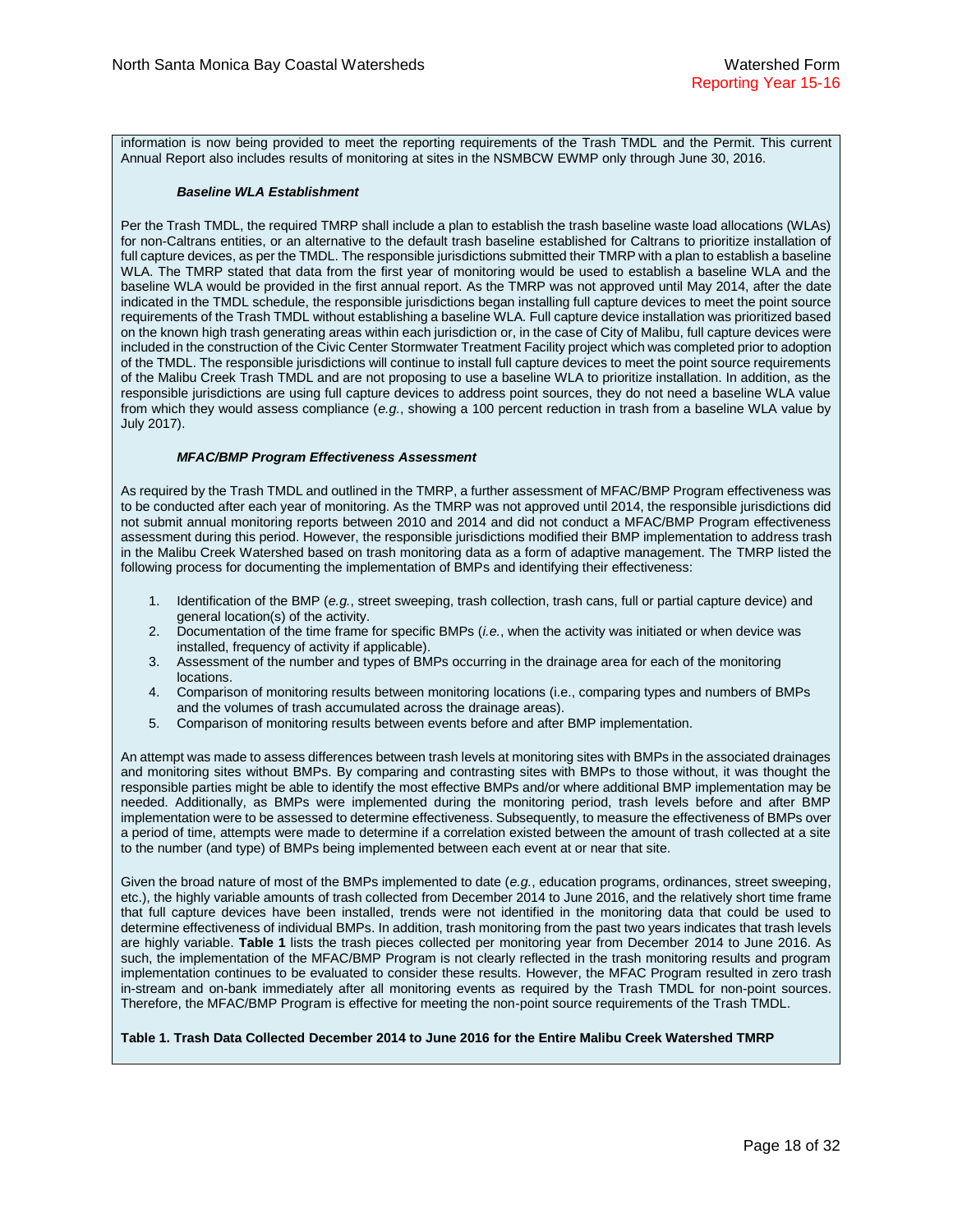| Year/Month          | <b>Total Volume (Gallons)</b> | <b>Total Weight (Pounds)</b> |  |
|---------------------|-------------------------------|------------------------------|--|
| 2014                |                               |                              |  |
| December            | 11.7                          | 471                          |  |
| <b>Annual Total</b> | 11.7                          | 471                          |  |
| 2015                |                               |                              |  |
| January             | 7.9                           | 217.1                        |  |
| February            | 4.5                           | 87.1                         |  |
| March               | 5.2                           | 172.5                        |  |
| April               | $\overline{7}$                | 57.5                         |  |
| May                 | 3.5                           | 19.6                         |  |
| June                | 4.3                           | 27.3                         |  |
| July                | 4.9                           | 56.5                         |  |
| August              | 3.9                           | 87.4                         |  |
| September           | 9.6                           | 135.9                        |  |
| October             | 1.9                           | 17.9                         |  |
| November            | 3.7                           | 32.7                         |  |
| December            | 3.4                           | 48.4                         |  |
| <b>Annual Total</b> | 59.6                          | 959.9                        |  |
| 2016                |                               |                              |  |
| January             | 7.4                           | 155                          |  |
| February            | 4.6                           | 57.1                         |  |
| March               | 9.1                           | 182                          |  |
| April               | 4.4                           | 41                           |  |
| May                 | 4.6                           | 88.3                         |  |
| June                | 1.7                           | 8.5                          |  |
| <b>Annual Total</b> | 31.6                          | 531.9                        |  |

#### *Malibu Creek Watershed trash monitoring sites specifically within the NSMBCW EWMP Area*

Compliance Monitoring Sites (CMS) are specific locations within listed waterbodies. CMS\_ML\_1 was selected for its proximity to the only major MS4 outfall in the Malibu Creek Watershed within the City of Malibu and to determine effectiveness of the BMPs installed. General Assessment Sites (GAS) are monitoring locations chosen to further identify high trash generating areas and supplement the information gathered at the CMS. GAS\_ML\_1 was chosen as a site not near an outfall and due to its proximity to Malibu Lagoon and a shopping plaza. These two sites have been monitored from December 22, 2014 until present.

For the reporting period presented in this annual report, trash was monitored from July 13, 2015 to June 27, 2016. Sampling occurs at CMS\_ML\_1 every two weeks and at GAS\_ML\_1 twice per reporting year. At each site, trash is collected at two points: in-stream and on-bank. Trash count, weight, and volume were recorded during each sample event at all locations. Trash volume (non-compacted) was measured using 42-gallon contractor garbage bags. See **[Table 1Table 2](#page-17-0)** for summary statistics of the trash volume and weight collected at the two sites from July 13, 2015 to June 27, 2016.

#### **Table 2. Statistics for Total Trash Data Collected at CMS\_ML\_1 and GAS\_ML\_1 from July 2015 to June 2016**

| CMS ML 1   |               |               |                 |                 |  |
|------------|---------------|---------------|-----------------|-----------------|--|
|            | On-Bank (gal) | On-Bank (lbs) | In-Stream (gal) | In-Stream (lbs) |  |
| Min        |               |               |                 |                 |  |
| <b>Max</b> | 10.5          |               |                 | 1.5             |  |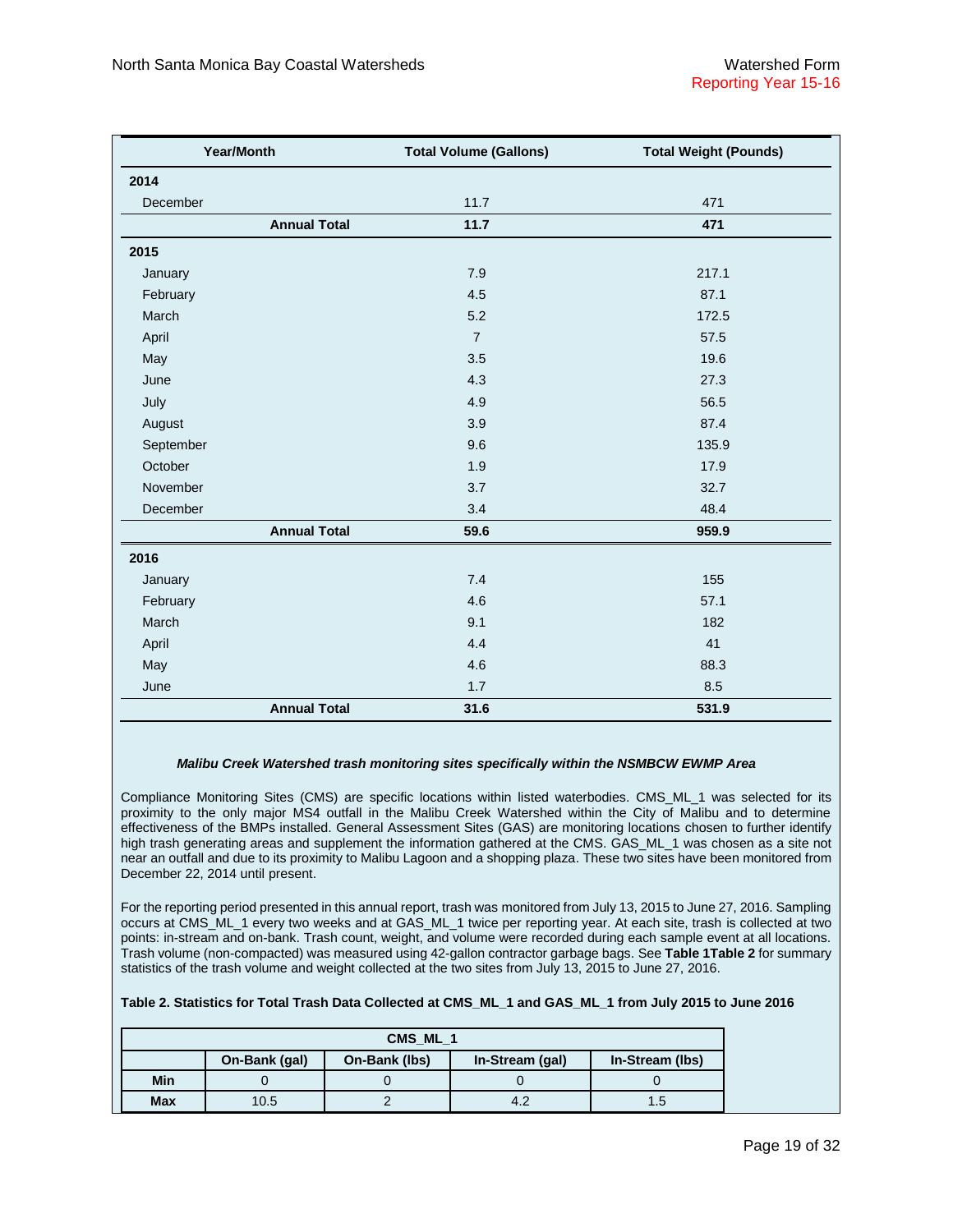| <b>Mean</b>  | 1.23          | 0.18          | 0.87            | 0.08            |  |  |
|--------------|---------------|---------------|-----------------|-----------------|--|--|
| <b>Mode</b>  | 0             | 0             |                 |                 |  |  |
| <b>Total</b> | 35.7          | 5.35          | 25.2            | 2.3             |  |  |
|              |               |               |                 |                 |  |  |
|              | GAS_ML_1      |               |                 |                 |  |  |
|              | On-Bank (gal) | On-Bank (lbs) | In-Stream (gal) | In-Stream (lbs) |  |  |
| <b>Min</b>   | 42            | 10            |                 |                 |  |  |
| <b>Max</b>   | 84            | 75            | $\Omega$        |                 |  |  |
| Mean         | 70            | 36.33         |                 |                 |  |  |
| <b>Mode</b>  | 84            | <b>NA</b>     | $\Omega$        | 0               |  |  |
| <b>Total</b> | 210           | 109           | C               |                 |  |  |

At CMS\_ML\_1, a total of 35.7 gallons of trash (0.85 of a bag) was collected from the bank, and a total of 25.2 gallons of trash (0.6 of a bag) was collected in-stream for the entire year. September 14, 2015 yielded the greatest volume on-bank with 10.5 gallons (0.25 of a bag). For in-stream, 6 events each had 4.2 gallons (0.1 of a bag) of trash as the greatest volume. At GAS\_ML\_1, a total of 210 gallons of trash was collected from the bank, and no trash was found in-stream. Two events each had 84 gallons of trash as the greatest volume on-bank.

The results indicate that on average, less than a pound of litter needs to be collected per event either on-bank or in-stream of CMS\_ML\_1. Therefore, trash is not accumulating in a deleterious amount. A reduction in the frequency of collection and assessment is warranted and may be considered. Additionally, State Parks will be notified and encouraged again to participate in this monitoring program on their property. GAS\_ML\_1 is only monitored twice per year, so this data provides an indication of how much litter may accumulate over the course of a year in an area without an MS4 outfall, and known for illegal dumping and vagrancy. The City will contact the private property owner to determine the best course of action to address this site.

As demonstrated in the data, there is no clear pattern or correlation observed for source of materials or effectiveness of the BMPs installed or implemented. Further, the variety and types of materials identified is indicative of general littering by people recreating or illegally camping on State parkland and vacant property. The trash sampling data is provided in Appendix B.

Since all City and County MS4s in the area tributary to Malibu Creek and Lagoon within the EWMP area are diverted to the Civic Center Stormwater Treatment Facility and Legacy Park, compliance with the WLA is being met for these agencies by full capture. In addition, the County of Los Angeles completed the installation of 29 Connector Pipe Screens through the Phase 8 Trash TMDL Catch Basin Retrofit Project in June 2015 for the Malibu Creek Watershed.

#### **Santa Monica Bay Beaches Bacteria TMDL**

Fecal Coliform (analyzed as *E. coli*), Enterococcus, and Total Coliform water sampling data, collected by the City of Los Angeles and Los Angeles County Department of Public Health under the Santa Monica Bay Beaches Coordinated Shoreline Monitoring Program (SMBB CSMP), were compiled and reviewed to assess results against applicable WQOs. The sampling data was obtained at 24 receiving water locations within TMDL jurisdiction groups 1, 4 and 9 between April 1, 2005 and March 31, 2016. *E. coli* samples were collected to indicate Fecal Coliform concentrations while Enterococcus and Total Coliform matched their prescribed analytical requirements. Sample data was compiled and compared with respect to sampling periods according to the TMDL and individual locations. Results are described in relation to total populations for sampling periods. Where applicable, individual receiving water locations are detailed. Detection levels, results detected above the WQOs, and trends are further compared to goals set forth by the TMDL.

The following three sub-sections detail the concentration results pertaining to each bacteria type.

#### *Fecal Coliform (E. coli)*

Summer dry weather Fecal Coliform samples totaled 9,583 from the 24 receiving water locations over the 11-year period. Summer dry weather values range between non-detect (ND) to 24,192 most probable number per 100 milliliters (MPN/100 ml). Seven percent of samples ( $n = 644$ ) were above the marine water fecal coliform WQO (400 MPN/100ml). Of the 24 receiving water sample locations, 21 sites had at least one Fecal Coliform result above the WQOs. Site SMB-MC-2 has a frequency of results higher than the WQO of 39% (n = 254) while SMB-1-02, SMB-1-03, and SMB O-2 did not have a single value above the WQO. Linear trend analysis depicts a negative slope trend ( $m = -0.0677$ ) with an r-squared value ( $R^2$ )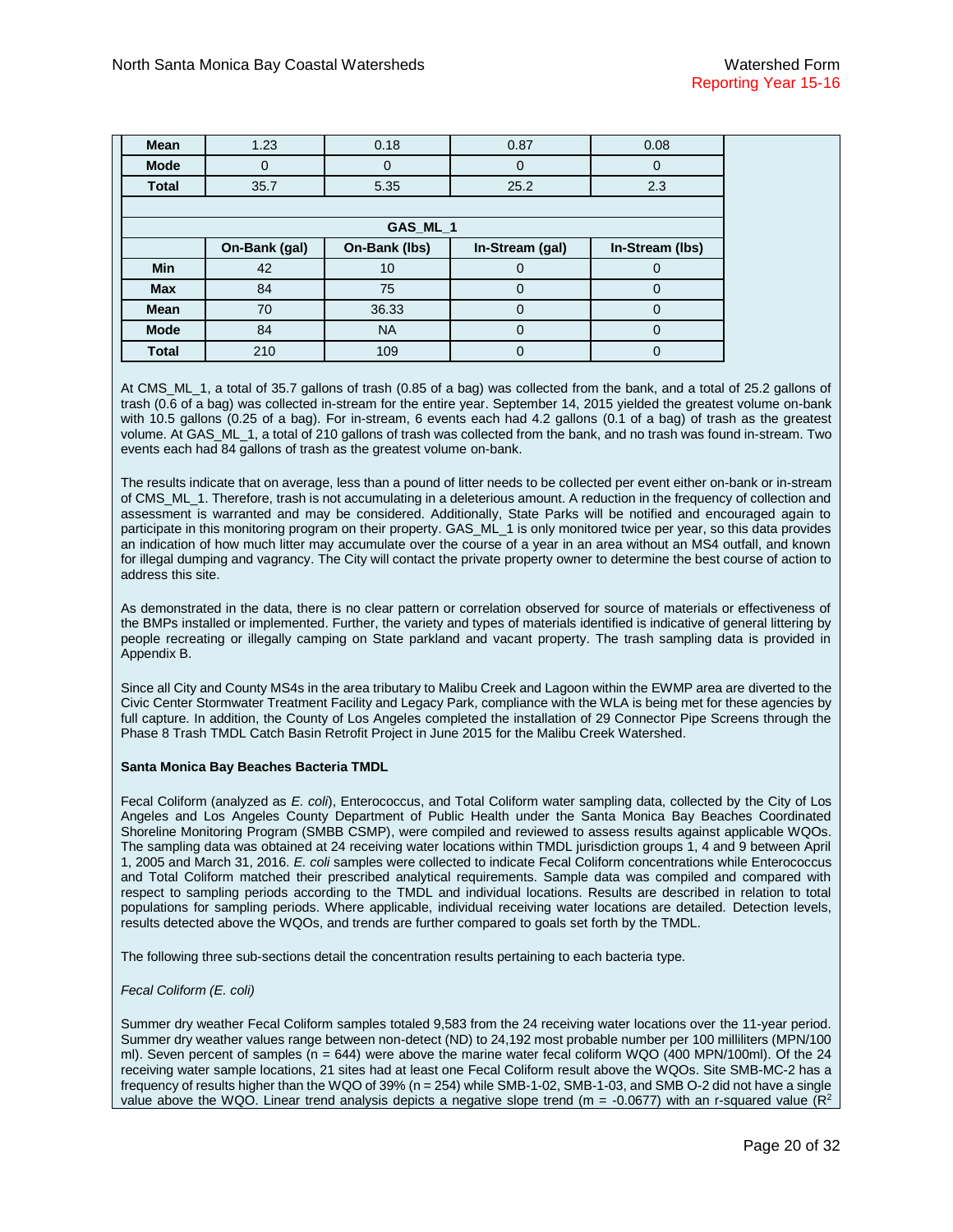[population fit]) of 0.0114. The negative trend may be biased by accelerated sampling methodologies; however, Fecal Coliform detection frequency and results above the WQO are lower in recent years (2013-2015).

Winter dry weather Fecal Coliform results (n = 6,902) range from ND to 13,000 MPN/100 ml over the 11-year period. Eleven percent (n =749) of samples from 23 of the 24 receiving water locations were above the WQO. SMB-4-1 is the only location not to have a winter dry weather Fecal Coliform result above the WQO. The majority of results higher than the WQO are scattered and do not show cyclic trends. Linear trend analysis calculates a negative flat slope trend (m = -.0019) with a less than 1% population fit  $(R^2 = 9X10^{-6})$ .

Wet weather results amounted to 2,823 samples with results ranging from ND to 13,000 MPN/100ml. Eleven percent of the population (n = 304) was above the WQO from 21 receiving water sites. Linear trend analysis shows clustering related to rainfall events with a mildly negative linear trend (m = -0.1038) and a 1% population fit ( $R^2$  = 0.0177).

Review of all captured data depicts mild increases in fall and winter months. Linear trend analysis depicts an overall mildly negative slope trend (m= -0.0501) with a less than 1% population fit ( $R^2$ = 0.0058). Overall, a 4% increase above WQOs occurs during winter wet weather periods.

#### *Enterococcus*

Summer dry weather sampling totaled 10,505 results from the 24 receiving water locations over the 11-year period. Enterococcus values range between ND and 12,997 MPN/100 ml. All 24 receiving waters contain two or more sample results above the Enterococcus WQO (104 MPN/100ml). A total of 1,131 results higher than the WQO occurred over the 11-year period. SMB-1-18 has the highest number (n = 253 [22% of population of values above the WQO]). Random spikes are observed at SMB-1-05 and SMB-1-08. Linear trend analysis shows a mild negative trend (m = -0.0228) with a population fit of about 1%  $(R^2 = 0.0108)$ . The frequency of results higher than the WQO decreases from 2013 onward. Mild frequency decreases are also present in years prior to 2013 (2007 and 2009).

Winter dry weather results for Enterococcus (n = 5,971) range from ND to 24,192 MPN/100ml over the 11-year period. Sixteen percent ( $n = 948$ ) of samples were higher than the WQO with SMB-1-18 having the highest frequency ( $n = 172$ ) [18% of population]). Linear trend analysis shows a scattered, mildly negative trend ( $m = -0.0144$ ) with a less than 1% population fit ( $R^2$  = 0.0021). Concentration spikes are observed at SMB-1-01 and SMB-MC-3 during 2015.

Enterococcus results from wet weather sampling ( $n = 2,825$ ) range from ND to 24,196 MPN/100ml. All 24 receiving water sites show at least 3 or more results above the WQO. SMB-MC-2 has the highest frequency with 256 occurrences, equaling 84% of the population for the 11-year period. Linear trend analysis of wet weather sampling indicates a negative sloped trend (m = -0.0798) and a population fit of less than 1% ( $R^2$  = 0.0075).

Review of all captured data depicts a mild increase in detection frequency in fall and winter months. Linear trend analysis displays an overall mildly negative slope (m= -0.0325) with a less than 1% population fit ( $R^2$  = 0.0057).

#### *Total Coliform*

Total Coliform summer dry sampling totaled 10,083 with results ranging from ND to 24,196 MPN/200ml. There was a total of 325 results above the WQO (10,000 MPN/100ml) out of the 24 receiving water locations. The majority of results above the WQO are from SMB-MC-2 (n = 158 [49%]). Other sites with results higher than the WQO have concentrations that double those of SMB-MC-2. Linear trend analysis shows a mild negative trend ( $m = -0.4353$ ) with a 3% population fit ( $R<sup>2</sup>$ = 0.0337). There are periods of lower frequencies of results above water quality objectives in the years 2007, 2009, and 2013.

Winter dry sampling values show a decrease in frequency of values above the WQO from summer dry sampling. The sample population ( $n = 5,697$ ) has values ranging from ND to 24,196 MPN/100ml. Seven percent ( $n = 32$ ) of the sample population had results above the WQO. Linear trend analysis of the data shows a negative sloped trend (m= -0.3251) with a 3% population fit ( $R^2$ = 0.033). Frequency spikes occur periodically for multiple sites.

Wet weather results totaled 2,706 events with values ranging from ND to 24,196 MPN/100ml. Results above the WQO are concentrated at SMB-MC-2 (n = 123 [33% of the population above the WQO]) but occur at every site. Linear trend analysis shows the largest negative trend (m = -0.9616) with the highest data fit ( $R^2$  = 0.0498). Individual receiving water results are scattered but do show a mild negative trend.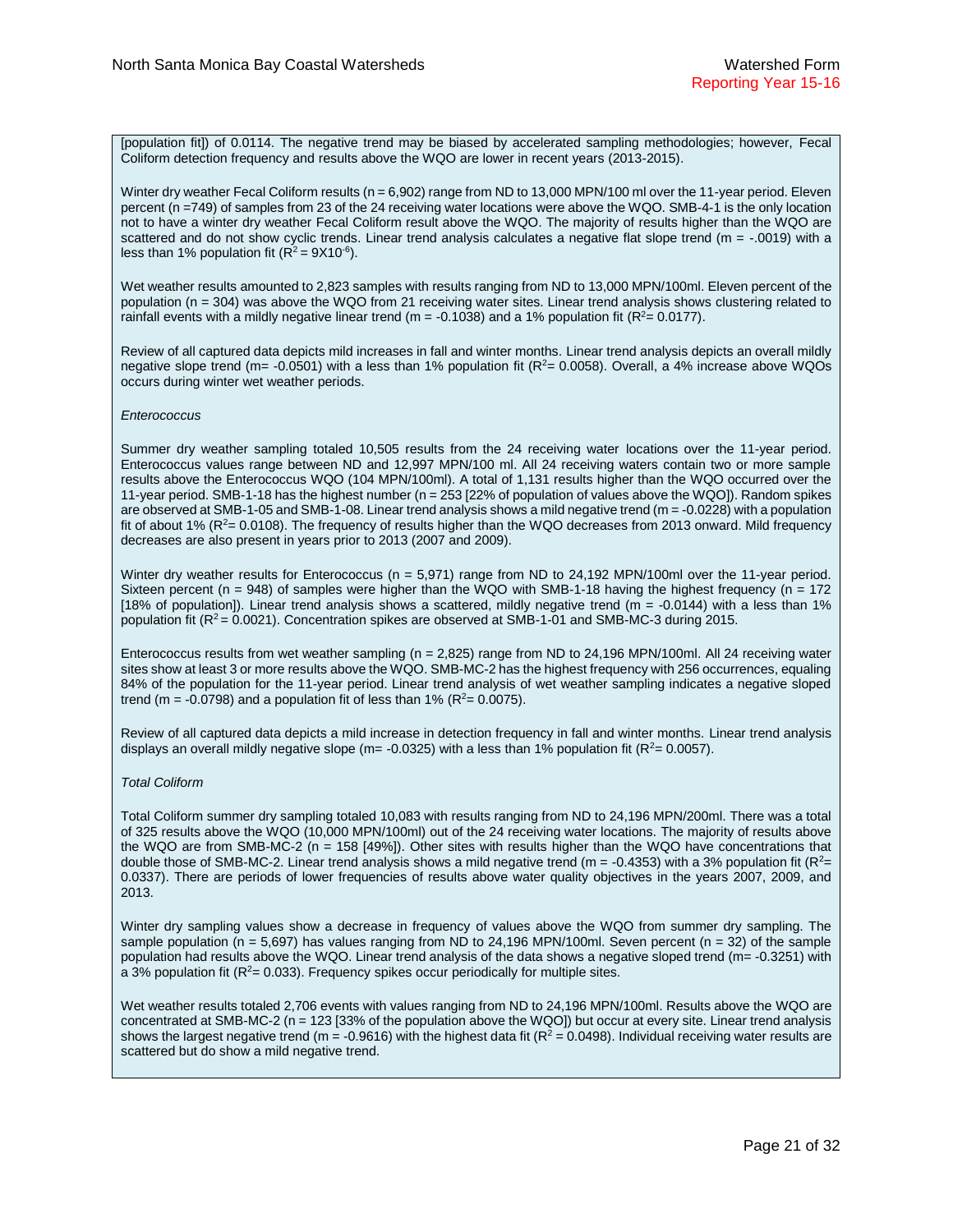Review of all captured data depicts mild increases in fall and winter months. Linear trend analysis shows an overall negative slope (m= -0.5102) with at least 3% population fit ( $R^2$ = 0.037).

*Trends, Goals & Conclusions* 

Results that were higher than the associated bacteria water quality objectives for Fecal Coliform, Enterococcus and Total Coliform were identified within all 24 receiving water sites populations. A total of 3,068, 1,697, and 788 results that were above the WQO occurred during the 11-year period for Enterococcus, Fecal Coliform, and Total Coliform, respectively.

Number and percentages of results that are above WQO per site are listed below.

| <b>Receiving</b><br><b>Water Site</b>           | Fecal<br><b>Coliform</b><br><b>Number of</b><br><b>Results</b><br>Above WQO | Fecal<br><b>Coliform</b><br>Percentage<br>of Results<br>Above WQO | <b>Enterococcus</b><br>Number of<br><b>Results</b><br><b>Above WQO</b> | <b>Enterococcus</b><br>Percentage of<br><b>Results</b><br><b>Above WQO</b> | <b>Total Coliform</b><br>Number of<br><b>Results</b><br><b>Above WQO</b> | <b>Total</b><br><b>Coliform</b><br>Percentage<br>of Results<br>Above WQO |
|-------------------------------------------------|-----------------------------------------------------------------------------|-------------------------------------------------------------------|------------------------------------------------------------------------|----------------------------------------------------------------------------|--------------------------------------------------------------------------|--------------------------------------------------------------------------|
| <b>SMB O-1</b>                                  | 9                                                                           | 0.5%                                                              | 38                                                                     | 1.2%                                                                       | $\mathbf{3}$                                                             | 0.4%                                                                     |
| <b>SMB 0-2</b>                                  | 3                                                                           | 0.2%                                                              | 23                                                                     | 0.7%                                                                       | 2                                                                        | 0.3%                                                                     |
| <b>SMB-1-01</b>                                 | 56                                                                          | 3.3%                                                              | 83                                                                     | 2.7%                                                                       | 9                                                                        | 1.1%                                                                     |
| <b>SMB-1-02</b>                                 | $\overline{4}$                                                              | 0.2%                                                              | 15                                                                     | 0.5%                                                                       | $\overline{2}$                                                           | 0.3%                                                                     |
| <b>SMB-1-03</b>                                 | 2                                                                           | 0.1%                                                              | 13                                                                     | 0.4%                                                                       | 3                                                                        | 0.4%                                                                     |
| <b>SMB-1-04</b>                                 | 8                                                                           | 0.5%                                                              | 65                                                                     | 2.1%                                                                       | 19                                                                       | 2.4%                                                                     |
| <b>SMB-1-05</b>                                 | 16                                                                          | 0.9%                                                              | 58                                                                     | 1.9%                                                                       | 10                                                                       | 1.3%                                                                     |
| <b>SMB-1-06</b>                                 | 21                                                                          | 1.2%                                                              | 44                                                                     | 1.4%                                                                       | 12                                                                       | 1.5%                                                                     |
| <b>SMB-1-07</b>                                 | 45                                                                          | 2.7%                                                              | 164                                                                    | 5.3%                                                                       | 23                                                                       | 2.9%                                                                     |
| <b>SMB-1-08</b>                                 | 121                                                                         | 7.1%                                                              | 186                                                                    | 6.1%                                                                       | 43                                                                       | 5.5%                                                                     |
| <b>SMB-1-09</b>                                 | 17                                                                          | 1.0%                                                              | 93                                                                     | 3.0%                                                                       | 11                                                                       | 1.4%                                                                     |
| <b>SMB-1-10</b>                                 | 34                                                                          | 2.0%                                                              | 113                                                                    | 3.7%                                                                       | 16                                                                       | 2.0%                                                                     |
| <b>SMB-1-11</b>                                 | 10                                                                          | 0.6%                                                              | 57                                                                     | 1.9%                                                                       | 9                                                                        | 1.1%                                                                     |
| <b>SMB-1-12</b>                                 | 90                                                                          | 5.3%                                                              | 289                                                                    | 9.4%                                                                       | 104                                                                      | 13.2%                                                                    |
| <b>SMB-1-13</b>                                 | 22                                                                          | 1.3%                                                              | 73                                                                     | 2.4%                                                                       | 15                                                                       | 1.9%                                                                     |
| <b>SMB-1-14</b>                                 | 20                                                                          | 1.2%                                                              | 52                                                                     | 1.7%                                                                       | 16                                                                       | 2.0%                                                                     |
| <b>SMB-1-15</b>                                 | 16                                                                          | 0.9%                                                              | 84                                                                     | 2.7%                                                                       | $\mathbf{3}$                                                             | 0.4%                                                                     |
| <b>SMB-1-16</b>                                 | 5                                                                           | 0.3%                                                              | 22                                                                     | 0.7%                                                                       | $\overline{4}$                                                           | 0.5%                                                                     |
| <b>SMB-1-17</b>                                 | 5                                                                           | 0.3%                                                              | 16                                                                     | 0.5%                                                                       | 3                                                                        | 0.4%                                                                     |
| <b>SMB-1-18</b>                                 | 410                                                                         | 24.2%                                                             | 622                                                                    | 20.3%                                                                      | 132                                                                      | 16.8%                                                                    |
| <b>SMB-4-01</b>                                 | $\overline{2}$                                                              | 0.1%                                                              | 21                                                                     | 0.7%                                                                       | $\mathbf{3}$                                                             | 0.4%                                                                     |
| SMB-MC-1                                        | 20                                                                          | 1.2%                                                              | 54                                                                     | 1.8%                                                                       | 12                                                                       | 1.5%                                                                     |
| SMB-MC-2                                        | 696                                                                         | 41.0%                                                             | 715                                                                    | 23.3%                                                                      | 313                                                                      | 39.7%                                                                    |
| SMB-MC-3                                        | 65                                                                          | 3.8%                                                              | 168                                                                    | 5.5%                                                                       | 21                                                                       | 2.7%                                                                     |
| <b>Total</b><br><b>Results</b><br>Above<br>WQOs | 1,697                                                                       |                                                                   | 3,068                                                                  |                                                                            | 788                                                                      |                                                                          |

SMB-MC-2 shows the highest frequency of results that are higher than the WQOs, though it does not always exhibit the highest concentration. Frequency is the lowest in summer dry sampling periods and increases, on average, in winter dry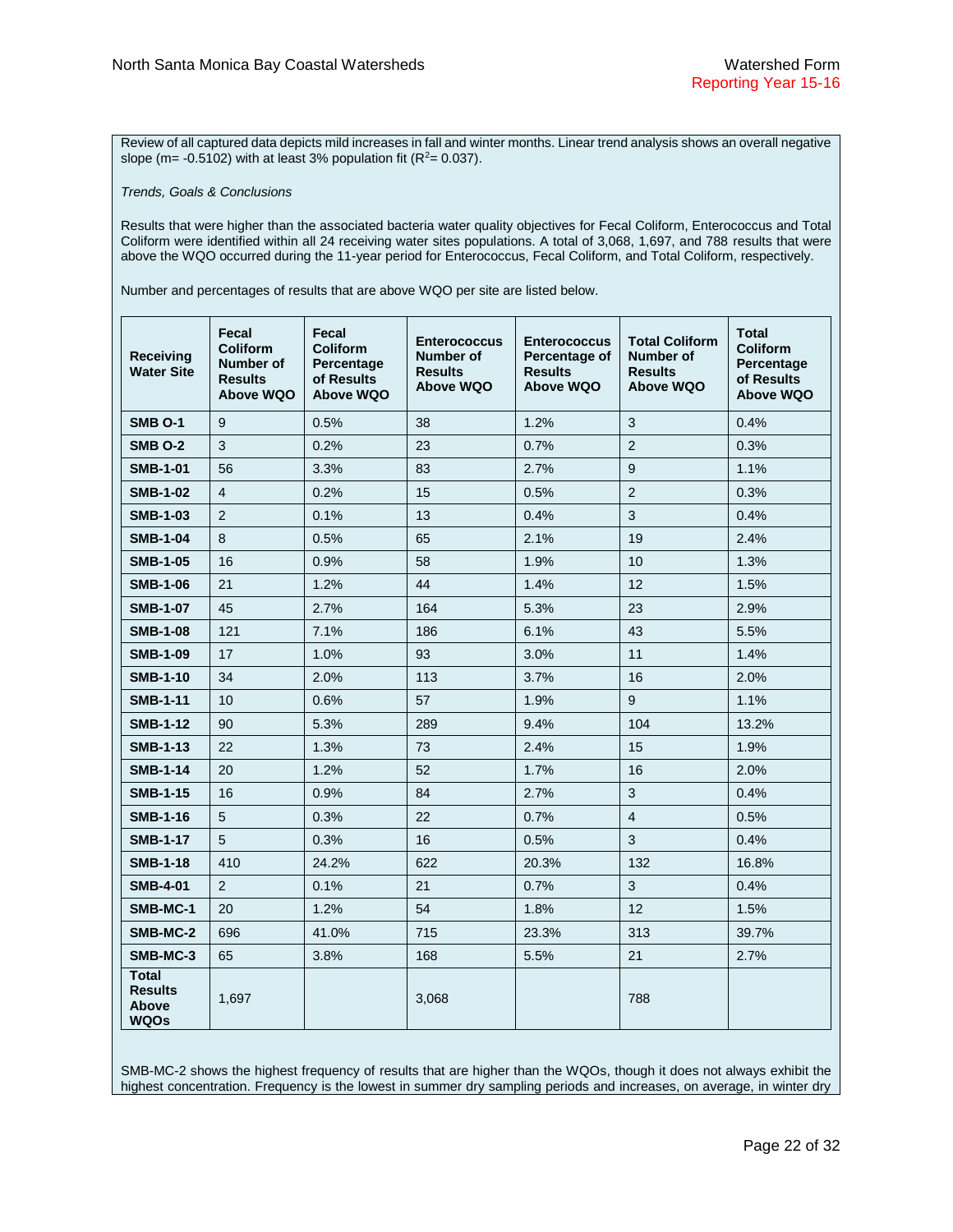weather periods (1 to 4% per sample population). Wet weather sampling shows the highest frequency, ranging between 4 and 15% per bacteria sample population.

At the moment, TMDL bacteria concentration results contain too high of a variance for accurate trend identification and calculation. Data sets for Fecal Coliform, Enterococcus, and Total Coliform have 3-orders of magnitude difference between minimum and maximum values within their respective data sets. High variance combined with rapid changes in the sample bacteria concentration inhibit identification of cyclic trends. Moreover, paucity of wet weather events and accelerated sampling methodologies may cause population variances and further inhibit future trend analysis.

The results for all bacteria types were summed for all locations, and trends were analyzed per weather period and overall. Summer dry results for all bacteria types from 2004-2016 display a high negative slope of m= -23.245, with a nearly 47% population fit ( $R^2$ = 0.4665). Winter dry results followed a negative slope ( $m$ = -5.8462) with a population fit of 21% ( $R^2$ = 0.2114). Results during wet weather events from 2004-2016 form a negative slope (m= -17.381) with a strong population fit ( $R<sup>2</sup>= 0.4752$ ). When looking at the aggregate of weather periods, the total data follows a high negative slope of m= -46.472 with a 49% population fit  $(R^2 = 0.4909)$ . Based on the linear trend analysis and population fit values, all four data sets show large decreases over time.

#### **Malibu Creek and Lagoon Bacteria TMDL**

Fecal Coliform, Enterococcus, and Total Coliform water sampling data, collected by the County of Los Angeles, were compiled and reviewed to assess results and trends with respect to TMDL requirements. The sampling data was obtained at 11 different locations between April 7, 2009 and March 29, 2016 in accordance with the compliance monitoring plan. Only one site is located in the NSMBCW Watershed: MCW-1. All other sites are located in the Malibu Creek Watershed and will not be analyzed herein. Sample data was compiled and compared with respect to sampling periods and individual locations.

#### *Fecal Coliform*

During the 7-year sampling period, 378 samples of Fecal Coliform were taken: 213 during summer dry, 118 during winter dry, and 47 during wet weather. Summer dry results range from 10 to 5,000 MPN/100ml with an average value of 255 MPN/100ml. Winter dry weather concentrations range between 10 and 9,000 MPN/100ml and hold an average of 378 MPN/100ml. Wet weather results range from 40 to 9,000 MPN/100ml with an average concentration of 1,356 MPN/100ml. Twenty-three percent (n= 86) of the sample population had results above the WQO (400 MPN/100ml). Results higher than the WQO were greater during winter dry and wet weather sampling. Linear trend analysis depicts flat to negative sloped trends with low population fits for summer dry, winter dry, and wet weather periods ( $m = -0.0165$ ,  $m = 0.0826$ , and  $m = -1$ 0.4689, respectively;  $R^2 = 0.0205$ ,  $R^2 = 0.0044$ , and  $R^2 = 0.02$ , respectively).

#### *Enterococcus*

A total of 378 Enterococcus samples were collected: 214 during summer dry months, 118 during winter dry months, and 46 during wet weather events. For summer dry results, concentrations range between 5 and 2,909 MPN/100 ml and hold an average of 60 MPN/100 ml. Winter dry results range from 5 to 3,255 MPN/100ml with an average concentration of approximately 103 MPN/100ml. Wet weather concentrations range between 5 and 4,106 MPN/100ml and have an average result of about 321 MPN/100ml. Sixteen percent ( $n = 60$ ) of the sample population had results higher than the WQO (104 MPN/100 ml). Results above the WQO per sample population were greater during winter dry and wet weather sampling. Linear trend analysis depicts flat to slightly negative sloped trends with low population fits for summer dry, winter dry, and wet weather periods (m= -0.0591, m= 0.107, and m= 0.1626, respectively;  $R^2 = 0.0304$ ,  $R^2 = 0.0541$ , and  $R^2 = 0.0162$ , respectively).

#### *Total Coliform*

Total Coliform samples totaled 378: 213 during summer dry months, 118 during winter dry months, and 47 during wet weather events. For summer dry results, concentrations range from 10 to 16,000 MPN/100ml with a mean result of 1,846 MPN/100ml. Winter results range between 40 and 16,000 MPN/100ml with an average result of 1,975 MPN/100ml. Lastly, wet weather concentrations range from 110 to 16,000 MPN/100ml with an average of 6,685 MPN/100ml. Twenty-two results were above the WQO (10,000 MPN/100ml), equaling about 6% of the sample population. Linear trend analysis shows flat to negative trends in summer and winter dry weather periods, while wet weather shows a positive sloped trend (m= -0.7035, m= 0.0791, and m= 3.6489, respectively;  $R^2$ = 0.027,  $R^2$ = 0.0005, and  $R^2$ = 0.1376, respectively).

*Trends, Goals & Conclusions*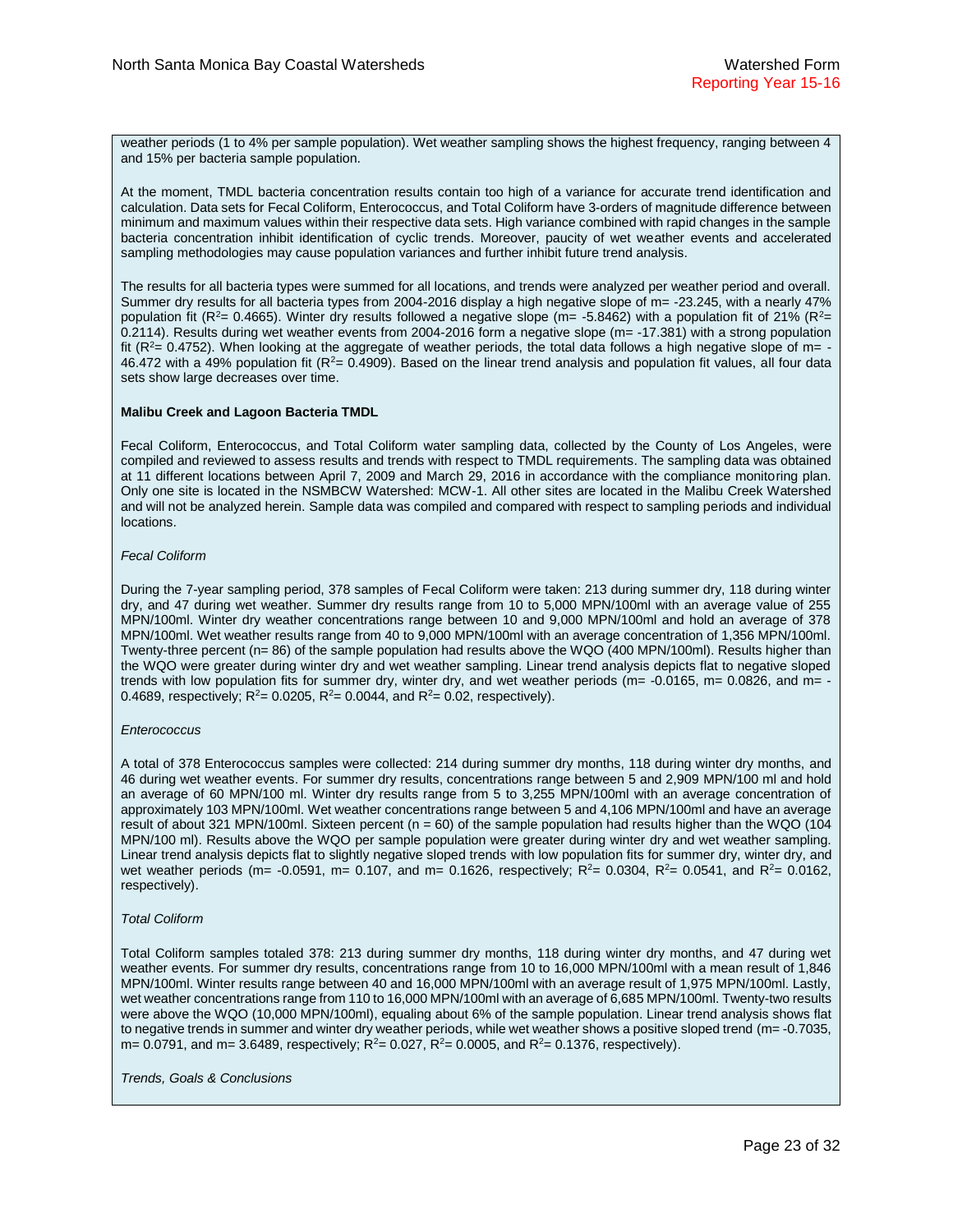The results for all bacteria types were summed for all locations, and linear trends were analyzed per weather period and overall. Summer dry results for all bacteria types from 2008-2016 display a slightly negative slope of m= -1.1786, with a 57% population fit ( $R^2$ = 0.5727). Winter dry results followed a slightly positive slope ( $m$ = 1.6429) with a population fit of  $68\%$  ( $R^2$  = 0.6768). Results during wet weather events from 2008-2016 form a negative, slightly flat slope (m = -0.1786) with a very low population fit  $(R<sup>2</sup>= 0.0054)$ . When looking at the aggregate of weather periods, the total data follows a flat, positive slope of m= 0.2857 with a 0.57% population fit ( $R^2$ = 0.0057). At this time, conclusions cannot be made about the trends over time due to paucity of data and poor linear trend population fit.

At the moment, TMDL bacteria results contain too high of a variance for accurate trend identification and calculation. Data sets for Fecal Coliform, Enterococcus, and Total Coliform have 3-orders of magnitude difference between minimum and maximum values within their respective data sets. High variance combined with rapid changes in the sample bacteria concentration inhibits identification of cyclic or secular trends. Moreover, paucity of wet weather events and accelerated sampling methodologies may cause population variances and further inhibit future trend analysis.

The City of Agoura Hills submitted the Coordinated Monitoring Plan (CMP) results monthly to the Regional Board on behalf of the Permittees.

#### *Overall Summary about the Santa Monica Bay Beaches and Malibu Creek and Lagoon Bacteria TMDLs*

Evaluation of priority water quality concerns in the EWMP identified bacteria levels at Santa Monica Bay Beaches and Malibu Creek and Lagoon as key indicators of overall water quality status in the jurisdictional area. The results of trend analyses performed using bacteria TMDL monitoring data, as presented in this section, provide a basis upon which to assess whether water quality is improving, staying the same, or declining. For bacteria in Santa Monica Bay during wet weather, the results of trend analyses suggest that water quality conditions are improving because, overall, bacteria concentrations are decreasing. Similar overall trends were observed for dry weather (both summer and winter). For Malibu Creek and Lagoon, overall trends in bacteria concentrations were less consistent. This suggests that water quality is generally staying about the same.

Despite the City's intensive and ongoing actions to control non-exempt non-stormwater flows, some bacteria concentrations in adjacent water bodies remain above dry weather WQOs. Some of these conditions may be due to factors beyond the City's control (e.g., natural sources), and staffs of the City and Regional Board have discussed ways that such conditions might be addressed from a regulatory perspective in the future*.*

#### **Santa Monica Bay Nearshore and Offshore Debris TMDL**

The Permit MRP requires the Permittees to develop a TMRP for Regional Board approval, which describes the methodologies that will be used to assess and monitor trash in their responsible areas within the Santa Monica Bay watershed management area (WMA) or along Santa Monica Bay. The County of Los Angeles submitted a TMRP to the Regional Board before the TMDL-specified deadline of September 20, 2012 and subsequently received a letter from the Regional Board on October 20, 2014 that approved the request for an exemption from preparing a TMRP. The letter also stated that the TMRP for Malibu Creek submitted by the County of Los Angeles qualifies as meeting requirements for the Santa Monica Bay Debris TMDL. In addition, for the plastic pellet portion of the TMDL, the City of Malibu submitted a request to the Regional Board on September 19, 2013 to be exempt from the TMDL requirement to conduct monitoring for plastic pellets because the City of Malibu has no industrial facilities or activities related to the manufacturing, handling, or transportation of plastic pellets within its jurisdiction, and has limited commercial and/or industrial transportation corridors related to such activities. The same is true of the County within the NSMBCW EWMP Area. As a result, in a letter dated October 20, 2014, the Regional Board approved the exemption request and monitoring for plastic pellets within the NSMBCW area will not be conducted by the NSMBCW EWMP Group.

#### **Santa Monica Bay TMDL for DDTs and PCBs**

The Permit MRP requires the Permittees to develop a Monitoring and Reporting Plan for Regional Board Executive Officer approval that describes the methodologies that will be used to monitor and assess suspended sediment for DDT and PCBs.

Santa Monica Bay Offshore/Nearshore is 303(d)-listed for sediment toxicity. However, the USEPA PCB and DDT TMDL states the following regarding sediment toxicity: "There is little evidence of sediment toxicity in Santa Monica Bay. Our evaluation of the data showed only 3 out of 116 samples exhibited toxicity. Following the California Listing Policy, Santa Monica Bay is meeting the toxicity objective and there is sufficient evidence to delist sediment toxicity. We therefore make a finding that there is no significant toxicity in Santa Monica Bay and recommend that Santa Monica Bay not be identified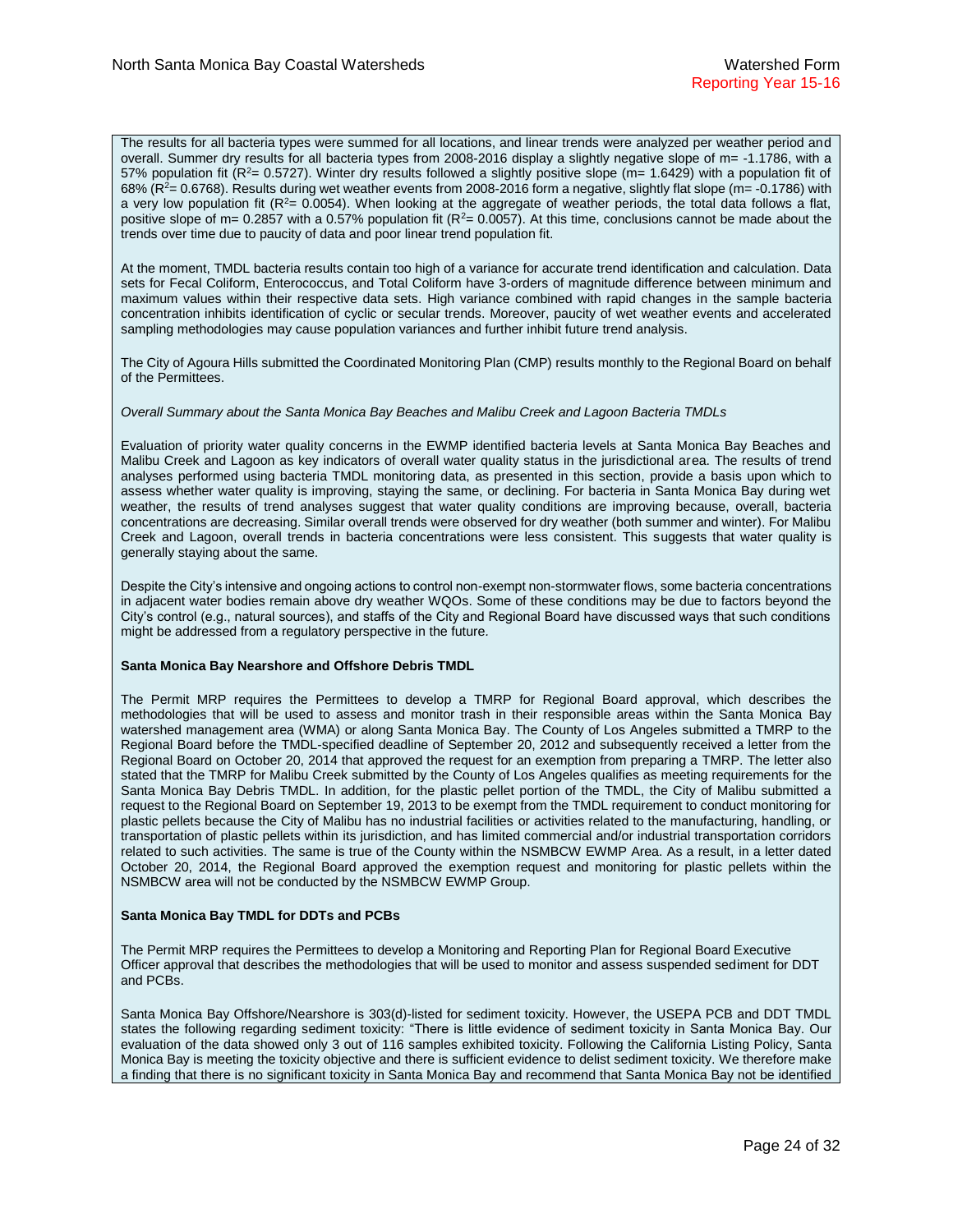as impaired by toxicity in the California's next 303(d) list." For this reason, sediment toxicity was excluded as a Category 2 pollutant, and excluded from the NSMBCW EWMP and RAA.

Further, the load-based WQBELs for DDTs and PCBs established by the TMDL were set equivalent to the estimated existing stormwater loads (i.e., based on data used in the TMDL, no MS4 load reduction is expected to be required). As a result, it is anticipated that no reductions in DDT and PCB loading from the NSMBCW MS4s are required to meet the TMDL WQBELs and compliance is being met.

- 6.6 **Efforts to Address Exceedances**: The previous sections summarized all activities completed during the Reporting Year. This section shall be used to link the aforementioned activities to specific exceedances identified within the Reporting Year. The section may reference activities discussed within Section 7 and would also include the following:
	- A description of efforts that were taken to address stormwater discharges that exceeded one or more applicable water quality based effluent limitations, or caused or contributed to Aquatic Toxicity.
	- Where Receiving Water Limitations were exceeded, a description of all efforts that were taken to control the discharge of pollutants from the MS4 to those receiving waters in response to the exceedances.
	- For sub watersheds not part of a WMP or EWMP, and/or not subject to any TMDLs, where a running average of twenty percent or greater of exceedances of the MALs in any discharge of stormwater from the MS4 is present, a MAL Action Plan must be submitted with the Annual Report. Where applicable, the Action Plan should be included here.

The Watershed Group continues to implement measures to address constituents of concern as identified in the EWMP and in the report forms. Additional data collected as part of CIMP implementation will provide a better understanding of the concerns within the watershed and actions will be taken appropriately where issues are identified.

Several response actions have been taken with respect to Santa Monica Bay and Malibu Creek and Lagoon receiving water monitoring sites where results above applicable bacteria WQOs have been observed. The description of these actions presented below is organized according to specified objectives of the EWMP Group.

The following efforts were taken by the Watershed Group to eliminate MS4 discharges that may cause or contribute to results that do not meet WQOs, or to determine whether discharges from the MS4 caused or contributed to these results:

- Leo Carrillo (SMB-1-01): This reference site has been recognized as being minimally developed.
- Paradise Cove (SMB-1-07): There is no County or City MS4 tributary to this compliance site. All streets are private. Source identification studies were performed and could not identify a single source, but indicated that naturally decaying organic material was a predominant contributor to indicator bacteria. Nevertheless, the City operates a stormwater treatment facility here.
- Marie Canyon (SMB-1-12): The Los Angeles County Flood Control District installed a filtration and ultraviolet disinfection facility at the outfall of this watershed in 2008. Additionally, the EWMP discusses the various runoff prevention and elimination programs that are being implemented. The City of Malibu and County of Los Angeles are also coordinating with Pepperdine University to gain a better understanding of what improvements have been made to the campus property to reduce runoff and protect water quality, as well as any BMPs being implemented. Such information may be included in future Annual Reports where applicable.
- Surfrider Beach (SMB-MC-2): All MS4 drains have been diverted to Legacy Park in this area. There are no dry weather discharges as a result of: 1) extensive outreach and inspections of this area; and 2) any rare incidental runoff would be treated by the Civic Center Stormwater Treatment Facility, and retained and reused in Legacy Park. Wet weather discharges would only occur as a result of extraordinary back-to-back rain events that exceed the 85<sup>th</sup> percentile storm event and capacity of the Legacy Park pond. If such conditions prompted the discharge of stormwater runoff, it would be following the water being filtered and disinfected through the Civic Center Stormwater Treatment Facility.
- Malibu Pier (SMB-MC-3): There is no County or City MS4 in the tributary area. Attempts to identify sources at this site have been made by the Los Angeles County Department of Public Health and non-governmental organizations but have been minimally successful.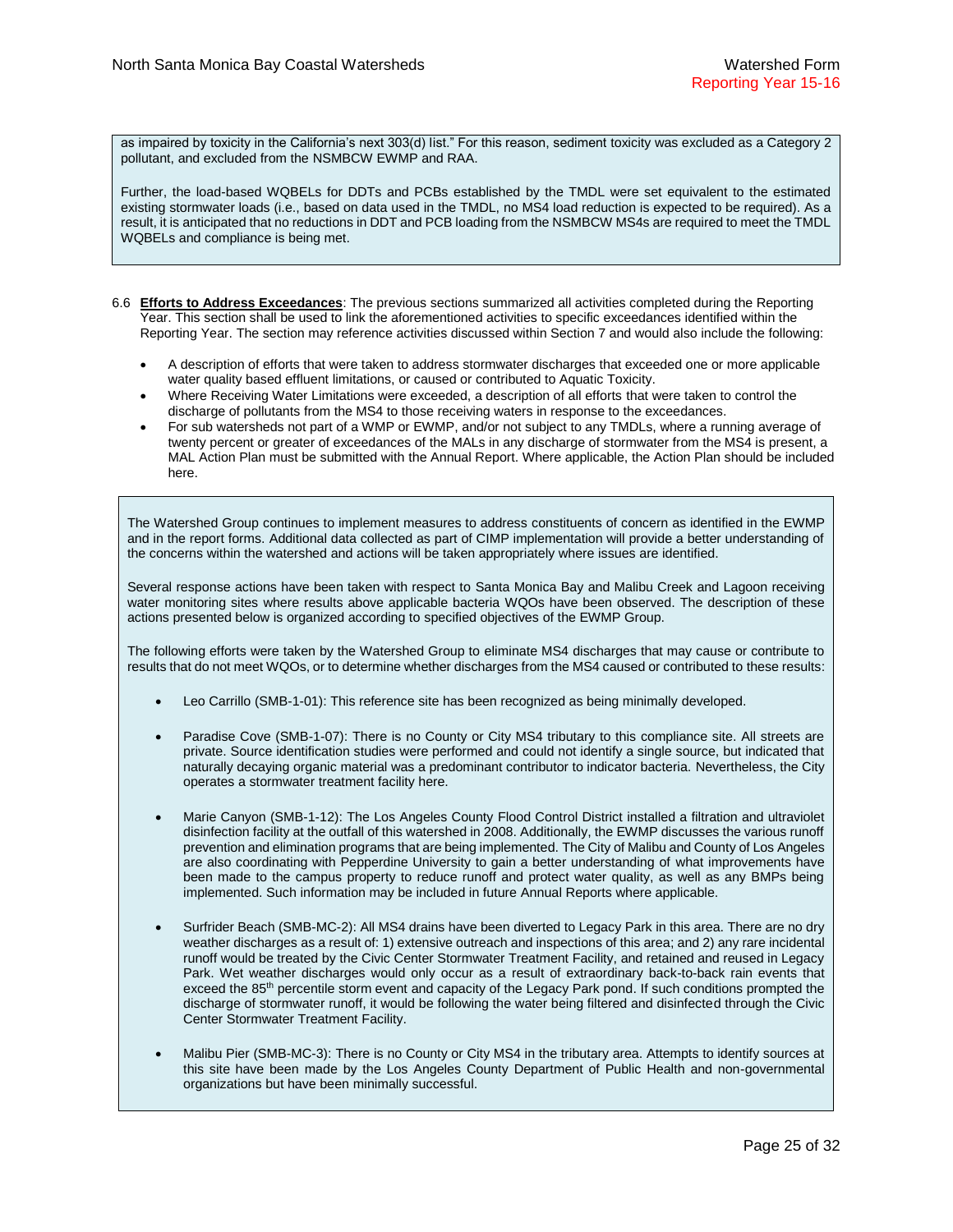- Las Flores Canyon (SMB-1-14): There is limited MS4 in this area, and no major outfall. The EWMP discusses the various runoff prevention and elimination programs that are being implemented.
- Topanga Canyon (SMB-1-18): County of Los Angeles has begun design of the EWMP Viewridge Super Green Streets Project and applied for Prop 84 and Prop 1 grants to partially fund the project.
- Additionally, the EWMP, this Watershed Report, and the EWMP Group's Individual Reports discuss the various BMPs, activities, outreach, and runoff elimination programs that are being implemented continuously throughout the EWMP area which help to prevent the discharge of pollutants.

The following efforts were taken by the Watershed Group to address the discharge of pollutants from the MS4 in response to the results not meeting WQOs:

- Leo Carrillo (SMB-1-01): There is no County or City MS4 tributary to this compliance site, so no actions were taken by the EWMP Group.
- Paradise Cove (SMB-1-07): There is no County or City MS4 tributary to this compliance site. The City operates a stormwater treatment facility here, nevertheless, as a way of addressing uncontrollable sources of non-point source pollutants. The facility is capable of gross solids and sediment filtration of flows up to 3,600 gallons per minute (gpm), and ultraviolet disinfection up to 900 gpm.
- Marie Canyon (SMB-1-12): The Flood Control District has operated a low flow treatment facility that removes bacteria and sediment from Marie Canyon dry weather discharges. Although water quality sampling of discharges from the treatment facility consistently meet the dry weather bacteria WQOs, the receiving waters are still occasionally above these same objectives. Since MS4 dry weather discharges are effectively treated to eliminate bacteria and elevated bacteria levels still occur in the receiving waters (approximately 100 feet from the discharge point), natural sources probably account for the site's elevated bacteria levels.
- Surfrider Beach (SMB-MC-2): All MS4 drains that would otherwise discharge to Malibu Creek and Lagoon are diverted to the Civic Center Stormwater Treatment Facility, and the treated flows are retained or reused at Legacy Park.
- Malibu Lagoon (MCW-1): All MS4 drains that would otherwise discharge to Malibu Creek and Lagoon are diverted to the Civic Center Stormwater Treatment Facility, and the treated flows are retained or reused at Legacy Park.
- Malibu Pier (SMB-MC-3): State Parks repaired their wastewater treatment system, which is not related to the MS4. The EWMP and this report discuss the various other runoff prevention and elimination programs that are being implemented by the City of Malibu and County of Los Angeles.
- Las Flores Canyon (SMB-1-14): The City of Malibu installed a biofilter on an inlet on Las Flores Canyon Road closest to PCH. It is outfitted with a flow meter. No dry weather discharges have been observed.
- Topanga Canyon (SMB-1-18): The EWMP RAA identified this area for a Regional BMP that the County of Los Angeles is proceeding with at Viewridge. Water quality will be addressed through the adaptive management process.
- Additionally, the EWMP, this Watershed Report, and the EWMP Group's Individual Reports discuss the various BMPs, activities, outreach, and runoff elimination programs that are being implemented continuously throughout the EWMP area which help to prevent the discharge of pollutants.

The following are BMPs being implemented, modified, or proposed to be implemented to prevent or reduce the discharge pollutants from causing or contributing to results observed to not meet WQOs:

 Leo Carrillo (SMB-1-01): There is no County or City MS4 tributary to this compliance site, so no actions were taken by the EWMP Group. It is important to note that this watershed is minimally developed and is considered the reference watershed that is most representative of water quality from a natural watershed.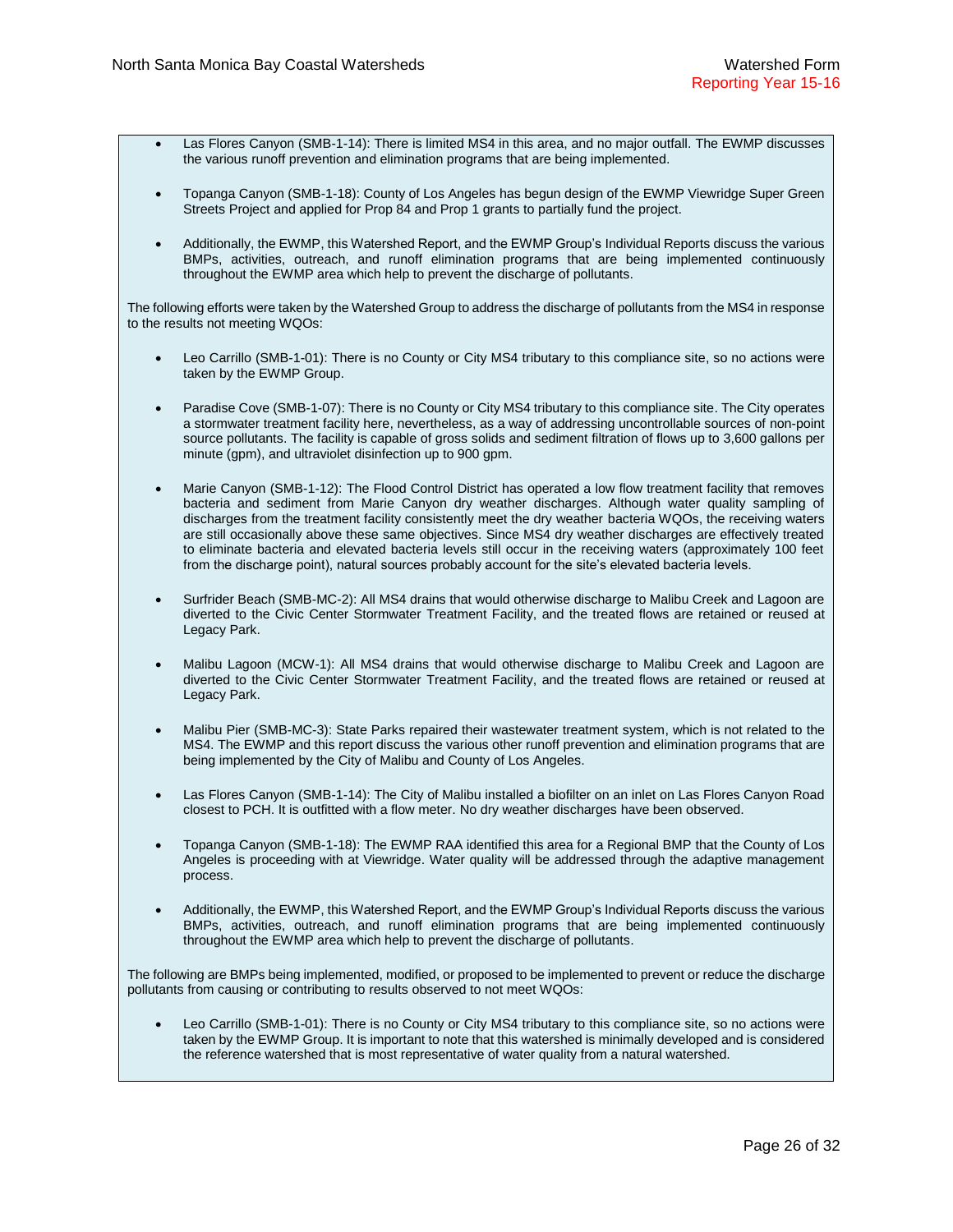- Paradise Cove (SMB-1-07): There is no County or City MS4 tributary to this compliance site. The City operates a stormwater treatment facility here nevertheless.
- Marie Canyon (SMB-1-12): The assessment conducted during development of the EWMP identified this area for a wet weather BMP. Any modifications to existing BMPs or new BMPs will be addressed through implementation of the EWMP. The EWMP Group is currently working with Pepperdine University to better understand current university efforts and identify opportunities for collaboration.
- Surfrider Beach (SMB-MC-2): The Civic Center Stormwater Treatment Facility and Legacy Park prevent any pollutants from contributing to exceedances of WQOs. Pumps in the individual catchment areas were upgraded this past year to increase the diversion capacity of the system. If CIMP data indicates changes are necessary, these will be addressed through the adaptive management process.
- Malibu Lagoon (MCW-1): The Civic Center Stormwater Treatment Facility and Legacy Park prevent any pollutants from contributing to exceedances of water quality goals. Pumps in the individual catchment areas were upgraded this past year to increase the diversion capacity of the system. If CIMP data indicates changes are necessary, these will be addressed through the adaptive management process.
- Malibu Pier (SMB-MC-3): The assessment conducted during development of the EWMP identified this area for future installation of a wet weather BMP. Any additional BMPs or modifications will be addressed through the adaptive management process.
- Las Flores Canyon (SMB-1-14): The assessment conducted during development of the EWMP identified this area for future installation of a wet weather BMP. Any additional BMPs or modifications will be addressed through the adaptive management process.
- Topanga Canyon (SMB-1-18): The assessment conducted during development of the EWMP identified this area for a wet weather BMP. The County of Los Angeles is proceeding with a project at Viewridge. If CIMP data indicates that modifications are necessary, these will be addressed through the adaptive management process.

The responses in this question relate strictly to those sites where some fecal indicator monitoring results above WQOs have still been observed in adjacent receiving waters. There is additional discussion about the effectiveness of some of these BMPs included in the response to Section 7.1a of this Watershed Report. The EWMP, this Watershed Report, and the EWMP Group's Individual Reports broadly discuss the various BMPs, activities, outreach, and runoff elimination programs that are being implemented continuously throughout the EWMP area which help to prevent the discharge of pollutants overall.

- Section 12 of the City's Individual Report elaborates further on many of the efforts listed above and other activities the City has undertaken to protect water quality and ensure it is not causing or contributing to discharges, or receiving water conditions that do not meet water quality objectives.
- 6.7 **CIMP Adaptive Management**: This section shall be utilized to describe adaptive management of the CIMP and include:
	- Identification of changes to any aspect of the CIMP (including changes to the non-stormwater outfall-based screening and monitoring program if changes are determined to be necessary during the one re-assessment required during the Permit term);
	- Reason(s) for the change(s);
	- Timeframe for implementing the changes; and
	- Identification of those changes that require Regional Board Executive Officer approval

### **Malibu Creek and Lagoon Trash TMDL Monitoring & Reporting Program**

The Trash TMDL allows the responsible jurisdictions to propose any revisions to the MFAC/BMP Program in the annual reports. As full capture device installation is prioritized based on the known high trash generating areas within each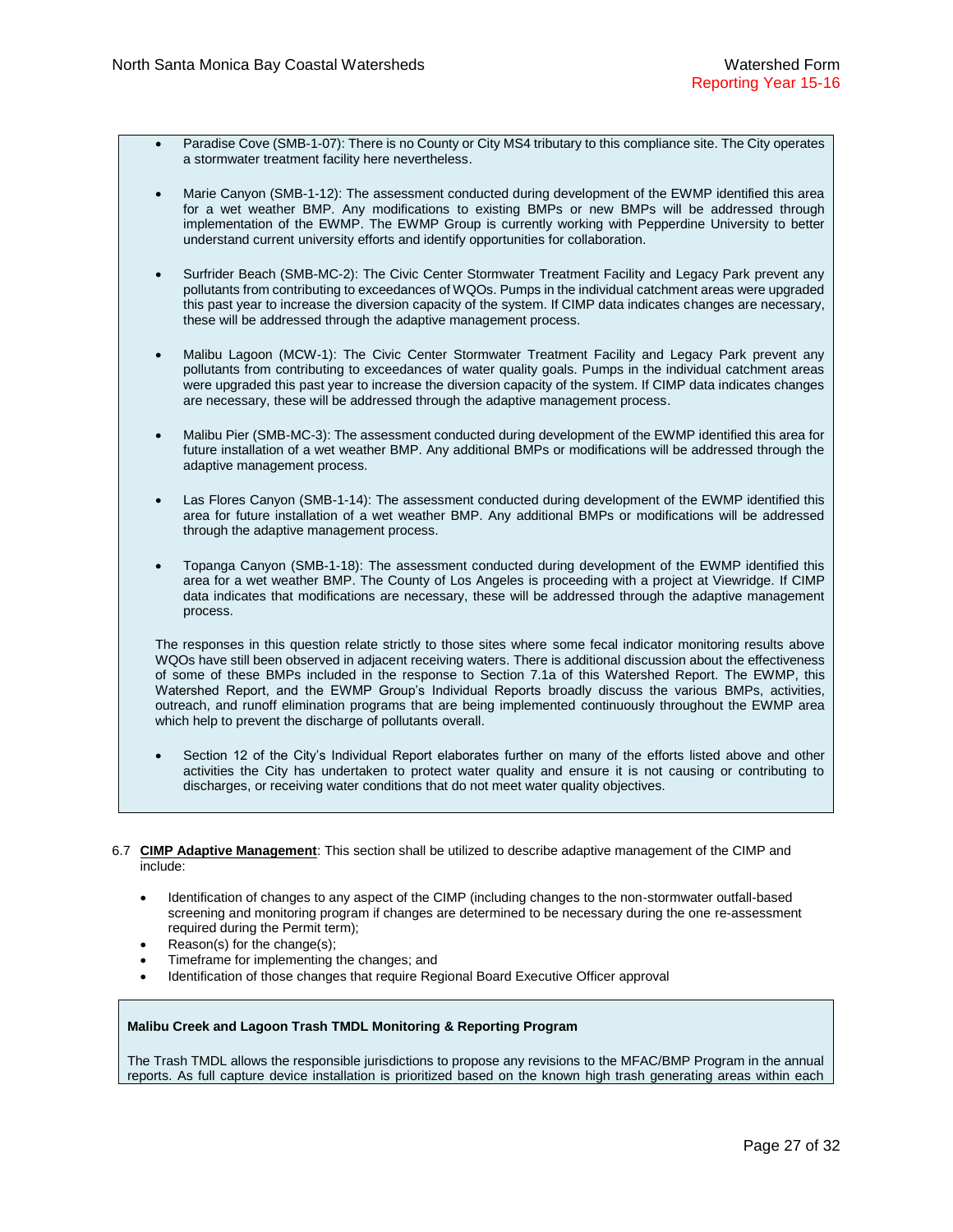jurisdiction and a baseline WLA value for compliance is not required, the responsible jurisdictions are proposing a revision to the approved MFAC Program for the Trash TMDL.

The current MFAC Program approach assesses the amount of trash present in the waterbodies of the Malibu Creek Watershed through quantitative measures. This type of monitoring program is cost intensive and provides data that are not required for assessing MFAC/BMP program effectiveness. The responsible jurisdictions are proposing to modify the quantitative approach to conduct streamlined visual monitoring of trash levels within the Malibu Creek Watershed. This approach will significantly decrease the costs of the monitoring program and will provide information adequate to assess the effectiveness of the MFAC/BMP Program. The cost savings will allow the responsible jurisdictions to implement additional water quality improvement measures within the Malibu Creek Watershed, including those aimed at trash.

The proposed approach is to utilize the methods and monitoring procedures outlined in the Ventura River Estuary Trash TMDL revised TMRP/MFAC and Revolon Slough and Beardsley Wash TMRP - Addendum No. 1, which received preliminary approval by the Los Angeles Regional Water Quality Control Board (Regional Board) staff in June 2014 and June 2015, respectively. The alternate monitoring method will only address non-point sources as point sources are, and will be, addressed through the installation of full capture devices.

The visual monitoring will utilize a three-point scoring system based on the "Level of Trash" scoring category discussed in the Surface Water Ambient Monitoring Program (SWAMP) Protocol to estimate the presence of litter in a specific area. Training will be provided for individuals who will conduct visual trash monitoring to ensure consistency. The trained monitors will score each monitoring site by rating the amount of litter observed as follows:

- Category 1 represents the SWAMP Category "Optimal"
- Category 2 represents the SWAMP Category "Suboptimal"
- Category 3 represents the SWAMP Category "Poor"

The definition of Category 1 is:

*"On first glance, no trash visible. Little or no trash (<10 pieces) evident when streambed and stream banks are closely examined for litter and debris, for instance by looking under leaves."*

The definition of Category 2 is:

*"On first glance, low to medium levels of trash are evident (10-100 pieces). Stream, bank surfaces, and riparian zone contain some litter and debris. Possible evidence of site being used by people: scattered cans, bottles, food wrappers, blankets, and clothing*.*"*

The definition of Category 3 is:

*"Trash distracts the eye on first glance. Stream, bank surfaces, and immediate riparian zone contain substantial levels of litter and debris (>100 pieces). Evidence of site being used frequently by people: scattered cans, bottles, food wrappers, blankets, and clothing."*

The responsible jurisdictions will submit a revised TMRP to Regional Board staff detailing the proposed MFAC/BMP Program based on streamlined visual monitoring and will plan on working with Regional Board staff to ensure the revised TMRP will sufficiently meet the requirements of the Trash TMDL.

#### **Malibu Creek and Lagoon TMDLs: Indicator Bacteria and Nutrient Water Quality Monitoring**

The NSMBCW CIMP was intended to incorporate the requirements of the Malibu Creek and Lagoon Bacteria TMDL CMP. However, sampling at MCW-1 indicated that *E.coli* would be used for monitoring at the Lagoon, as opposed to Total Coliform, Fecal Coliform, and Enterococcus as required by the TMDL and CMP. The Lagoon is tidally influenced and represents a brackish environment. Therefore, *E. coli* is not recommended for marine waters as an indicator at this specific site, since *E. coli* is sensitive to changes in osmotic stress due to saline environments, and is best suited for monitoring freshwater waterbodies only. Enterococcus is recommended by USEPA 2012 Water Quality Criteria as the ideal indictor for monitoring in marine and brackish waters.

As a result, and with discussions with the Regional Board, analysis at this location was changed to Total Coliform, Fecal Coliform and Enterococcus in order to use the most appropriate indicators for the Lagoon monitoring location MCW-1 and also to provide consistency with the historic data collected at this location from previous monitoring efforts.

Additionally, the Permit requires Permittees to develop a Monitoring and Reporting Plan that demonstrates compliance with the WQBELs for total nitrogen and total phosphorus. The NSMBCW CIMP includes provisions for monitoring an outfall (NSMBCW-O2) and receiving water (NSMBCW-RW2) site in the Malibu Creek Watershed for total nitrogen and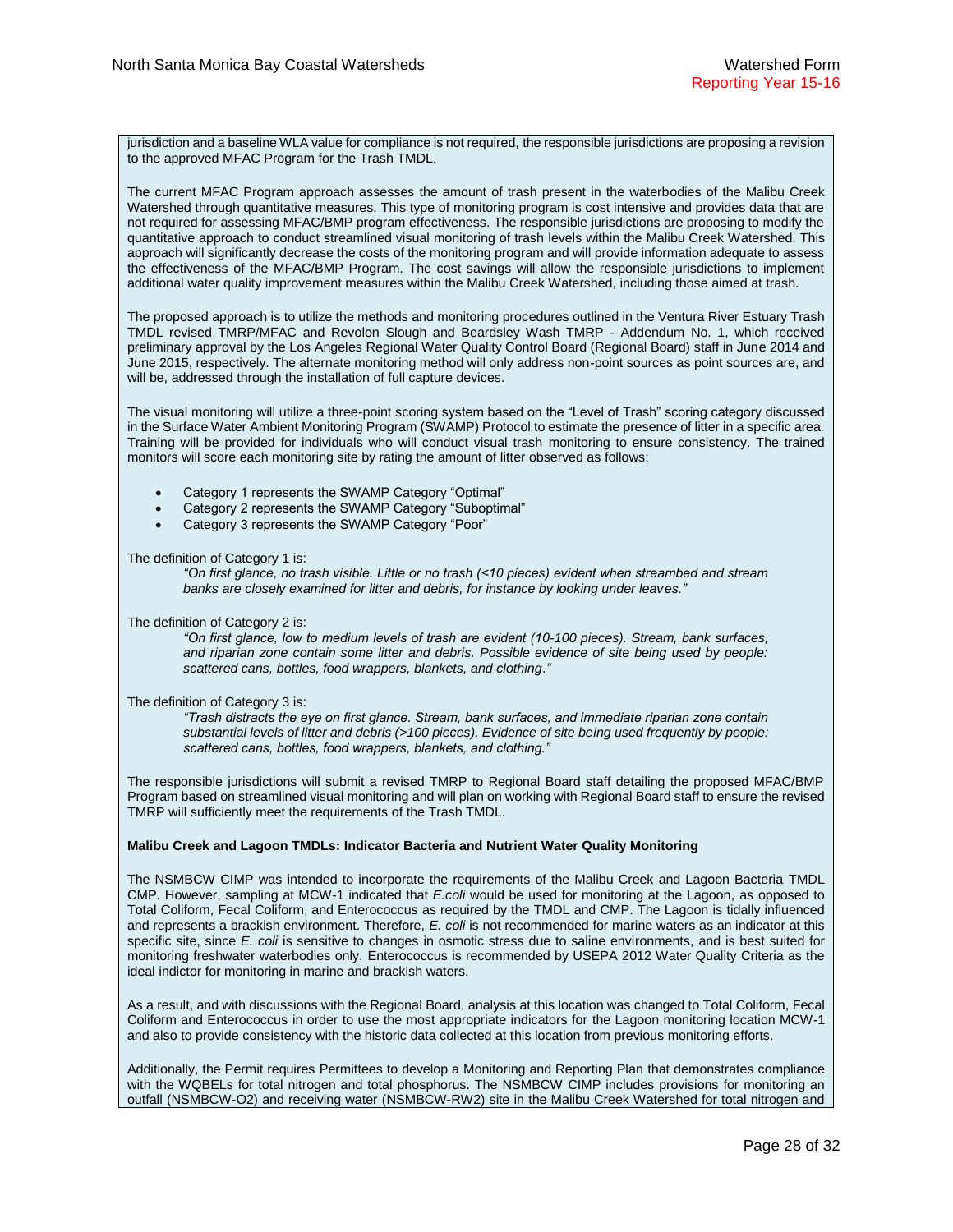total phosphorus, in accordance with the Permit. Inadvertently, the Monitoring Site Summary table in Appendix A of the NSMBCW CIMP indicated that nutrients would be sampled at the Malibu Creek and Lagoon Bacteria TMDL CMP monitoring site MCW-1.

No other adaptive management actions have been taken; therefore, there are no changes at this time.

6.8 **Information to Meet Additional Reporting Requirements Related to Monitoring**: Results for monitoring of any pollutant more frequently than required by the Permit using approved test procedures, or another method specified in the Permit shall be reported here.

This section will also include:

- a. A full laboratory report for each chronic toxicity test prepared according to the appropriate test methods manual chapter on Report Preparation, including:
	- i. The chronic toxicity test results for the t-test, reported as "Pass" or "Fail", and the "Percent Effect".
	- ii. The dates of sample collection and initiation of each toxicity test.
	- iii. Test species with biological endpoint values for each concentration tested.
	- iv. Reference toxicant test results.
	- v. Water quality measurements for each toxicity test (e.g., pH, dissolved oxygen, temperature, conductivity, hardness, salinity, chlorine, ammonia).
	- vi. TRE/TIE testing results.
	- vii. A printout of CETIS (Comprehensive Environmental Toxicity Information System) program results.
- b. A map of all sample location(s), including separate TIE sample locations (if any).

As noted previously, all monitoring data and associated metadata used to prepare the Annual Report must be summarized in an Excel spreadsheet and sorted by watershed, subwatershed and monitoring station/outfall identifier linked to the subwatershed map. The data summary must include the date, sample type, (flow-weighted composite, grab, field measurement), sample start and stop times, parameters, analytical method, value, and units.

There are no additional monitoring results to report for this reporting period.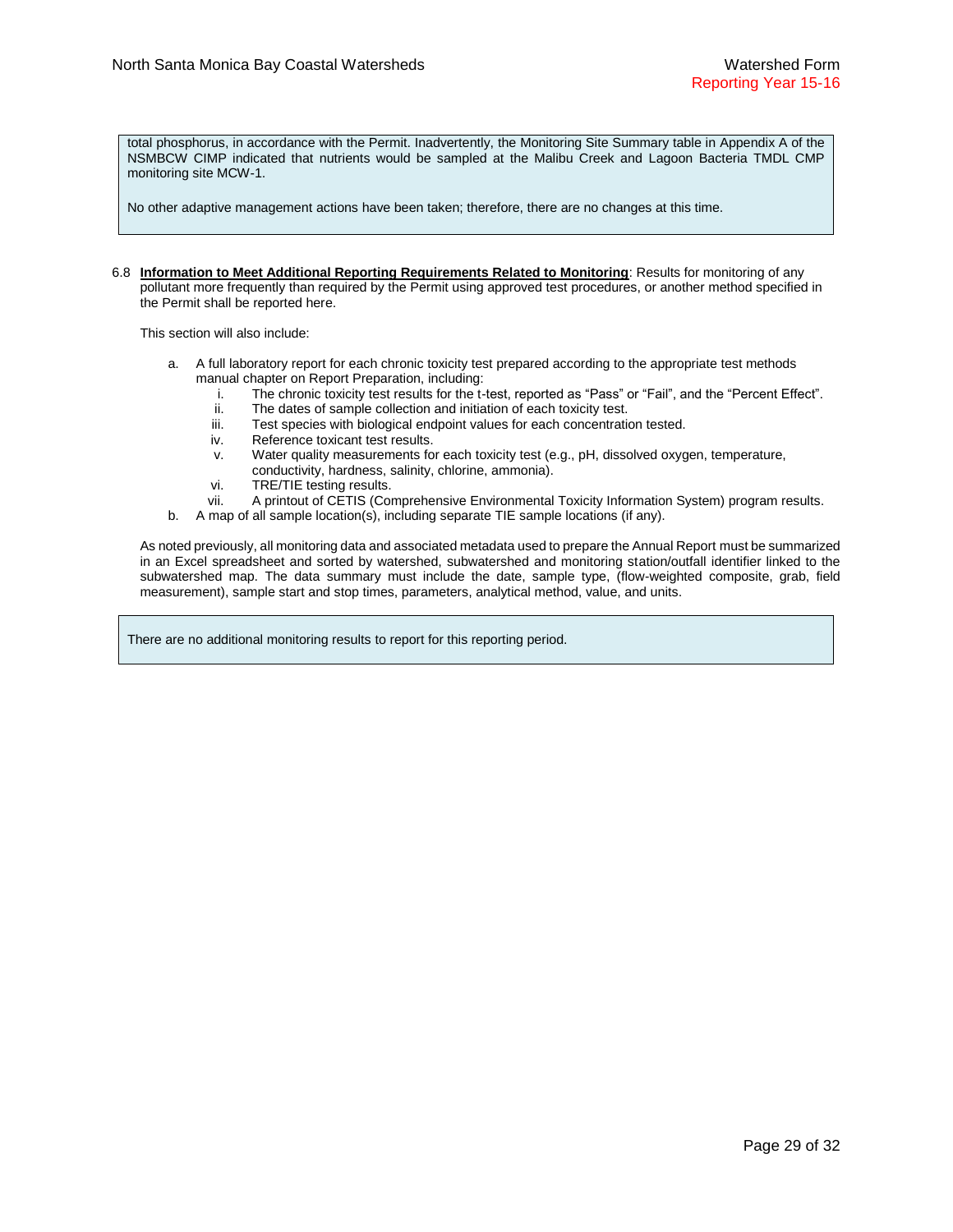# **7. Adaptive Management Strategies**

#### **Include the following information on Adaptive Management Strategies as required in Section XVIII.A.6 of the MRP.**

#### 7.1 Program Assessment

This section shall summarize the most effective and least effective control measures on a watershed scale as well as receiving water quality results in comparison to RAA projections.

#### (a) Control Measure Effectiveness

Assess the effect of control measures implemented within the watershed and include the following:

- Identification of the most effective control measures and a description of why the measures were effective.
- Identification of the least effective control measures and a description of why the measures were deemed ineffective.

Based on implementation of active disinfection technologies, the Paradise Cove Stormwater Facility and the Civic Center Stormwater Treatment Facility/Legacy Park are considered most effective at removing bacteria. However, despite these most intensive actions, some fecal indicator monitoring results above WQOs have still been observed in adjacent receiving waters, and may be due to factors beyond the control of the EWMP Group (e.g., natural sources). Provided below are examples of why the measures are considered effective, and yet conditions exist that research has shown cause increased levels of fecal indicator bacteria.

#### Paradise Cove

 $\overline{a}$ 

The City can attest to improved water quality discharging from Ramirez Canyon Creek at Paradise Cove beach as a result of the treatment facility that the City installed there in 2010 to treat runoff from the Ramirez Canyon watershed. Ramirez Canyon watershed overall is 78% undeveloped, with 2.3 % high density residential development and 18.5% low density residential development focused in the bottom third of the watershed.<sup>9</sup> Several years of data show that water discharging from the outlet of the facility (which consists of diverted and then treated creek water at a privately owned channelized portion of the creek) consistently exhibits testing results for fecal indicator bacteria below or close to the laboratory method detection limits.

The treatment facility has a total treatment capacity of 3,600 gpm for gross solids and sediment removal, and up to 900 gpm capacity for disinfection.<sup>10</sup> The treatment facility was designed to meet the WQOs set forth in the Santa Monica Bay Beaches Bacteria TMDL for summer and winter dry weather, and wet weather periods for all but the wettest of rainfall years.<sup>11</sup> Flow monitoring in the channel upstream of the facility in the first wet season post-construction showed that the facility has the capacity to treat all dry weather flows and most wet weather events, with highest flows peaking around 4,000 gpm with some isolated un-sustained peaks of 10,000 gpm or greater (suspected due to higher storm flows or debris fouling the measurements). City staff made note while inspecting the facility of whether there was any flow beyond the sump (inlet to the facility), and observed that in dry weather the channel was regularly dry with the exception of extreme tides exhibiting "reverse flow" and thereby filling the channel with ocean water, sand, and kelp.

Even with all dry weather flows being treated, exceedances in the wave wash at the beach occur on occasion. Additional sampling conducted showed that once the treated water contacted the sand and kelp wrack, fecal indicator bacteria levels increased dramatically. Any exceedances of fecal indicator bacteria on the beach at this creek outlet are a result of outside influences, in particular bacteria generated from the accumulation of natural organic material such as kelp wrack or bird feces.

<sup>9</sup> Los Angeles Regional Water Quality Control Board, January 24, 2002, Santa Monica Bay Beaches Bacteria TMDL-Attachment A to Resolution No. 02-004.

<sup>&</sup>lt;sup>10</sup> Prior to construction of the facility in 2006, daily stream flows (as measured by LA Waterkeeper (formerly Santa Monica Baykeeper) only exceeded 900 gpm following rain storms of greater than 1 inch, and stream flows dropped below 900 gpm approximately 24 hours following the rain events.

<sup>&</sup>lt;sup>11</sup> October 2011. Brown. Final Project Certification for the Paradise Cove Stormwater Treatment System Project. Prepared for: State Water Resources Control Board State Revolving Fund Project No. C-06-6969-110, Agreement No. 08-354-550 (Previously Agreement No. 06-298-550-0).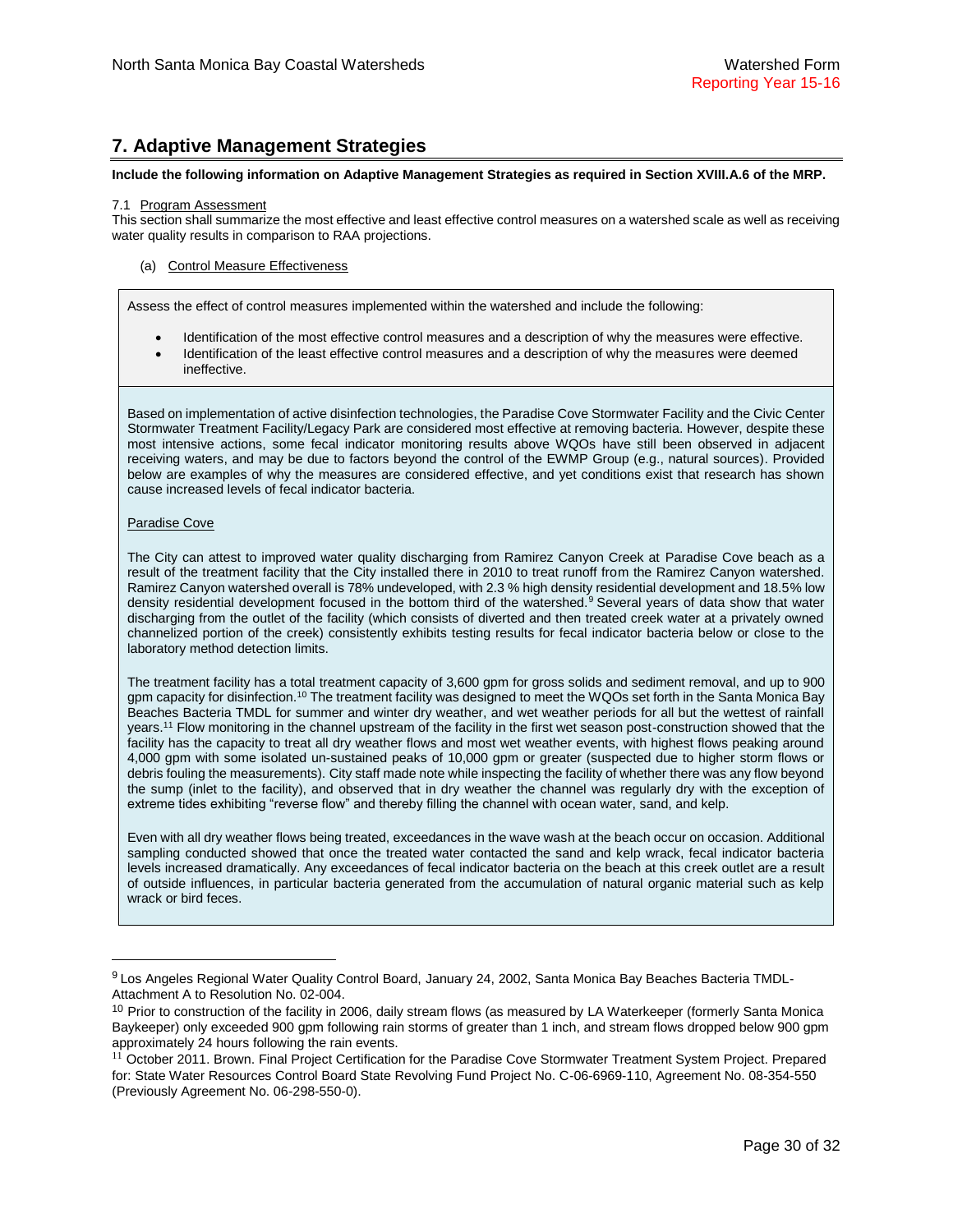#### Civic Center Stormwater Treatment Facility & Legacy Park

The City constructed both the Civic Center Stormwater Treatment Facility (SWTF) and Legacy Park in 2006 and 2010, respectively, to divert drains in the Civic Center area that capture runoff from the 337-acre subwatershed (a portion of the Malibu Creek Watershed) that would otherwise discharge to lower Malibu Creek and Lagoon. Malibu Creek Watershed overall is about 80% undeveloped, with a mixture of 13% residential, 4% commercial, and 3% agricultural land uses<sup>12</sup>. Flows from runoff are detained in the 8 acre-foot pond in the park, then filtered and disinfected through ozonation by the SWTF for use in irrigation or to be circulated back to the detention pond. This has resulted in the diversion of all County and City MS4 drains that could otherwise potentially affect water quality observed at sampling sites at Surfrider Beach and adjacent areas. Because of this system, there is no discharge to lower Malibu Creek and Lagoon, except in extreme circumstances where treated flows exceed the capacity of the detention pond, which would generally occur during large back-to-back storms rain events that exceed the 85<sup>th</sup> percentile and when irrigation water cannot be used. Even then, only treated water would be discharged to the County box culvert and then to the Creek. There was not sufficient rain during this reporting period to cause a discharge to the Creek. Yet, exceedances of fecal indicator bacteria persist in the Lagoon and at the beach in absence of MS4 discharges.

The United States Geological Survey (USGS) completed a study<sup>13</sup> evaluating the occurrence, distribution and sources of fecal indicator bacteria and nutrients in shallow groundwater, Malibu Lagoon and near-shore ocean waters in dry and wet weather. The final peer reviewed manuscript can be viewed here [http://iris.lib.neu.edu/aes/vol6/iss1/4/.](http://iris.lib.neu.edu/aes/vol6/iss1/4/) The results show that in dry weather, fecal indicator bacteria was coming from surface deposits along the berm and nearby sand, as well as from the bottom of the Lagoon, as it was disturbed during tidal activity. The USGS is learning that bacteria in the near-shore ocean were associated with tidal fluxes, with highest bacteria concentrations occurring during high tide. This is consistent with wave run-up on the beach washing fecal indicator bacteria from the wrack line and beach sands. This is another example of high levels of fecal indicator bacteria on the beach at a creek outlet as a result of uncontrollable outside influences and not due to discharges from an MS4. This, and more information on natural sources, has been provided to the Regional Board staff in various letters, including the City's response to request for information regarding exceedances observed at shoreline monitoring sites on April 30, 2012, and the comments on the Santa Monica Bay Beaches Bacteria TMDLs reconsideration on May 7, 2012.

### EWMP Area Overall

 $\overline{a}$ 

Existing CIMP data are insufficient to evaluate the effectiveness of all control measures implemented because CIMP event monitoring began in July 2016. Future annual reports will address this as more data become available.

## (b) Assessment of Milestones

In years where milestones as defined in the WMP/EWMP are included within the permit year, compare data collected from the CIMP with water quality endpoints as projected in the reasonable assurance analysis. Comparison may be captured in a table similar to the one presented below.

The data needed for assessing storm water control measures is not yet available. Therefore, it is too early to evaluate the effectiveness of control measures implemented.

## 7.2 Modifications and Changes to Control Measures

<sup>&</sup>lt;sup>12</sup> February 2007. CDM. Integrated Total Maximum Daily Load Implementation Plan for the Malibu Creek Watershed. Prepared for the Los Angeles County Department of Public Works.

<sup>&</sup>lt;sup>13</sup> 2009. Preliminary Summary Letter from P. Martin of USGS Regarding Cooperative Water-Resources Study. Malibu, California.